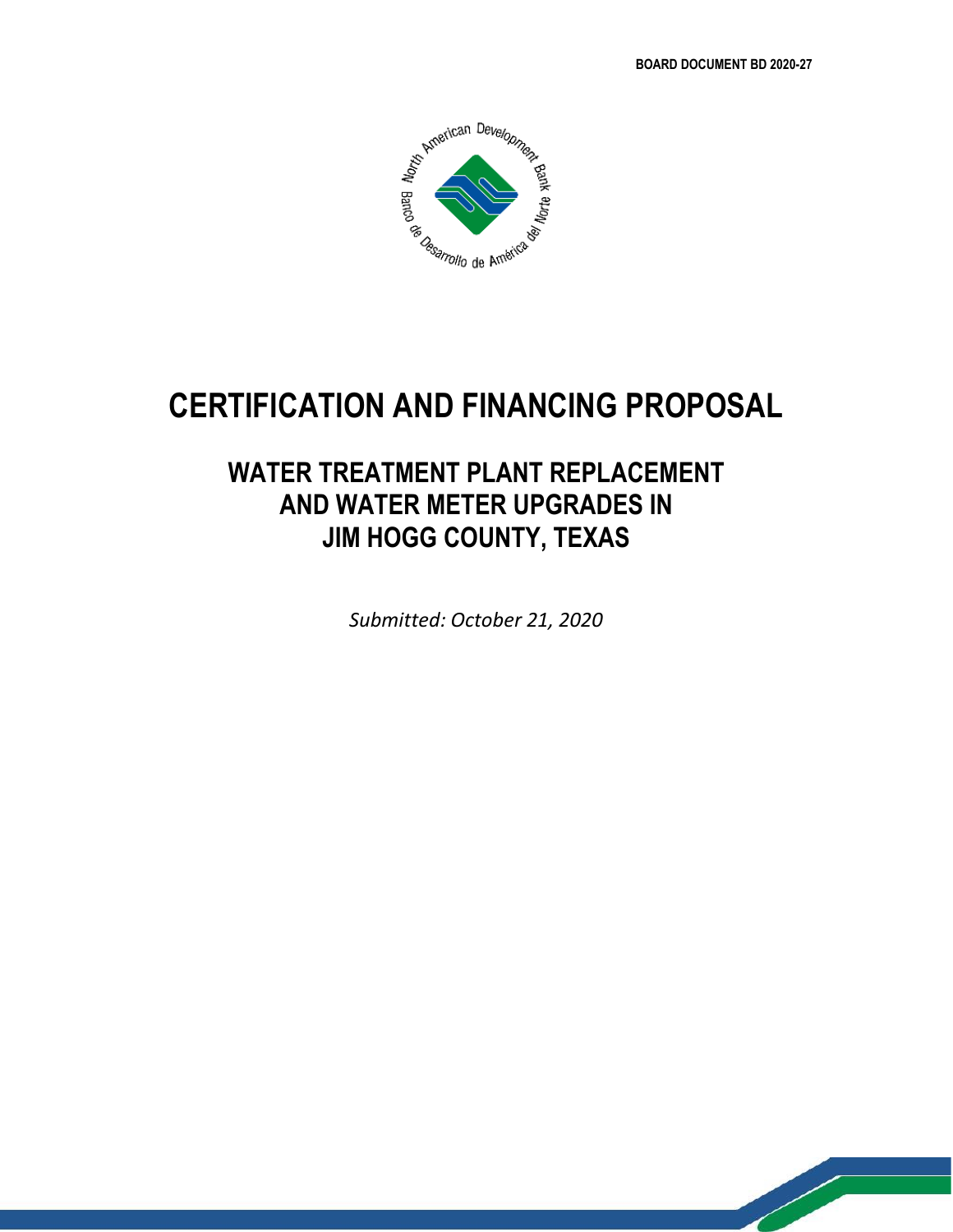## **BOARD APPROVAL TIMELINE**

## **WATER TREATMENT PLANT REPLACEMENT AND WATER METER UPGRADES IN JIM HOGG COUNTY, TEXAS**

| <b>Milestones</b>                         | Date                     |
|-------------------------------------------|--------------------------|
| Public comment period begins (30 days)    | 9/Oct/20                 |
| Public comment period ends                | 8/Nov/20                 |
| Board submittal for initial review        | 21/Oct/20                |
| Initial Board review ends (21 days)*      | No later than: 11/Nov/20 |
| Initial NADB response period (10 days)    | No later than: 21/Nov/20 |
| Additional Board review (14 days)*        | No later than: 05/Dec/20 |
| Additional NADB response period (7 days)* | No later than: 12/Dec/20 |
| Board voting period (14 days)*            | No later than: 26/Dec/20 |

\* Date subject to change if prior deadline is met at an earlier date.

This project proposal is being submitted as part of the materials for the November 12<sup>th</sup> Board meeting, and the Board will have the option to vote on it at that time.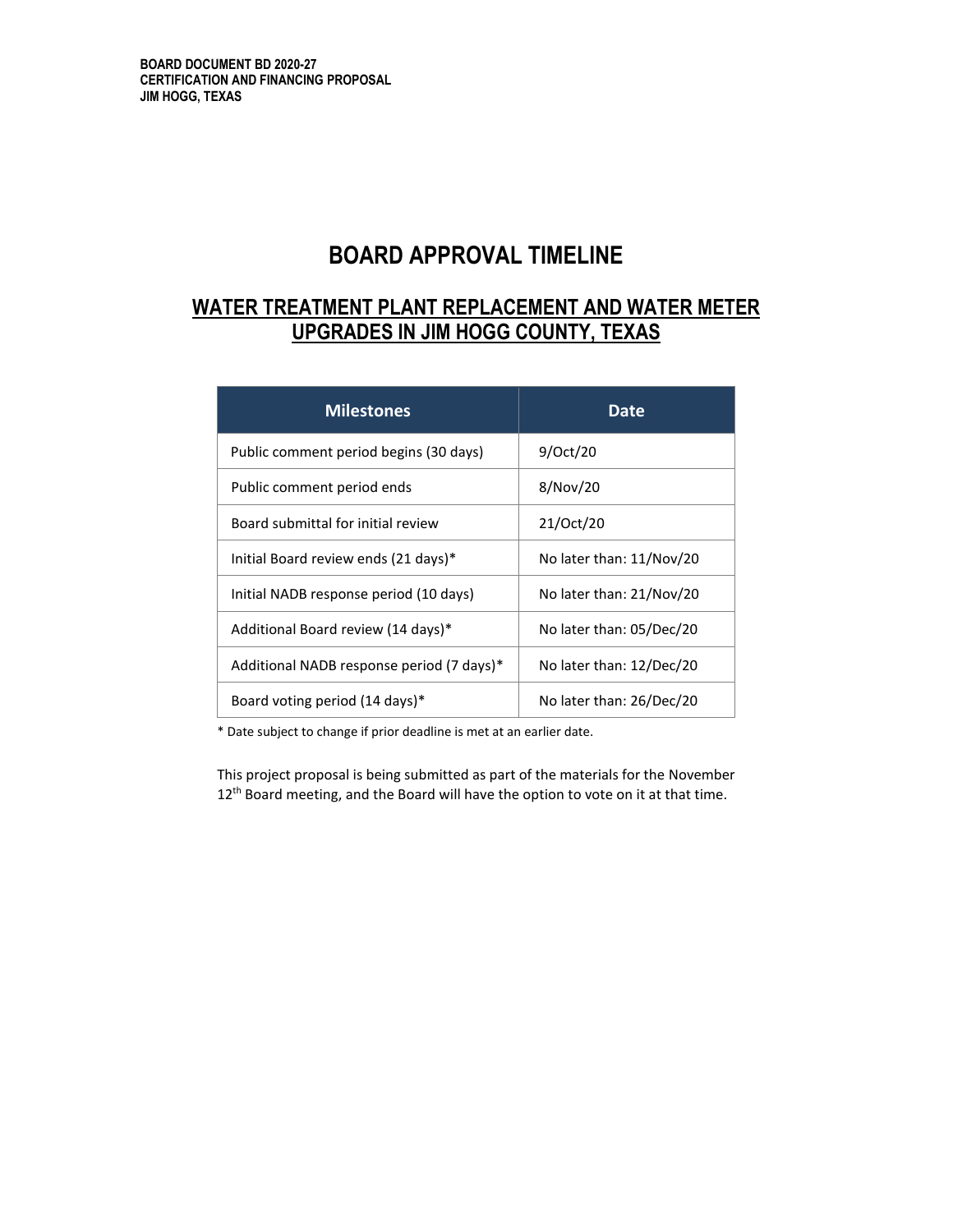## **CONTENTS**

| 1. |      |                                                                         |
|----|------|-------------------------------------------------------------------------|
| 2. |      |                                                                         |
|    | 2.1. |                                                                         |
|    | 2.2. |                                                                         |
|    | 2.3. |                                                                         |
| 3. |      |                                                                         |
|    | 3.1. |                                                                         |
|    |      |                                                                         |
|    |      |                                                                         |
|    |      |                                                                         |
|    |      |                                                                         |
|    |      |                                                                         |
|    |      |                                                                         |
|    | 3.2. |                                                                         |
|    |      |                                                                         |
|    |      | А.                                                                      |
|    |      | В.                                                                      |
|    |      | C.                                                                      |
|    |      | 3.2.2. Compliance with Applicable Environmental Laws and Regulations 16 |
|    |      | А.                                                                      |
|    |      | В.                                                                      |
|    |      | C.                                                                      |
|    | 3.3. |                                                                         |
|    |      |                                                                         |
|    |      |                                                                         |
|    |      |                                                                         |
|    |      | А.                                                                      |
|    |      | В.                                                                      |
|    |      | C.                                                                      |
|    |      | D.                                                                      |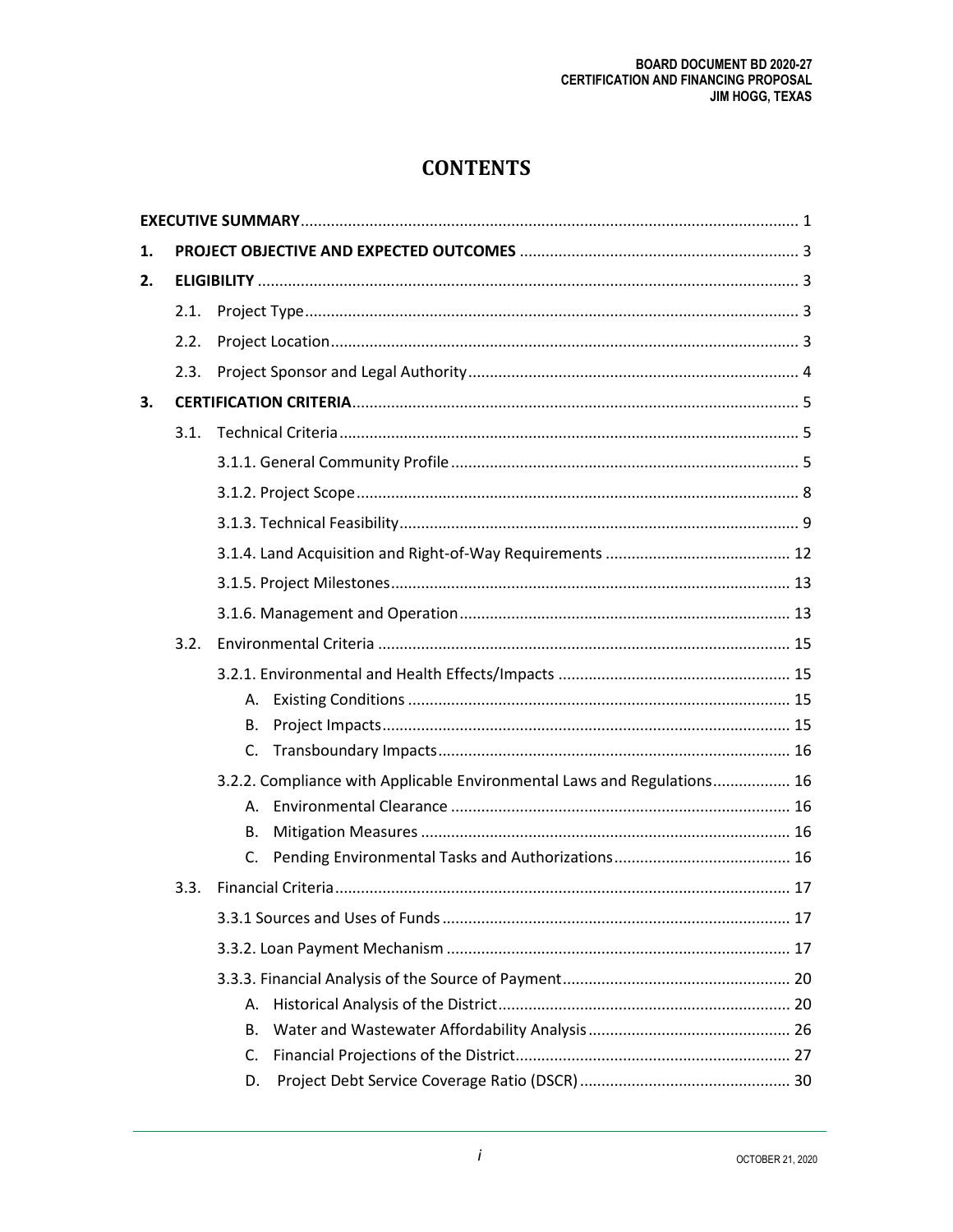| 4. |  |
|----|--|
|    |  |
|    |  |
| 5. |  |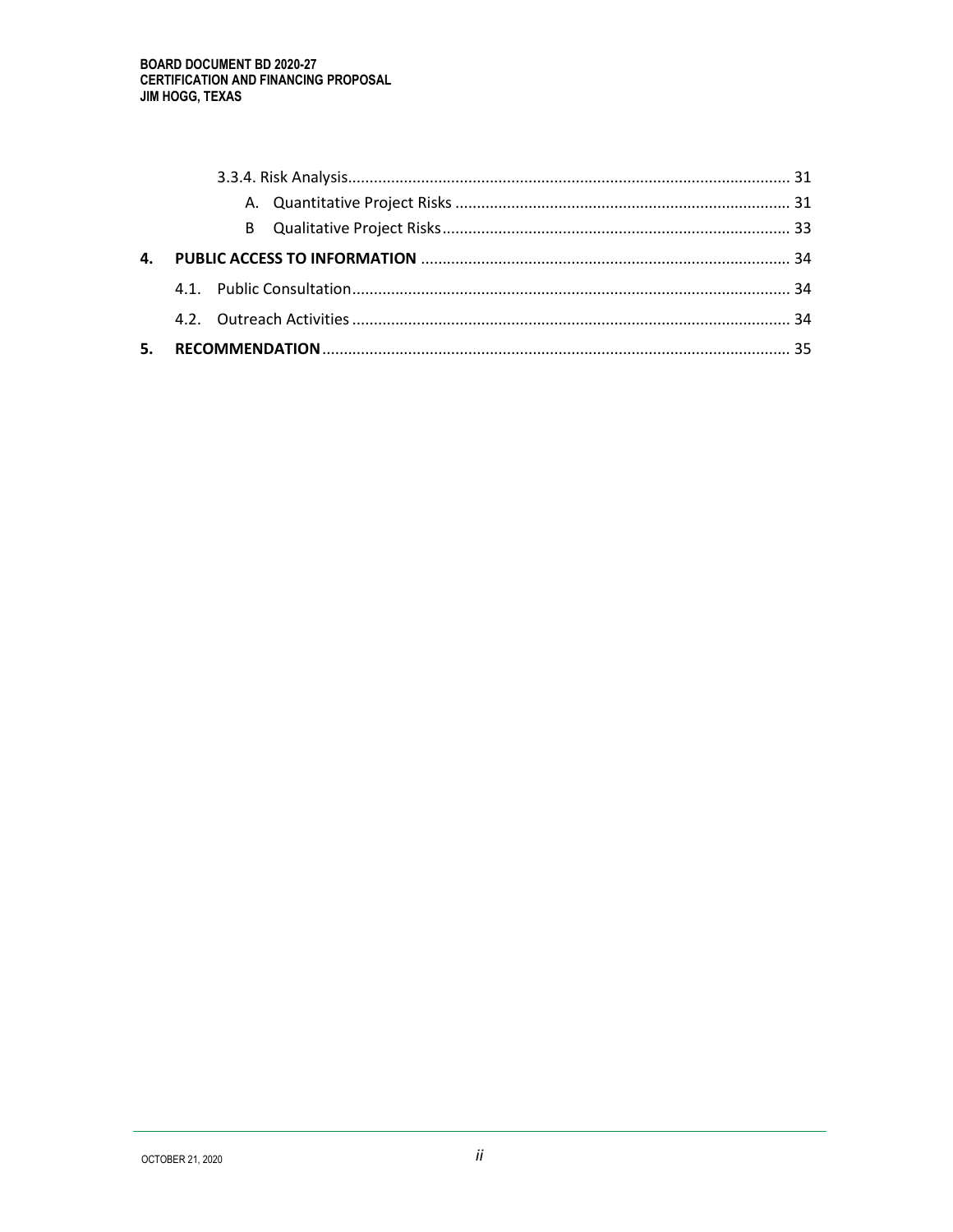## **EXECUTIVE SUMMARY**

## <span id="page-4-0"></span>**WATER TREATMENT PLANT REPLACEMENT AND WATER METER UPGRADES IN JIM HOGG COUNTY, TEXAS**

| Project:                      | The proposed project consists of replacing a non-operational drinking<br>water treatment facility with a reverse osmosis plant, as well as<br>replacing 1,813 water meters in the city of Hebbronville located in Jim<br>Hogg County, Texas (the "Project").                                                                                                                                                              |  |  |  |  |  |  |  |
|-------------------------------|---------------------------------------------------------------------------------------------------------------------------------------------------------------------------------------------------------------------------------------------------------------------------------------------------------------------------------------------------------------------------------------------------------------------------|--|--|--|--|--|--|--|
| <b>Project Objective:</b>     | The purpose of the Project is to provide additional drinking water<br>treatment capacity and thus reduce human health risks associated with<br>waterborne diseases, especially those related to excess arsenic and<br>total dissolved solids. In addition, the Project will increase the<br>operational efficiency of the utility by providing a more energy efficient<br>treatment process and improving water metering. |  |  |  |  |  |  |  |
| <b>Expected Outcomes:</b>     | The Project is expected to generate environmental and human health<br>benefits, as well as enhance operational efficiency, as a result of the<br>following outcomes:                                                                                                                                                                                                                                                      |  |  |  |  |  |  |  |
|                               | Increase water treatment capacity from 0.73 to 1.73 million<br>$\bullet$<br>gallons a day (mgd), thus providing the necessary flows to meet<br>peak demand and comply with the requirements established by<br>the Texas Commission on Environmental Quality (TCEQ)<br>regarding minimum capacity and redundancy.                                                                                                          |  |  |  |  |  |  |  |
|                               | Ensure adequate water quality and quantity for 1,813 existing<br>$\bullet$<br>connections.                                                                                                                                                                                                                                                                                                                                |  |  |  |  |  |  |  |
|                               | Replace of 1,813 water meters.                                                                                                                                                                                                                                                                                                                                                                                            |  |  |  |  |  |  |  |
|                               | Promote efficient water control and billing by accounting for up<br>٠<br>to 6% of water losses (4,104,000 gallons per year).                                                                                                                                                                                                                                                                                              |  |  |  |  |  |  |  |
|                               | Generate cost savings of up to US\$257,000 during the first year<br>$\bullet$<br>of operations due to a more efficient water treatment process<br>and better water supply control. <sup>1</sup>                                                                                                                                                                                                                           |  |  |  |  |  |  |  |
| <b>Population to Benefit:</b> | 4,558 residents of the city of Hebbronville in Jim Hogg County, Texas. <sup>2</sup>                                                                                                                                                                                                                                                                                                                                       |  |  |  |  |  |  |  |

<sup>1</sup> The Project will be implemented under two performance agreements: (i) a water treatment agreement currently under negotiation and (ii) a metering agreement already executed, both with Schneider Electric, who guarantees financial benefits of US\$155,000 from the metering and US\$102,000 from the water treatment plant. <sup>2</sup> Estimate provided by the Sponsor. According to the U.S. census, the county population was 5,192 in 2018. Data

results of the 2010 U.S. Census indicate that the population of the county was 5,300, while its county seat, Hebbronville, was 4,558.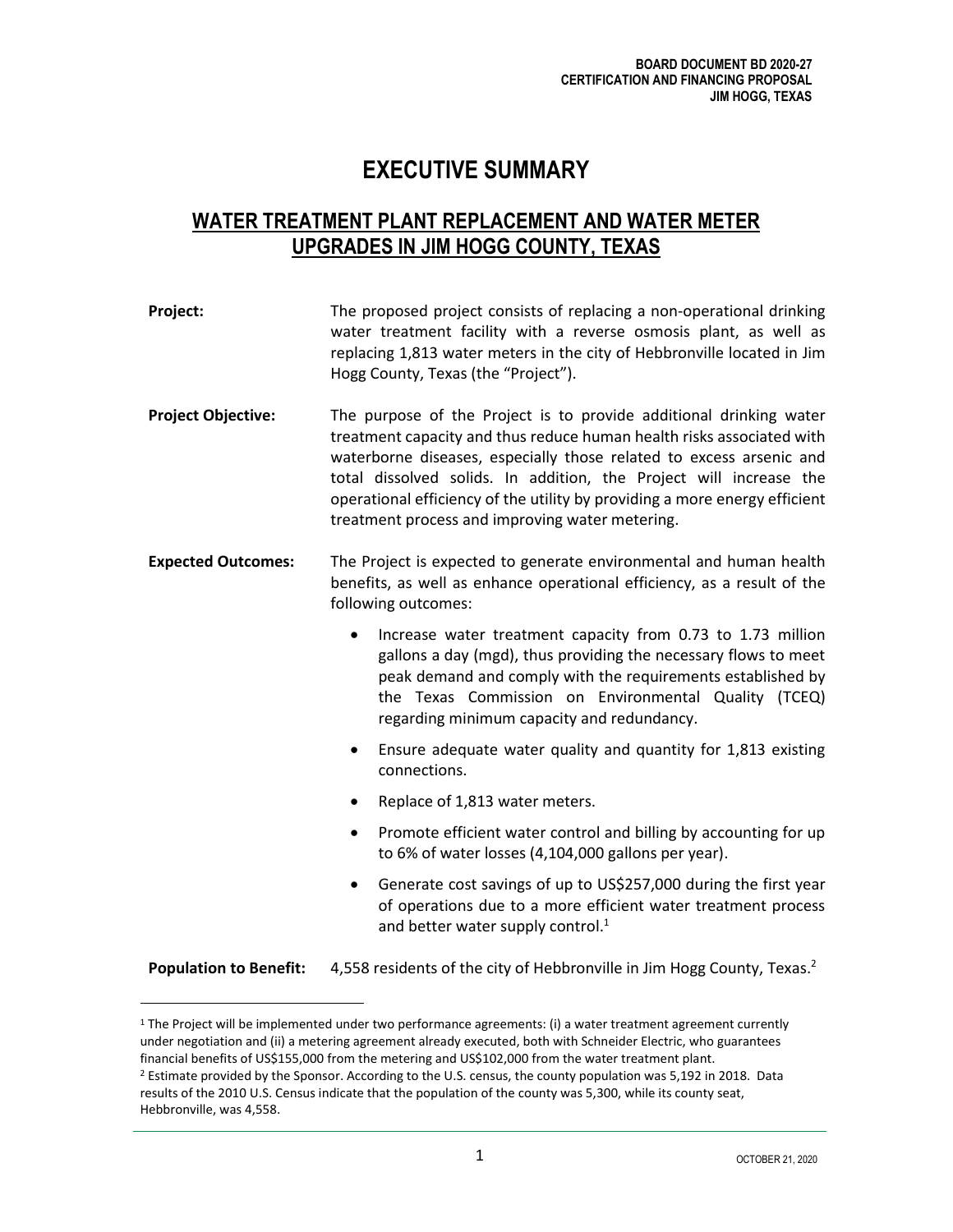**BOARD DOCUMENT BD 2020-27 CERTIFICATION AND FINANCING PROPOSAL JIM HOGG, TEXAS**

| <b>Project Sponsor:</b>                         | Jim Hogg County Water Control Improvement District No. 2. |
|-------------------------------------------------|-----------------------------------------------------------|
| <b>Borrower:</b>                                | Jim Hogg County Water Control Improvement District No. 2. |
| <b>Estimated Project Cost</b> US\$4.26 million. |                                                           |
| <b>NADB Loan:</b>                               | Up to US\$4.26 million.                                   |

| Uses and Sources of | <b>Uses</b>                     | <b>Amount</b> | %             |
|---------------------|---------------------------------|---------------|---------------|
| Funds:              | Water treatment plant           | 2,000,000     | 46.9          |
| (US\$)              | Water meters                    | 1,700,000     | 39.9          |
|                     | Closing costs and contingencies | 560,000       | 13.2          |
|                     | <b>TOTAL</b>                    | 4,260,000     | 100.0         |
|                     | <b>Sources</b>                  | <b>Amount</b> | $\frac{9}{6}$ |
|                     | NADB Loan                       | 4,260,000     | 100.0         |
|                     | <b>TOTAL</b>                    | 4,260,000     | 100.0         |

| <b>Interest Rate:</b>                         | A fixed market-rate in U.S. dollars.                                              |
|-----------------------------------------------|-----------------------------------------------------------------------------------|
| <b>Repayment Period:</b>                      | Up to thirty (30) years.                                                          |
| <b>Repayment Source:</b>                      | 1. An irrevocable first lien on and pledge of the net revenue of the<br>District. |
|                                               | 2. Debt service reserve.                                                          |
| <b>Interest Payments:</b>                     | Semiannually.                                                                     |
| <b>Principal Payments:</b>                    | Annually.                                                                         |
| <b>Debt Service Coverage</b><br>Ratio (DSCR): | The Borrower shall maintain a minimum DSCR of 1.20x.                              |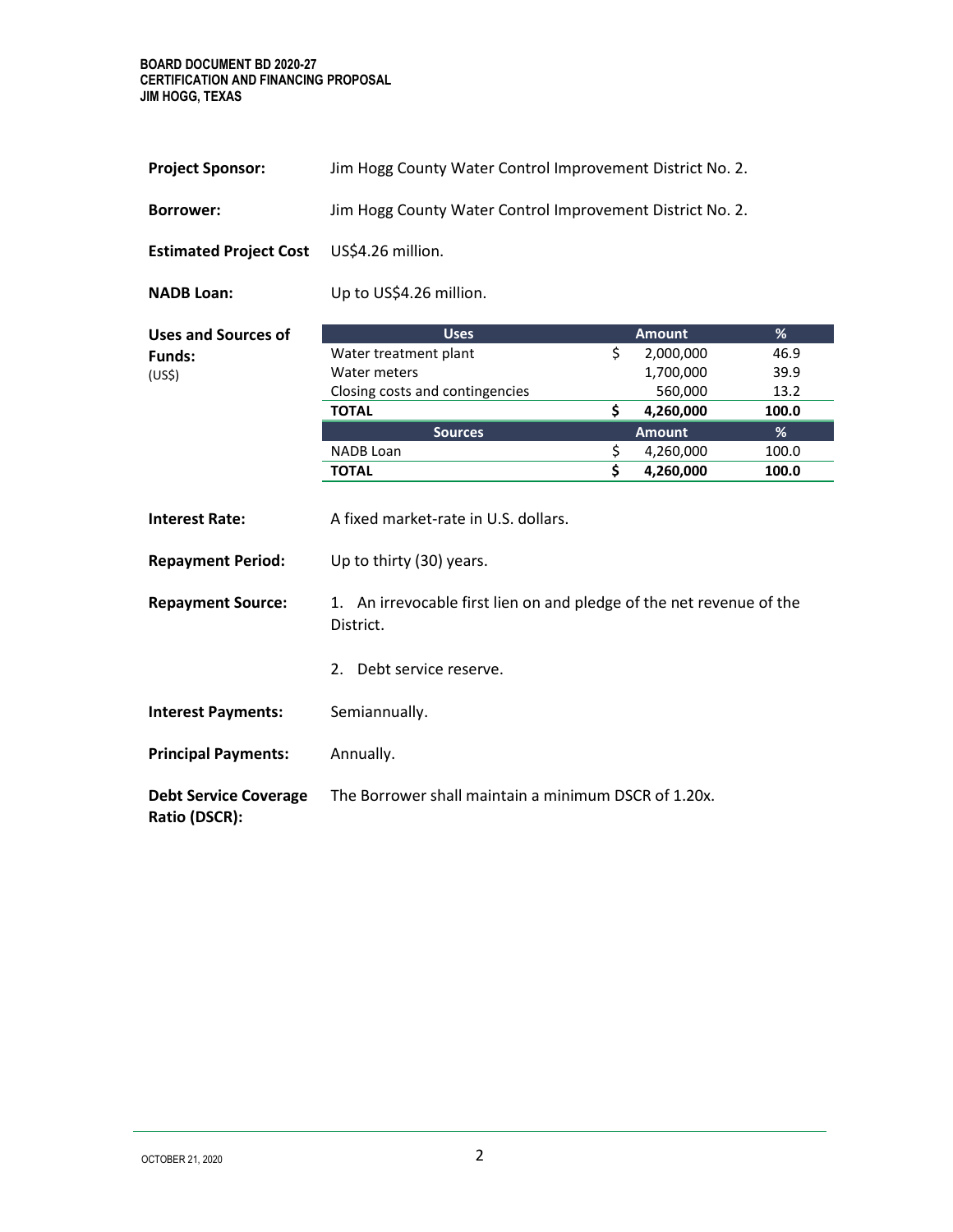## **CERTIFICATION AND FINANCING PROPOSAL**

## **WATER TREATMENT PLANT REPLACEMENT AND WATER METER UPGRADES IN JIM HOGG COUNTY, TEXAS**

### **1. PROJECT OBJECTIVE AND EXPECTED OUTCOMES**

<span id="page-6-0"></span>The proposed project consists of replacing a non-operational electrodialysis reversal (EDR) drinking water treatment facility with a reverse osmosis plant, as well as replacing 1,813 water meters in the city of Hebbronville in Jim Hogg County, Texas (the "Project"). The purpose of the Project is to provide additional drinking water treatment capacity and thus reduce human health risks associated with waterborne diseases, especially those related to excess arsenic and total dissolved solids. In addition, the project will increase the operational efficiency of the utility by providing a more energy efficient treatment process and improving water metering. Specifically, the Project is expected to (i) increase water treatment capacity from 0.73 to 1.73 million gallons a day (mgd), (ii) ensure adequate water quality and quantity for 1,813 existing connections, (iii) replace 1,813 water meters, (iv) promote efficient water control and billing accounting for up to 6% of water losses(4,104,000 gallons per year), and (v) generate cost savings of up to US\$257,000 during the first year of operations.<sup>3</sup>

## **2. ELIGIBILITY**

### <span id="page-6-2"></span><span id="page-6-1"></span>**2.1. Project Type**

The Project falls within the eligible category of drinking water.

#### <span id="page-6-3"></span>**2.2. Project Location**

The Project will be implemented in the city of Hebbronville in Jim Hogg County, Texas. Hebbronville is the county seat and largest town in the county. It is located approximately 46.6 miles (75 kilometers) from the U.S.-Mexico border. The closest major U.S. cities are Laredo approximately 50 miles to the northwest and McAllen about 80 miles to the southeast. The geographical coordinates of the city of Hebbronville town center are approximately 27°18' 26" N

 $3$  The Project will be implemented under two performance contracts: (i) a water treatment contract currently under negotiation and (ii) a metering contract already executed with Schneider Electric, who guarantees benefits of US\$155,000 on the metering and US\$102,000 on the water treatment plant.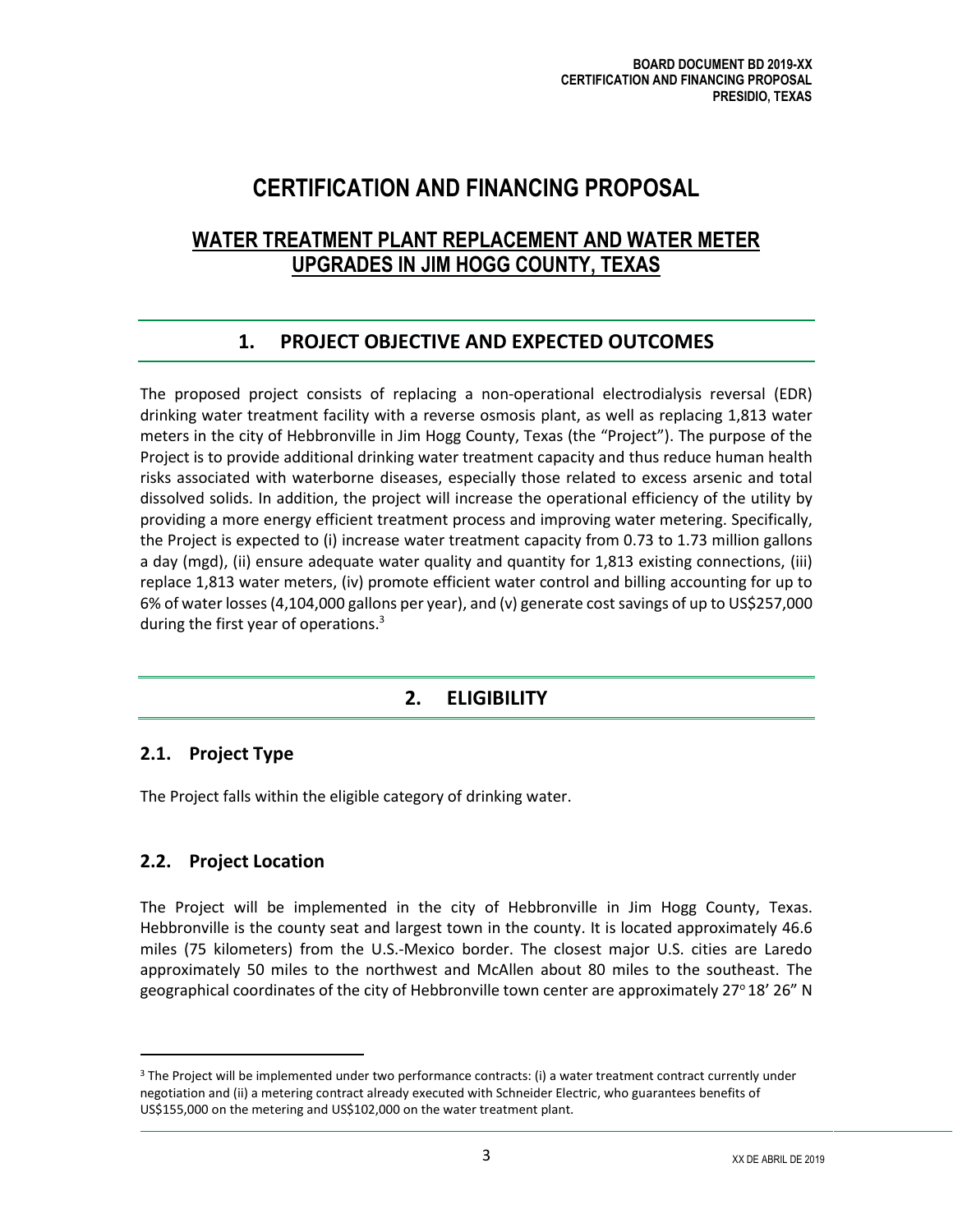and  $98^{\circ}$  40' 42" W. Water treatment plant (WTP) No. 9 to be replaced as part of the Project is adjacent to the Hebbronville Border Patrol Station at 34 E. Hwy 359, Hebbronville TX 78361.

Figure 1 shows the location of the community and of the Project.

**IIM HOGG COL** eatment plant #9 (Non functional) Vater treatment plant #6 (Non functional) ater treatment plant #7 (functional)

#### **Figure 1 PROJECT LOCATION MAP**

## <span id="page-7-0"></span>**2.3. Project Sponsor and Legal Authority**

The public-sector Project Sponsor is the water utility Jim Hogg County Water Control Improvement District No. 2 (JHWCID2 or the "District" or the "Sponsor"). The District was created on February 24, 1964, pursuant to Chapter 51 of the Texas Water Code and the general laws relating to water control and improvement districts to provide water and sewer services to a geographical portion of Jim Hogg County. It has the authority to fix and charge water and sewer rates for those services. It also has the authority to issue debt to fund its capital investment needs. The District owns and manages the water utility for its jurisdiction.

The Public Utility Commission of Texas issued Certificate of Convenience and Necessity (CCN) 12744 to JHWCID2. The CCN grants the holder the exclusive right to provide retail water and/or sewer utility services to an identified geographic area. Chapter 13 of the Texas Water Code requires a CCN holder to provide continuous and adequate service to the area within its CCN boundary. This certificate covers the entire city where the Project will be constructed.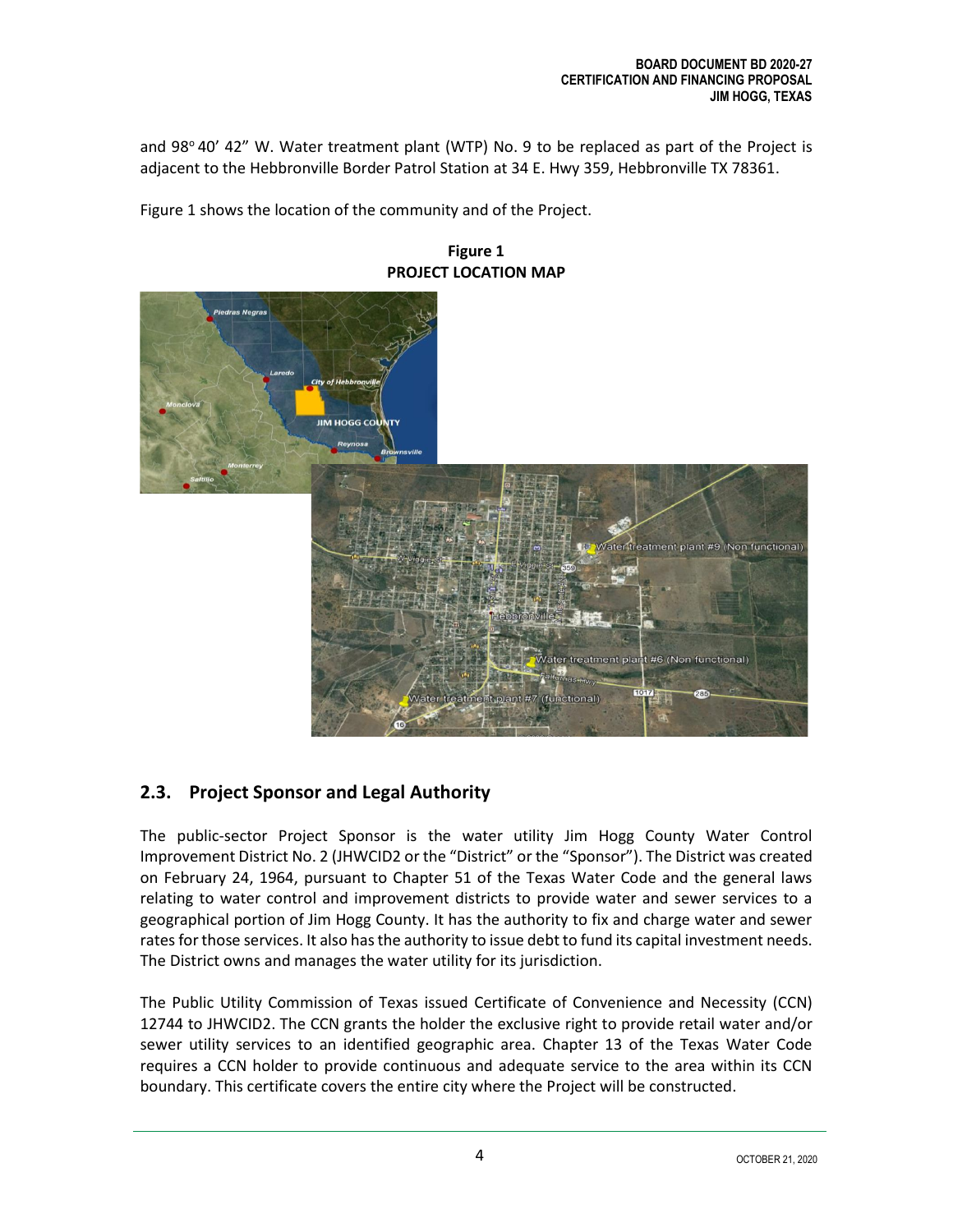### **3. CERTIFICATION CRITERIA**

#### <span id="page-8-1"></span><span id="page-8-0"></span>**3.1. Technical Criteria**

#### <span id="page-8-2"></span>**3.1.1. General Community Profile**

According to the 2010 U.S. census, the population of Jim Hogg county was approximately 5,300, with about 90% residing in the city of Hebbronville. Estimates for 2019 indicate that the population has declined to roughly 5,200.<sup>4</sup>

For economic development and analysis purposes, the Texas Workforce Commission divides the counties into several economic regions. Jim Hogg County, along with Webb and Zapata counties, belong to the South Texas Workforce Development Area (WDA). Economic activities in the South Texas WDA include education and health services (30.9%), trade, transportation and utilities  $(29.9\%)$ , and leisure and hospitality  $(11.2\%)$ , among others.<sup>5</sup>

In 2019, the county had a median household income of US\$32,049, which is considerably less than the median household income of US\$59,570 of the state of Texas. <sup>6</sup> The poverty level for Jim Hogg County was estimated at 25.2%, considerably higher than the 14.9% poverty level estimated for the state.<sup>7</sup>

The following table summarizes the status of public water services coverage by JHWCID2 in Hebbronville.

<sup>4</sup> Source: U.S. Census Bureau [\(https://www.census.gov/quickfacts/jimhoggcountytexas\)](https://www.census.gov/quickfacts/jimhoggcountytexas).

<sup>5</sup> Source: Texas Workforce Commission. Texas Labor Market Information

[<sup>\(</sup>https://texaslmi.com/EconomicProfiles/WDAProfiles\)](https://texaslmi.com/EconomicProfiles/WDAProfiles).

<sup>6</sup> Source: U.S. Census Bureau [\(https://www.census.gov/quickfacts/TX\)](https://www.census.gov/quickfacts/TX).

<sup>7</sup> Source: Ibid.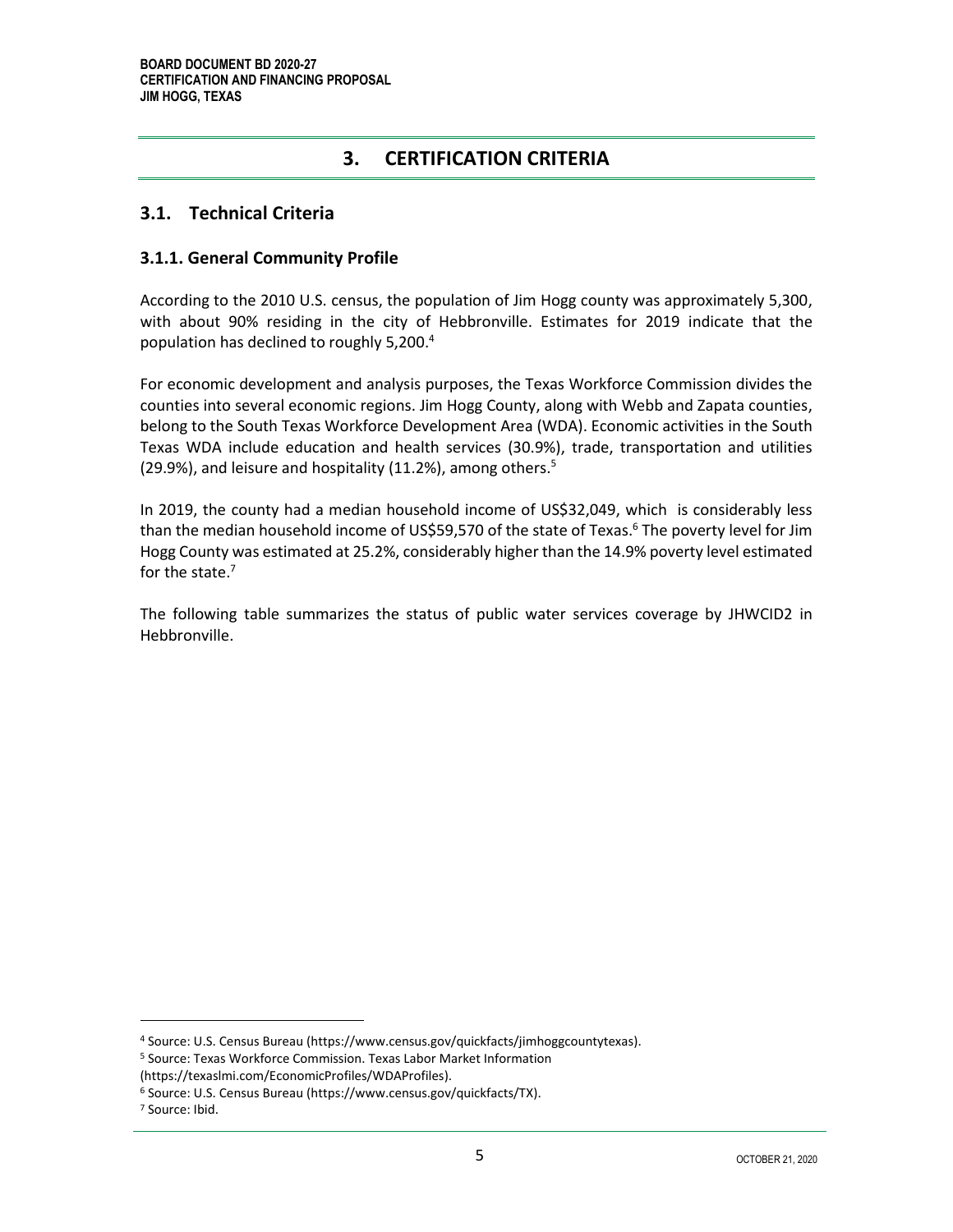| Water                        |                                                   |            |                 |  |  |  |  |  |
|------------------------------|---------------------------------------------------|------------|-----------------|--|--|--|--|--|
| Coverage:                    | 99%                                               |            |                 |  |  |  |  |  |
| Water supply source:         | Gulf Coast Aquifer, through 3 wells               |            |                 |  |  |  |  |  |
| Number of hookups:           | 1,813 (1,592 residential and 221 non-residential) |            |                 |  |  |  |  |  |
| Treatment plants (EDR)**     | <b>Plant</b>                                      | Capacity   | <b>Status</b>   |  |  |  |  |  |
|                              | No. 6                                             | $0.86$ mgd | Not operational |  |  |  |  |  |
|                              | No. 7<br>$0.73$ mgd<br>In operation               |            |                 |  |  |  |  |  |
|                              | $1.04$ mgd<br>No. 9<br>Not operational            |            |                 |  |  |  |  |  |
| <b>Wastewater Collection</b> |                                                   |            |                 |  |  |  |  |  |
| Coverage:                    | 99%                                               |            |                 |  |  |  |  |  |
| Number of connections:       | 1,813                                             |            |                 |  |  |  |  |  |
| <b>Wastewater Treatment</b>  |                                                   |            |                 |  |  |  |  |  |
| Coverage:                    | 100% of collected wastewater                      |            |                 |  |  |  |  |  |
| Treatment facilities:        | Activated sludge process with capacity: 1 mgd     |            |                 |  |  |  |  |  |

**Table 1 PUBLIC WATER SERVICES AND INFRASTRUCTURE\***

\* Information provided by Sponsor, 2020.

\*\* According to the Sponsor, the treatment plants at Wells No. 6 and 9 were in operation for 10 years and ceased operating in 2014 due to the recurring failure of the EDR equipment. The EDR treatment plant at Well No. 7 began operations in 2018 and was financed by a grant and loan from the U.S. Department of Agriculture (USDA).

mgd = million gallons a day

#### *Local Water and Wastewater Systems*

#### *Water Distribution*

JHWCID2 owns and operates the local water distribution system, which serves 1,813 water customers. The water supply source is groundwater from the Gulf Coast Aquifer, which has the highest levels of arsenic in the state of Texas.<sup>8</sup> Since the quality of the groundwater is not optimal, it requires treatment in order to comply with the applicable standards of the Texas Commission on Environmental Quality (TCEQ). TCEQ has been issuing notices to JHWCID2 since 2013, indicating that the arsenic in its water supply exceeds the maximum contaminant level (MCL) under Texas state regulations.<sup>9</sup> In 2017, TCEQ notified the District that its water supply exceeded the MCL with an arsenic level of 0.023 milligrams per liter (mg/l). JHWCID2 is expecting to conduct a thorough water analysis by October 2020 to determine arsenic levels and verify compliance with the TCEQ MCL. JHWCID2 has also indicated that total dissolved solids (TDS) are estimated at 1,571 mg/l, thus surpassing the TDS MCL. A raw analysis performed in 2016, confirmed that total dissolved solids are not in compliance with TCEQ standards.

[\(https://www.tceq.texas.gov/drinkingwater/chemicals/arsenic/arsenic.html\)](https://www.tceq.texas.gov/drinkingwater/chemicals/arsenic/arsenic.html).

<sup>8</sup> Source: Texas Commission on Environmental Quality (TCEQ)

<sup>&</sup>lt;sup>9</sup> Source: TCEQ. The MCL is 0.01 milligrams per liter (mg/l) for arsenic and 1,000 mg/l for total dissolved solids. [\(https://www.tceq.texas.gov/assets/public/comm\\_exec/pubs/rg/rg-346.pdf\).](https://www.tceq.texas.gov/assets/public/comm_exec/pubs/rg/rg-346.pdf)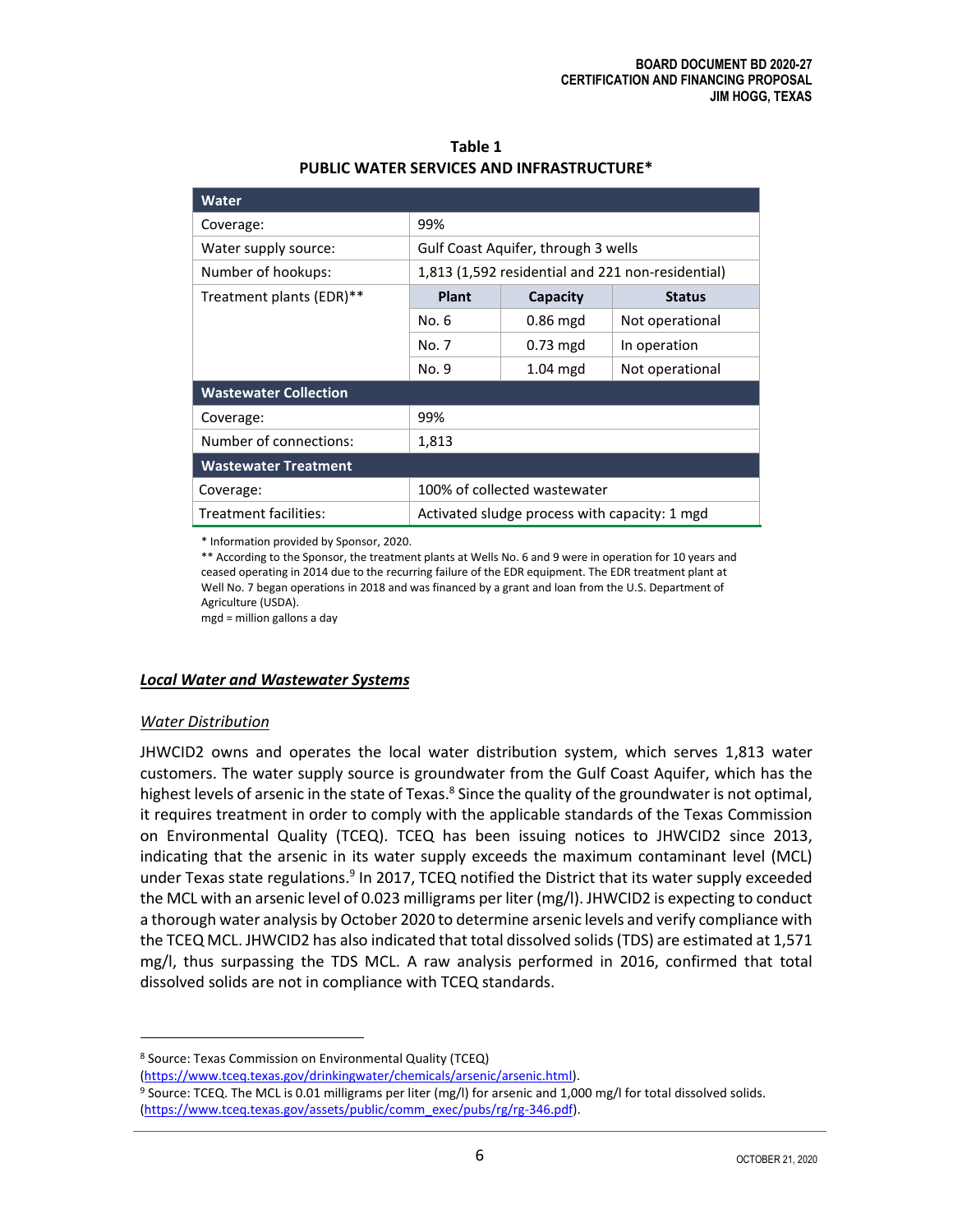The drinking water system includes a 500,000-gallon ground storage tank, a 250,000-gallon elevated storage tank and three wells, which are paired to three electrodialysis reversal water treatment plants. Two of the plants with a combined capacity of 1.9 mgd are currently nonoperational and thus JHWCID2 is unable to provide the minimum volume per connection required by TCEQ regulations (0.6 gallons per minute (gpm)). The only operational water treatment plant has a capacity of 0.73 mgd. $^{10}$ 

Average water consumption during the summer is 0.59 mgd. However, the Public Works office of JHWCID2 mentioned that a few years ago they had seen larger daily demand approaching 0.8 mgd and even 1.0 mgd, which stresses supply. JHWCID2 is currently not able to meet peak demand, nor comply with the TCEQ technical requirement of having at least two operating groundwater supply sources for the district. Additionally, current capacity is insufficient for residential irrigation, which is restricted to certain schedules. The community has been relying on this sole, limited supply source for the last 18 months, posing a high risk for the community should a shutdown occur. Moreover, the operation and maintenance costs of the current EDR technology are high compared to more commercial technologies, such as reverse osmosis.

As for water metering, JHWCID2 estimates that 74% out of the 1,813 existing water meters are underreporting water use, which represents losses in unaccounted water of nearly 6% (4,104,000 gallons per year) of all water losses by the District. Approximately 4.3% of the meters were overreporting water use and 21.7% were accurately reporting water use. Installation of new water meters will address a portion of the unaccounted water losses.<sup>11</sup>

To address the deficiencies described above, the Sponsor is undertaking the proposed Project which will (i) improve water quality, in particular compliance with arsenic and TDS levels, (ii) provide sufficient installed capacity to comply with the required minimum volume per connection, (iii) ensure proper water billing while reducing unaccounted water losses and (iv) generate additional revenue for the District,.

#### *Wastewater Treatment*

The activated sludge wastewater treatment plant (WWTP) has a capacity of 1 mgd and currently receives an average flow of 0.4 mgd. Effluent discharges are in compliance with applicable regulations.

The rejected water from the only operational EDR WTP is conveyed to the WWTP for treatment.

<sup>&</sup>lt;sup>10</sup> Source: Title 30 Texas Administrative Code (TAC) of the TCEQ, Chapter 290, Subchapter D: Rules and Regulations for Public Water Systems, which requires water systems that serve more than 250 connections to have at least two wells with a total capacity of 0.6 gallons per minute (gpm) per connection.

[<sup>\(</sup>https://texreg.sos.state.tx.us/public/readtac\\$ext.TacPage?sl=R&app=9&p\\_dir=&p\\_rloc=&p\\_tloc=&p\\_ploc=&pg=1&p](https://texreg.sos.state.tx.us/public/readtac$ext.TacPage?sl=R&app=9&p_dir=&p_rloc=&p_tloc=&p_ploc=&pg=1&p_tac=&ti=30&pt=1&ch=290&rl=45) [\\_tac=&ti=30&pt=1&ch=290&rl=45\)](https://texreg.sos.state.tx.us/public/readtac$ext.TacPage?sl=R&app=9&p_dir=&p_rloc=&p_tloc=&p_ploc=&pg=1&p_tac=&ti=30&pt=1&ch=290&rl=45).

<sup>&</sup>lt;sup>11</sup> According to the Sponsor, implementing this project will increase overall efficiency by 50%.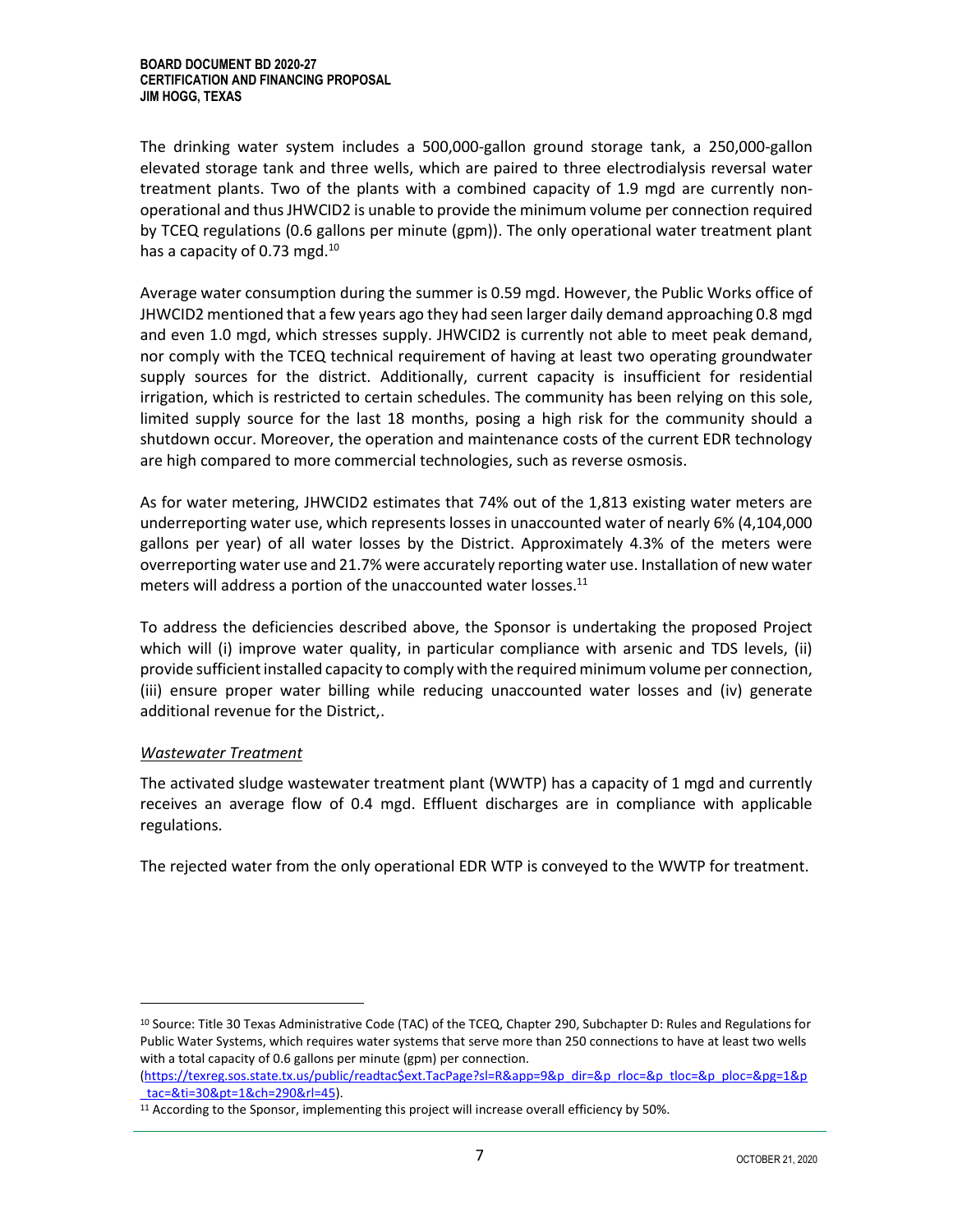#### <span id="page-11-0"></span>**3.1.2. Project Scope**

As described in detail in section 3.1.3, the Project is the result of the measures proposed to JHWCID2 in the two performance contracts negotiated with a qualified vendor selected through an open and competitive procurement process.

The Project consists of replacing one non-operational EDR desalination water treatment plant with a reverse osmosis (RO) plant designed to comply with TCEQ standards for TDS, arsenic and all other MCL, as well as replacing 1,813 water meters. The new treatment plant will also allow JHWCID2 to comply with all TCEQ water capacity and supply requirements.

The Project will be implemented through performance contracts, as the improvements are designed to generate benefits such as increased revenue or lower the overall operation and maintenance (O&M) costs of the system. The following elements will be installed as part of the Project:

#### • *Water treatment plant replacement*

The plant will be equipped with a single reverse osmosis membrane system designed to treat up to 1 mgd of water and lower total dissolved solids and arsenic to levels that meet or exceed TCEQ requirements. The volume of brine discharge, estimated at a 20% reject rate, will be similar to the discharge from the current plant and will be conveyed to the wastewater treatment plant. The components of the reverse osmosis system are described below:

- o *Prefiltration system.* A prefilter housing system with five-micron cartridges will be included in the system design.
- o *High pressure feed pump.* A single centrifugal pump will be installed. The pump will be coupled to a 100-horsepower motor. A variable frequency drive will be installed in the system control center to provide soft starting of the pump motor and flexibility over a range of operating parameters.
- o *Reverse osmosis membranes*. Thin-film composite membranes will be installed. Thin-film composite membranes offer higher productivity and less compaction, as well as better salt rejection with lower applied pressure.
- o *Pressure vessels*. Plastic pressure vessels will be used for the membranes. The selected vessels offer high resistance to chemicals and corrosion.
- o *Piping.* All low-pressure piping will consist of polyvinyl chloride (PVC) pipes or thermoplastic tubing. The arrangement of piping and valves has been developed for ease of service and operation.
- o *Valves.* All low-pressure valves will be PVC ball, ball check or butterfly check. All high-pressure valves will be stainless steel ball, butterfly, globe or needle valves.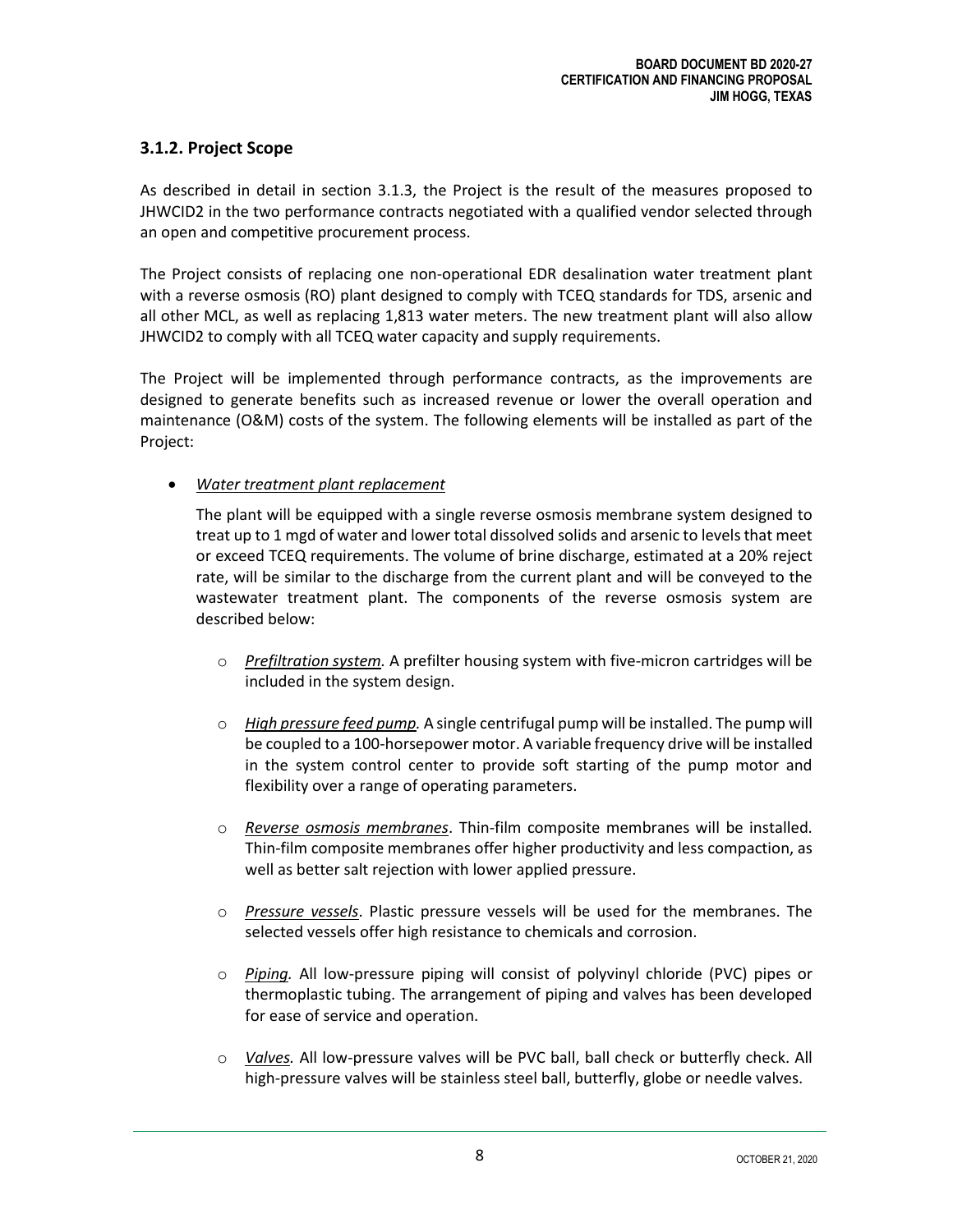o *System control center.* A programmable logic controller (PLC) will be provided for comprehensive control of the unit. The PLC will accept control signals/inputs from the system, evaluate the system inputs and maintain the operation of the system within the design parameters.

The performance contract for this component is still pending execution but the estimated cost of this component is US\$1.97 million and is expected to include: the RO unit and its installation, an automation and control package for remote monitoring, electrical material for interconnection, wiring and hook up, engineering, permitting, project development, construction/project/site management, annual O&M for the RO unit (filters, chemicals and cleaning in place), and payment and performance bonds. The contract will define the activities to be performed, as well as the deliverables and equipment to be provided. The contract will also include the corresponding payment mechanism.

#### • *Water meters replacement*

The Project also includes the replacement of 1,813 old water meters with ultrasonic technology and remote reading meters. The new meters will be able to read low flows accurately and will eliminate the need for physical reading, thus reducing maintenance costs. The contract for this component of the Project was designed as an "Energy Performance Contract", in accordance with Secs. 302.01, Title 9, and 2166.406, Title 10, of the Texas Government Code. Subchapter I, Conservation of Energy and Water, states that in these contracts the estimated energy savings, utility cost savings, increase in billable revenue or increase in meter accuracy resulting from the energy or water conservation or usage measures implemented is subject to guarantee to offset the cost of implementing such measures over a specified period.<sup>12</sup>

The performance contract for this component was executed in March 2020. It provides the scope of work to be performed and the equipment to be provided. Payments to the contractor will be on a monthly basis based on the percentage of completion of the tasks. The cost of this component is US\$1.68 million and includes: advanced metering infrastructure (AMI), tower-based radio equipment to be installed at two locations (water towers), installation of new AMI-compatible ultrasonic water meters with 20-year warranty, 100 new meter box lids, training on system operation and meter replacement, along with testing after construction to prove system performance and supervision.

The cost estimate includes an additional 13% to cover any price escalations, potential change orders and financial and closing costs.

#### <span id="page-12-0"></span>**3.1.3. Technical Feasibility**

Under Texas Government Code Title 7, Section 791: Interlocal Cooperation Contracts, JHWCID2 issued a request for qualifications for an energy savings performance contract proposal. The

<sup>12</sup> Source[: https://statutes.capitol.texas.gov/Docs/GV/htm/GV.2166.htm#2166.406](https://statutes.capitol.texas.gov/Docs/GV/htm/GV.2166.htm#2166.406)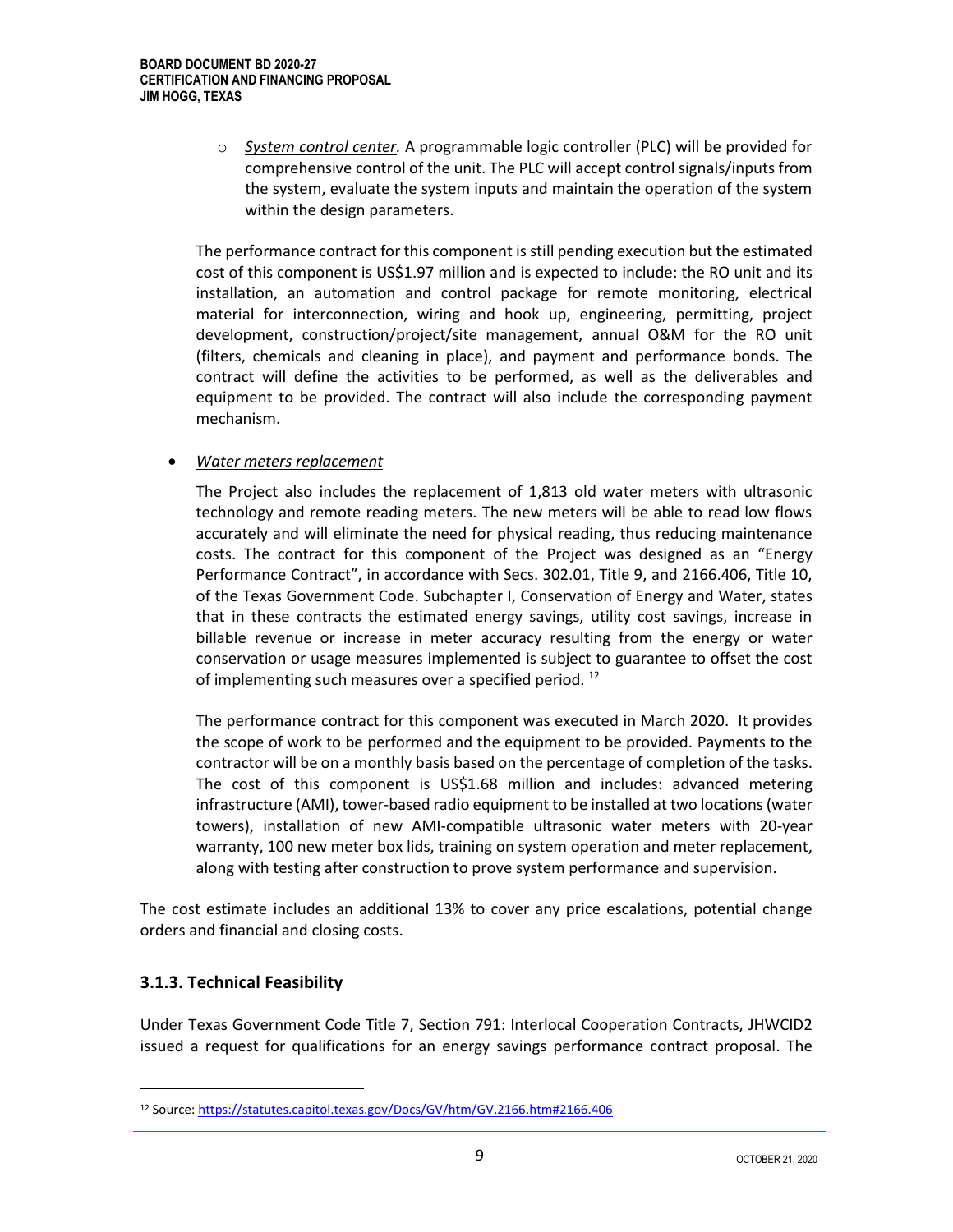procurement process was implemented through The Interlocal Purchasing System (TIPS) a national purchasing cooperative that offers its membership access to competitively procured purchasing contracts and is managed by the Region 8 Education Service Center (ESC) located in Pittsburg, Texas. Some of the benefits from using a purchasing cooperative like TIPS are:

- Access to competitively procured contracts with quality vendors;
- Savings of time and financial resources necessary to fulfill bid requirements;
- Assistance with purchasing process by qualified TIPS staff; and
- Access to pricing based on a "national" high-profile contract.

The general process for awarding a contract to a vendor through TIPS is as follows: (i) TIPS posts a Request for Proposals (RFP)/Request for Qualifications (RFQ) for a specific product/service with a deadline (date and time) for submission of responses; (ii) TIPS advertises the posting of the RFP/RFQ in a manner that meets the requirements of the State of Texas, as well as in additional formats established by TIPS as beneficial to TIPS members, including two consecutive weeks in the *Pittsburg Gazette* in Pittsburg, Texas, as well as nationally in *USA Today*; (iii) TIPS collects all incoming proposals until the submission deadline; (iv) TIPS staff open and record all of the proposals submitted prior to the deadline; (v) a scoring committee reviews all proposals and scores the proposals based on the criteria established by TIPS (scoring rubric is included in the posted RFP/RFQ documents); (vi) a vendor receiving a score of at least 80 on the scoring rubric is then recommended to the Region 8 ESC Board of Directors at its monthly meeting to receive a TIPS Vendor Agreement (the "Vendor Agreement") to sell the specified product/service; (vii) the ESC Board of Directors votes to award contracts following the recommendation and discussion of the proposed contracts.

In January 2017, TIPS issued RFQ No. 170103 for the selection of a vendor to implement energy savings performance contracts (the "Performance Contracts") with proposals due in February 2017.<sup>13</sup> The purpose of the RFQ was to identify and award an agreement to a highly qualified vendor capable of carrying out Performance Contracts with JHCWID2 through TIPS.<sup>14</sup> Twenty-four companies responded to the RFQ. Evaluation criteria included previous and recent successful experience in the field of performance contracts, adequate staffing, financial strength and project management capabilities, among other qualifications. On March 23, 2017, the Vendor Agreement was awarded to Schneider Electric Building Americas, Inc., an American subsidiary of Schneider Electric, a French global company active since 1836 with more than 135,000 employees worldwide and € 27.2 billion euros in revenue in 2019. Schneider Electric provides leading sustainable, reliable and efficient energy technologies, real-time automation, and integrated solutions for its

 $13$  Energy savings performance contracts are defined under Specifications in Texas Local Government Code § 302 and in Texas Education Code § 44.901, as applicable. These contracts are defined as a contract for energy or water conservation measures to reduce energy or water consumption or operating costs of new or existing governmental facilities in which the estimated savings in utility costs resulting from the measures is guaranteed to offset the cost of the measures over a specified period. "Energy savings" means an estimated reduction in net fuel costs, energy costs, water costs, stormwater fees, other utility costs or related net operating costs from or as compared to an established baseline of those costs.

<sup>&</sup>lt;sup>14</sup> In Texas, energy savings performance contracts must be procured in accordance with the methodology established in Texas Government Code §2254.004 for contracting the professional services of architects, engineers and surveyors.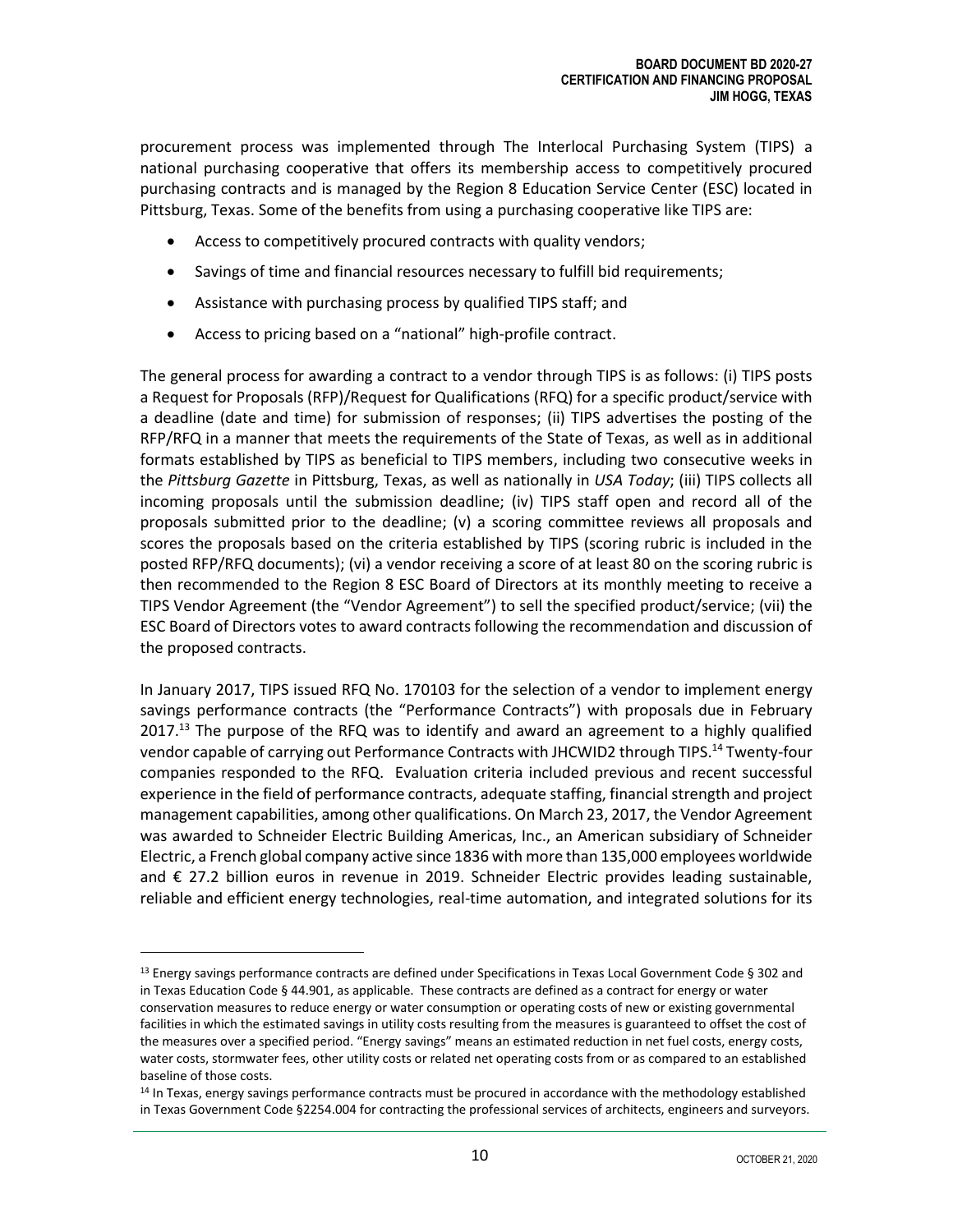customers. The Vendor Agreement is renewed yearly until March 23, 2022. All purchase orders are validated, approved and reported through TIPS.

NADB reviewed the procurement process and concluded that it was open and consistent with its Procurement Policies and Procedures. Project start-up was delayed by an outstanding debt that did not allow the District to undertake an additional project.

The first purchase order under the Vendor Agreement resulted in a Performance Contract to develop the water metering component of the Project, which was executed in March 2020. The second purchase order for a Performance Contract to develop the WTP is expected to be signed by October 2020.

#### *Water Treatment Plant*

JHWCID2 operates a 0.73-mgd EDR system at one of its water wells. The water produced complies with the quality standards set by TCEQ. Nevertheless, this facility does not have the treatment capacity to comply with TCEQ regulations regarding water volume per connection served. Therefore, JHWCID2 needs to add additional water treatment capacity to its water system.

EDR systems are more expensive overall compared to other systems and are also more complicated to operate as they are designed to remove ions selectively. EDR systems are currently manufactured by Ionics, Inc., which has a monopoly for aftermarket parts & services leading to price and availability issues during operation & maintenance. Existing systems and infrastructure result in overall high costs and an insufficient clean water supply.

A preliminary engineering report of the current drinking water infrastructure system concluded that two of the three EDR WTPs are non-operational. As a result of the review, a reverse osmosis system was proposed to replace the non-operational electrodialysis plant located at Well No. 9, since RO technology is easier to operate than EDR technology. The replaced facility will provide the necessary capacity and redundancy required by TCEQ for water supply systems of more than 250 connections.

The reverse osmosis system uses membrane technology that is more economic and cost effective to operate. Chemical usage for a RO can be minimal compared to an EDR system. Reverse osmosis has been widely accepted for drinking water applications with high TDS levels and is recommended by state regulatory agencies. There are several RO system manufacturers in the industry. Components, such as membranes, pressure vessels, high pressure pumps etc., are readily available and comparatively less expensive to other technologies.

Reverse osmosis is one of the best available technologies to treat high levels of TDS in raw water because of its higher performance (i.e. high quality of water produced), lower maintenance, less downtime resulting in a higher production rate, less chemical usage and low operational cost due to less chemicals and maintenance costs. Additionally, reverse osmosis is very effective at removing all primary contaminants, such as arsenic, nitrates, fluoride, radium, viruses and bacteria. There are several TCEQ-approved municipal RO systems in the state of Texas.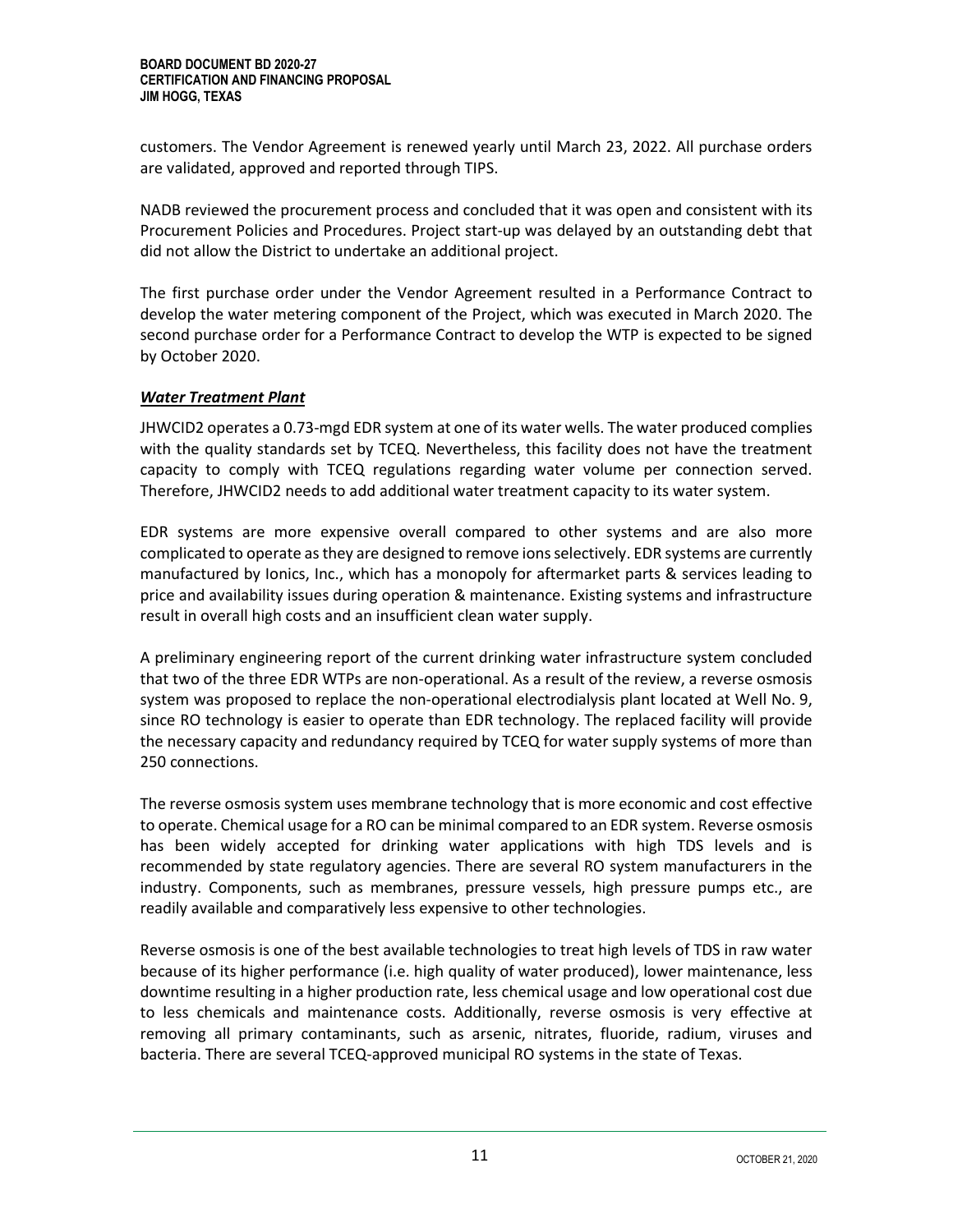Schneider is proposing that the RO WTP supply 80% of water demand and the existing EDR WTP cover the remaining 20%. This scheme is expected to generate an estimated US\$102,000 in savings during the first year of operation. The brine produced by the upgraded WTP will be treated in the existing WWTP. Since the EDR and RO systems have similar water rejection rates, no additional flow is expected to be sent to the WWTP.

Once the Project is implemented, the system will be able to provide for future residential demand and irrigation needs within the city limits and generate savings for JHWCID2 deriving from a substantial decrease in its operation and maintenance costs. In addition, the system will help the District meet the aforementioned TCEQ regulations in terms of minimum water volume per customer.

The no-action alternative was not considered viable given that the current water system does not comply with TCEQ capacity standards and any failure ofthe only WTP currently in operation would be critical.

#### *Water meters*

A water audit report prepared by the Texas Water Development Board (TWDB) in 2019 indicated that unaccounted for water exceeds 30%, with 6% of those losses related to inaccurate water metering (4,104,000 gallons per year). Based on these findings and on the operational conditions and technical characteristics of the existing meters, new water meters were analyzed and selected for the Project using the following criteria:

- Compatibility with current infrastructure.
- Balance between cost and the number of meters.
- Operation and maintenance cost.
- Remote metering capability.

This component of the Project will generate financial benefits estimated at US\$155,000 during the first year of operation for a cumulative total of US\$2.89 million in year 15 under the Performance Contract. 15

The no-action alternative was not considered viable given the percentage of water losses due to deficient meters.

#### <span id="page-15-0"></span>**3.1.4. Land Acquisition and Right-of-Way Requirements**

All the construction tasks of the proposed Project will take place within existing county and city rights of ways given that the new meters will replace the current meters. The water treatment components will be installed at Well No. 9 where one of the non-operational EDR WTPs is located. No additional land or right-of-way acquisition is expected to be required.

 $15$  At the end of the  $1$ <sup>st</sup> year of operation under the Performance Contract, selected meters will be tested to confirm that the expected benefits under the terms and conditions of the performance guarantee are being met. Should a cashflow shortfall occur, Schneider will either make adjustments to meet the guarantee or make a one-time payment to JHWCID2 to compensate for the shortfall, extrapolated for the 15-year guarantee under the contract.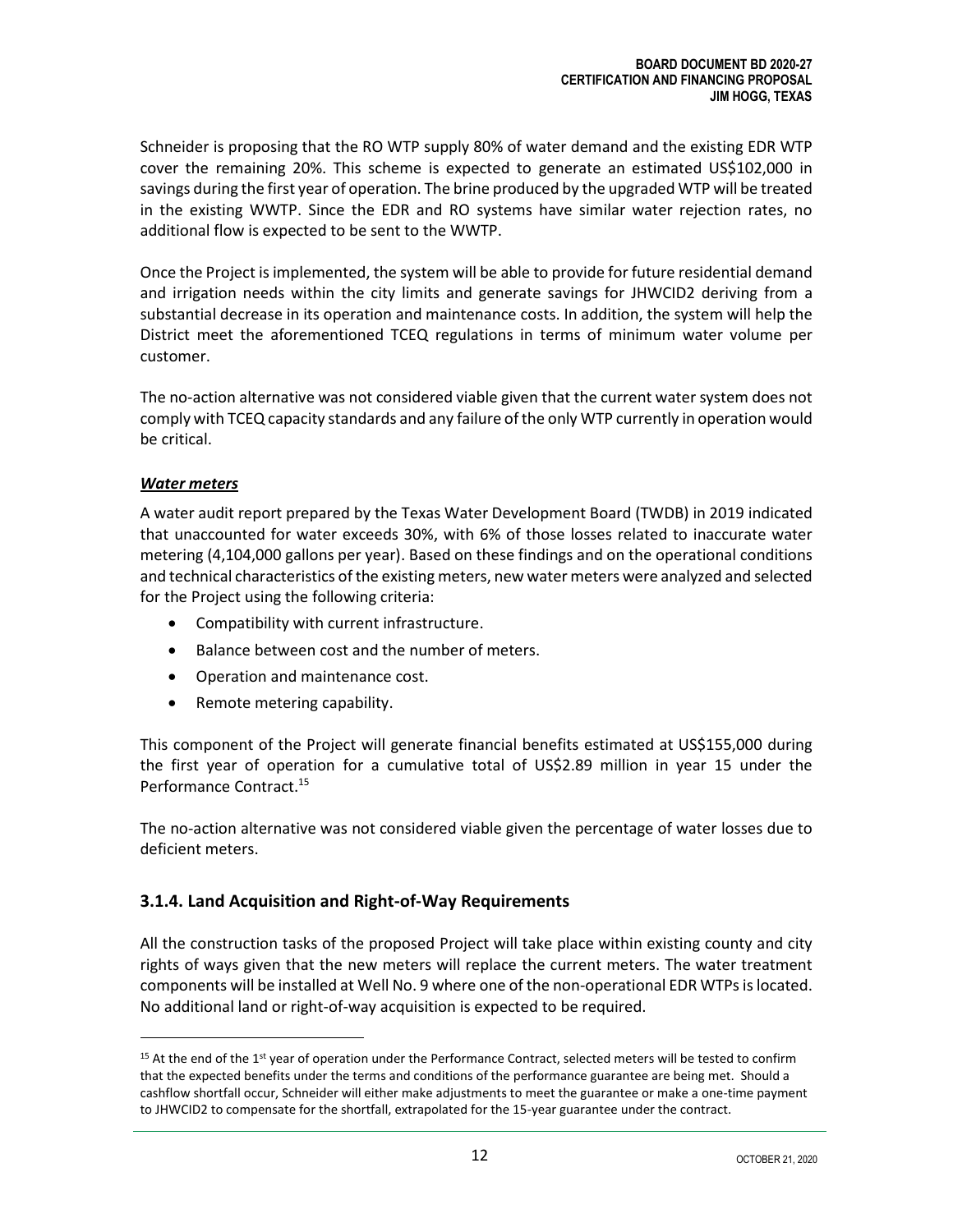#### <span id="page-16-0"></span>**3.1.5. Project Milestones**

Project planning, procurement and contract award to execute the Project, as well as preliminary design for the replacement of the water treatment plant and water meters, have been completed.

Construction of the WTP is expected to take up to 300 days from notice to proceed, once financing becomes available. Since the Project does not entail an increase in the permitted capacity, no environmental assessment is required.

Replacement of the water meters will be carried out concurrently with treatment plant construction. The installation of the water meters is expected to take up to 180 days and will start once the financing is available. Table 2 presents the status of key milestones for Project implementation.

| <b>Key Milestones</b>                                    | Status                                                 |
|----------------------------------------------------------|--------------------------------------------------------|
| Water meter selection                                    | Completed - March, 2020                                |
| Preliminary design of the water treatment plant          | Completed - June 2020                                  |
| Final design of the water treatment plant                | Completion expected by the end of<br>October 2020      |
| TCEQ permit amendments                                   | Expected to be submitted by the end of<br>October 2020 |
| <b>TCEQ final authorizations</b>                         | Expected by November 2020                              |
| Construction/installation period (water meters)          | Up to 180 days                                         |
| Construction/installation period (water treatment plant) | Up to 300 days                                         |

**Table 2 PROJECT MILESTONES**

#### <span id="page-16-1"></span>**3.1.6. Management and Operation**

The WTP construction contract includes one year of operation & maintenance (O&M) services. After the first year, JHWCID2 has the option to renew the O&M contract or to take over the O&M activities itself. The agreement specifies the tasks to be performed for regular equipment maintenance and optimum plant operation. The scope of the plan includes furnishing filters and chemicals, routine maintenance service, quarterly inspections, 24/7 remote troubleshooting and on-call labor services for the treatment systems installed in the new plant.

The long-term maintenance program will include routine service, along with maintenance that will extend the life of the membranes and other plant components and reduce the frequency of membrane cleanings for less downtime resulting in higher production rates. Additionally, the maintenance program will help JHWCID2 operators optimize system operation by finetuning chemical dosing, while also helping detect early operational issues. The District will ensure that sufficient resources, training, and staff are available for the proper operation and maintenance of the new infrastructure. According to Schneider, the optimal operational ratio for water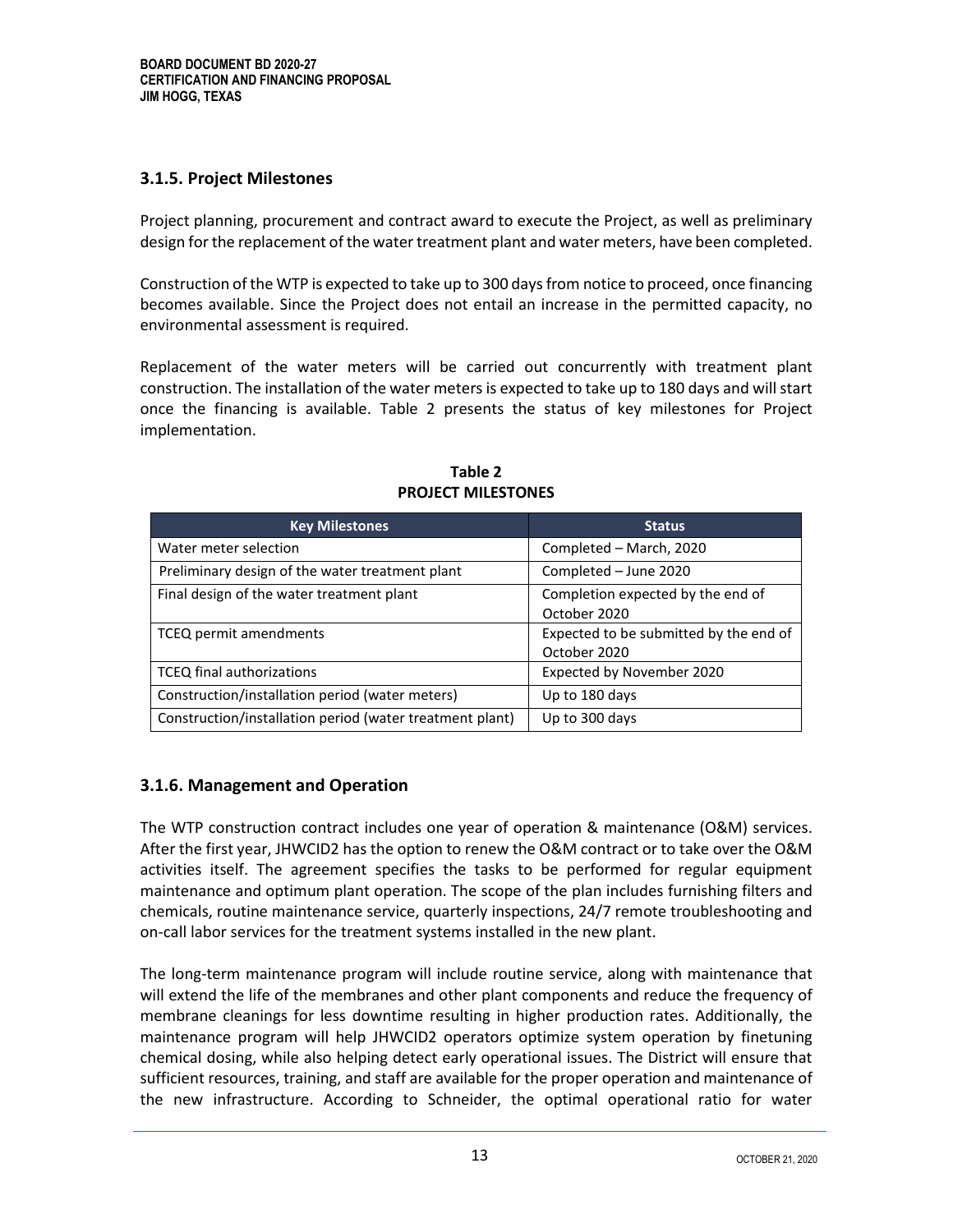production will be 80% supply from the RO WTP and 20% from the existing EDR WTP to meet instant demand at any given time.

To comply with TCEQ requirements, the existing permits for both the water treatment process and discharge permit will have to be updated and amended. The permit for the water treatment process will be upgraded from the current electrodialysis reversal process to a reverse osmosis technology. This amendment is expected to be submitted by the end of October 2020, and the final authorization is expected to be obtained by November 2020. According to information provided by the Sponsor, TCEQ has indicated that since the water source is groundwater from an existing well no small scale pilot study is expected to be required even if the water has primary contaminants, such as arsenic, nitrate or high fluorides. TCEQ will require a Step 1 RO TCEQ application and a Step 2 TCEQ RO application for approval of the design and construction of the RO system, as well as the decommissioning of EDR WTP at Well No. 9.

The discharge permit will be amended based on volumes and quality of reject water from the reverse osmosis system. This amendment is expected to be submitted by the end of October 2020, and the final authorization is expected to be obtained by November 2020. As indicated above, no pilot study is expected to be required by TCEQ based on recent conversations between the Sponsor and state authorities. In any case, TCEQ will confirm this assumption with the issuance of the corresponding permits.

With respect to the water meters, Schneider Electric will install them, and the Sponsor will be responsible for operating them. Training activities for JHWCID2 personnel will be conducted by Schneider Electric and will include measuring and verifying savings, performance assurance services, monitoring and reporting.

<span id="page-17-0"></span>Under the Performance Contract, Schneider Electric will be responsible for replacing the meters. Schneider Electric will provide post-installation training and support, including training in measuring and verifying savings and performance assurance services, as well as monitoring and reporting during the first year of operation. At the end of  $1<sup>st</sup>$  year, selected meters will be tested to confirm that expected benefits under the terms and conditions of the performance guarantee are being met. Should a cashflow shortfall occur, Schneider will either make adjustments to meet the guarantee or make a one-time payment to JHWCID2 to compensate for the shortfall, extrapolated for the 15-year guarantee under the contract. The selection of Schneider as a reliable vendor with proven track record for providing these services, and the selection of high-end water meters with a 20-year warranty that goes beyond the 15-year performance guarantee, provide assurance that the expected benefits will be achieved. After the first year of operation, the Sponsor will be responsible for operating the highly automated metering system.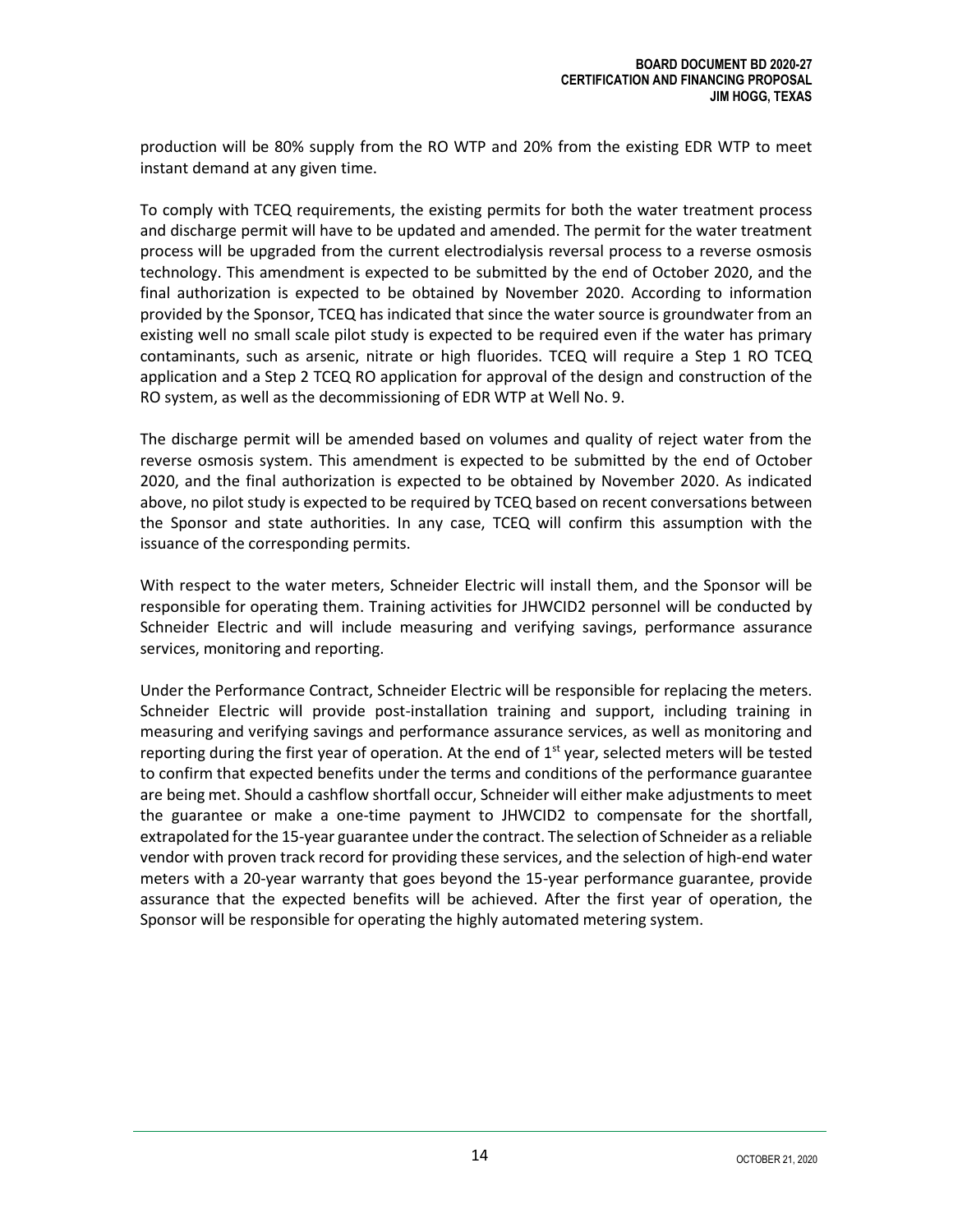### **3.2. Environmental Criteria**

#### <span id="page-18-0"></span>**3.2.1. Environmental and Health Effects/Impacts**

#### <span id="page-18-1"></span>**A. Existing Conditions**

Two out of the three water treatment plants located in JHWCID2 are non-operational. The only operational water treatment plant has a capacity of 0.73 mgd, and the District does not have a backup plant or system in the event that it fails or has to be shut down. Furthermore, the existing plant does not have sufficient capacity to meet peak water demand nor the minimum capacity required by TCEQ for water supply systems with more than 250 connections.

A recent analysis showed that total dissolved solids in the raw water supply exceed the maximum contaminant level established under TCEQ standards. In 2017, TCEQ notified JHWCID2 that its water supply also exceeded the applicable MCL for arsenic.

Moreover, according to the water audit developed for JHWCID2, 30% of the drinking water produced annually (65.3 million gallons) was not accounted for in 2018, representing a significant loss and putting financial stress on the District.

#### <span id="page-18-2"></span>**B. Project Impacts**

The Project will address the existing non-efficient water metering and reported issues of exceeding levels of total dissolved solids and arsenic. Specifically, the Project is expected to generate the following outcomes:

- Increase water treatment capacity from 0.73 to 1.73 mgd, thus providing the necessary flows to meet peak demand and comply with the requirements established by TCEQ regarding minimum capacity and redundancy.
- Ensure adequate water quality and quantity for 1,813 existing connections.
- Replace 1,813 water meters.
- Promote efficient water control and billing by accounting for up to 6% of water losses (4,104,000 gallons per year).
- Generate cost savings of up to US\$257,000.00 during the first year of operations due to a more efficient water treatment process and better water supply control. 16

The replacement of the water treatment plant includes installing a reverse osmosis system, a technology suitable for treating high levels of the contaminants regulated by TCEQ, including TDS and arsenic. The proposed Project will ensure that JHWCID2 will be able to supply drinking water in compliance with the applicable standards for public water systems. Moreover, no additional reject wastewater is expected to be generated. Finally, the new meters have no lead content.

<sup>&</sup>lt;sup>16</sup> The Project will be implemented under two performance agreements: (i) a water treatment agreement currently under negotiation and (ii) a metering agreement already executed, both with Schneider Electric, who guarantees financial benefits of US\$155,000 from the metering and US\$102,000 from the water treatment plant.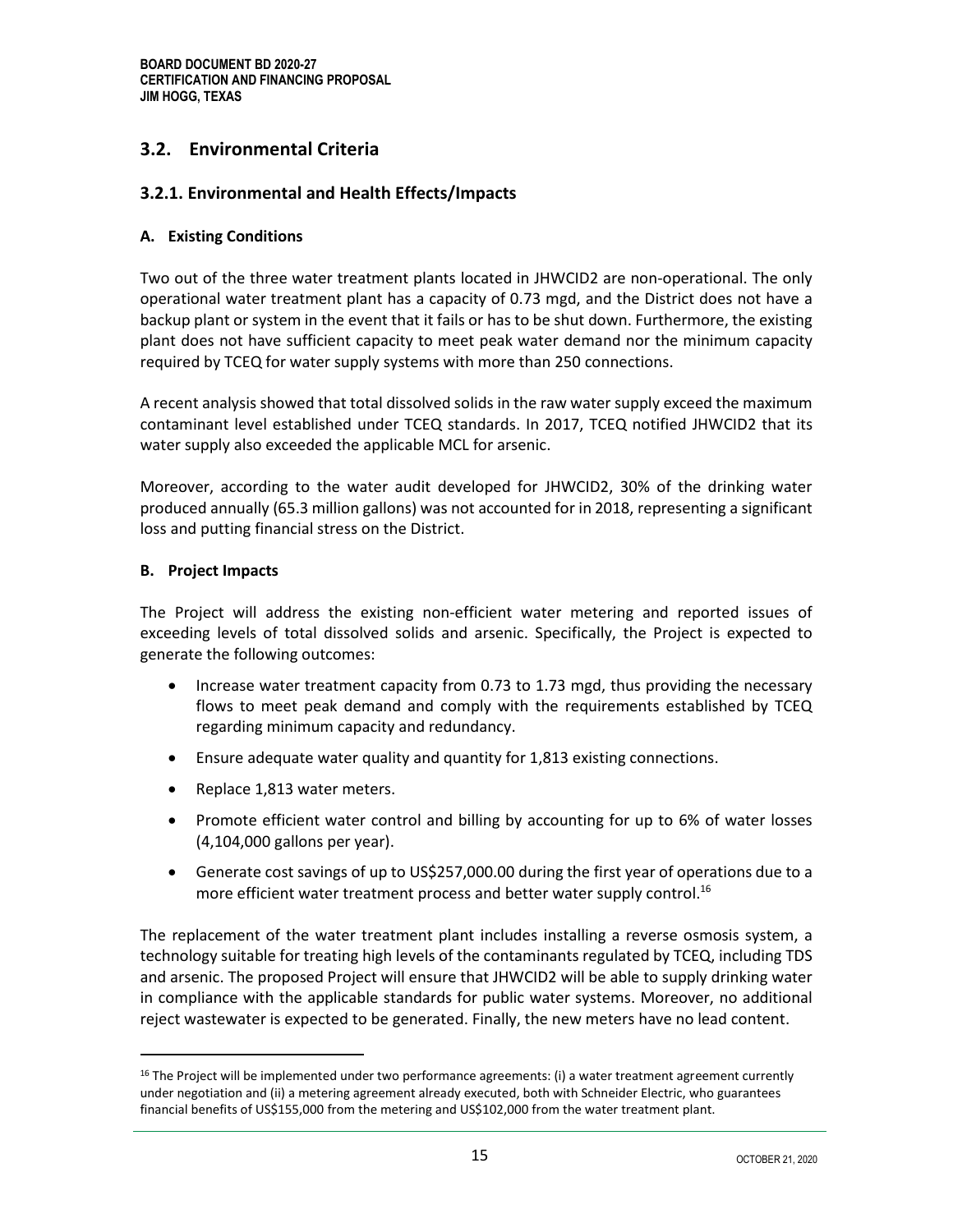#### <span id="page-19-0"></span>**C. Transboundary Impacts**

No transboundary impacts are anticipated as a result of the Project.

#### <span id="page-19-1"></span>**3.2.2. Compliance with Applicable Environmental Laws and Regulations**

The Safe Drinking Water Act (SDWA) is the primary law regulating public water systems in the United States. In accordance with the SDWA, the United States Environmental Protection Agency (EPA) has published regulatory requirements setting limits on contaminants allowed in drinking water. In Texas, TCEQ is responsible for monitoring drinking water systems and issuing enforcement actions in those cases where the system is not in compliance. Specifically, the Drinking Water Standards Governing Drinking Water Quality and Reporting Requirements for Public Water Systems (30 Texas Administrative Code (TAC), Chapter 290, Subchapter F) of the TCEQ, describes the minimum required sampling, levels and public notification for public water systems.

The Project will help the District comply with the above law and applicable regulations.

#### <span id="page-19-2"></span>**A. Environmental Clearance**

Since the Project does not entail any increase in the permitted capacity, an environmental assessment is not required.

#### <span id="page-19-3"></span>**B. Mitigation Measures**

The mitigation measures to be implemented during the construction and installation of the Project include:

- Construction will normally occur between 8 a.m. and 5 p.m. to avoid noise disruptions extending into the evening.
- Tune-ups to vehicles will be performed to reduce emissions and noise effects.
- All construction personnel will attend a briefing describing the potential impacts of construction activities and to familiarize workers with the mitigation measures.

By following best management practices, temporary impacts due to construction and installation will be minimized. Moreover, the results from the implementation of the proposed Project will be positive overall. The Project is expected to have a positive environmental impact by protecting the local water supply and public health.

#### <span id="page-19-4"></span>**C. Pending Environmental Tasks and Authorizations**

<span id="page-19-5"></span>No environmental tasks and authorizations for the implementation of the Project are pending.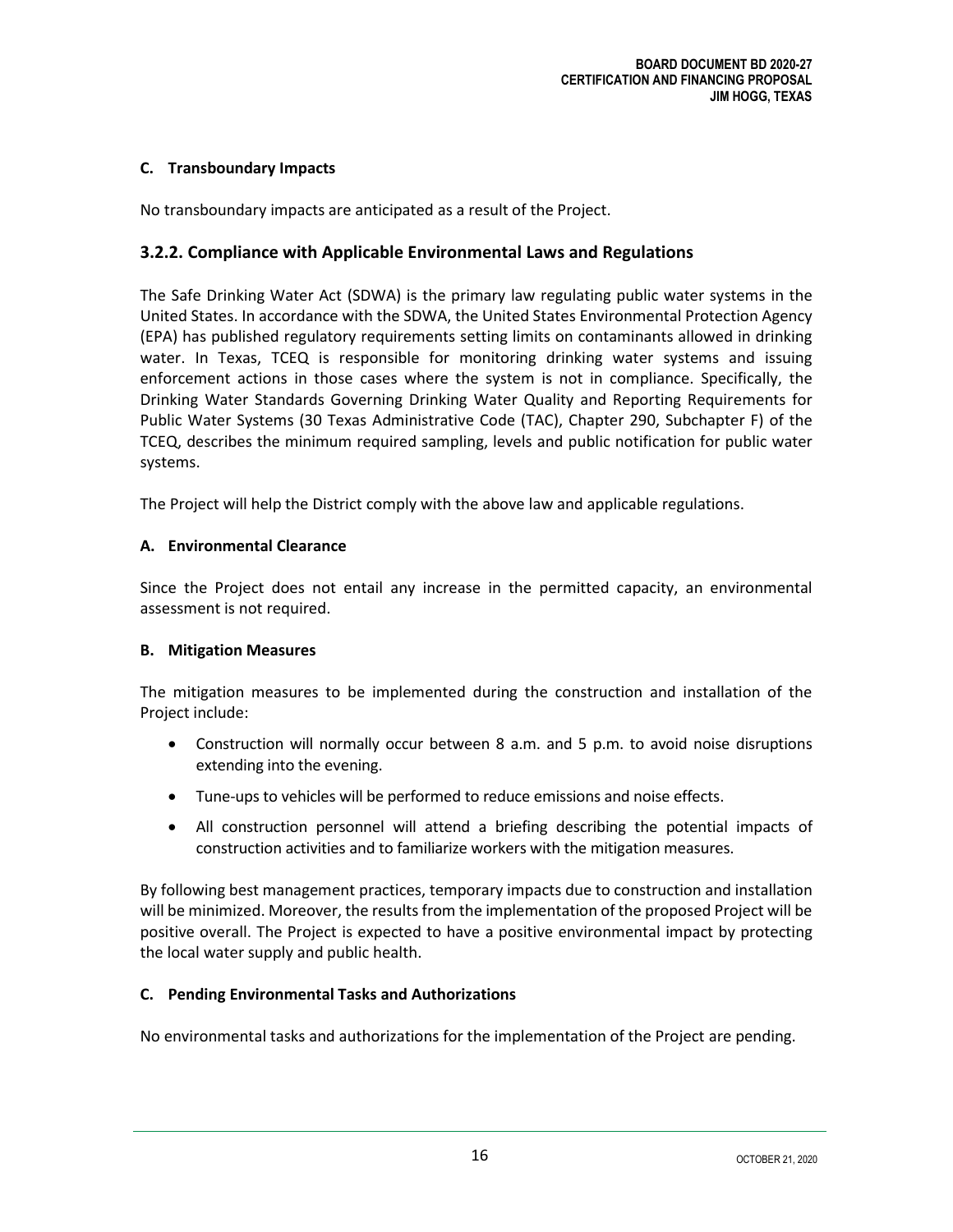#### **3.3. Financial Criteria**

#### <span id="page-20-0"></span>**3.3.1 Sources and Uses of Funds**

The total estimated cost of the Project is US\$4.26 million, which includes construction, contingencies and related financial costs. The Project Sponsor has requested financing from NADB to support the implementation of the Project. NADB is proposing to provide a US\$4.26 million loan through the issuance of a revenue bond by JHWCID2. Table 3 presents a breakdown of the estimated Project costs and proposed financing.

| <b>Uses</b>                     |    | <b>Amount</b> | %     |
|---------------------------------|----|---------------|-------|
| Water treatment plant           | \$ | 2,000,000     | 46.9  |
| Water meters                    |    | 1,700,000     | 39.9  |
| Closing costs and contingencies |    | 560,000       | 13.2  |
| TOTAL                           | S  | 4,260,000     | 100.0 |
| <b>Sources</b>                  |    | <b>Amount</b> | %     |
| <b>NADB Loan</b>                | \$ | 4,260,000     | 100.0 |
| TOTAL                           | ς  | 4,260,000     | 100.0 |

| Table 3                   |
|---------------------------|
| SOURCES AND USES OF FUNDS |
| (USS)                     |

The NADB loan will be disbursed into an escrow account and will be drawn down to make partial payments to the contractor once NADB has verified construction progress and gives its no objection.

#### *Additionality*

<span id="page-20-1"></span>Jim Hogg County is an economically distressed community in Texas with a high poverty level, as described in Section 3.3.1. Since the proposed loan will be structured in the form of revenue bonds, the District must obtain Project financing under the most affordable terms possible, with respect to interest rates and tenor, in order to minimize any potential impact on user fees. This requirement is even more important now, given the context of the economic and financial distress generated by the COVID-19 pandemic.

Given the current state of the U.S. municipal finance sector, NADB financing can provide favorable conditions compared to other alternatives available to the District in terms of length of tenor and borrowing costs. This option is important for small communities such as this one, as it is more difficult for them to access competitive financing due to their unrated credit status. With the proposed loan, the District should be able to reduce the borrowing costs of the revenue bonds compared to other available financing alternatives, thus reducing the impact on the community's average water and wastewater user fees, which will be the ultimate beneficiary of NADB's financing loan terms.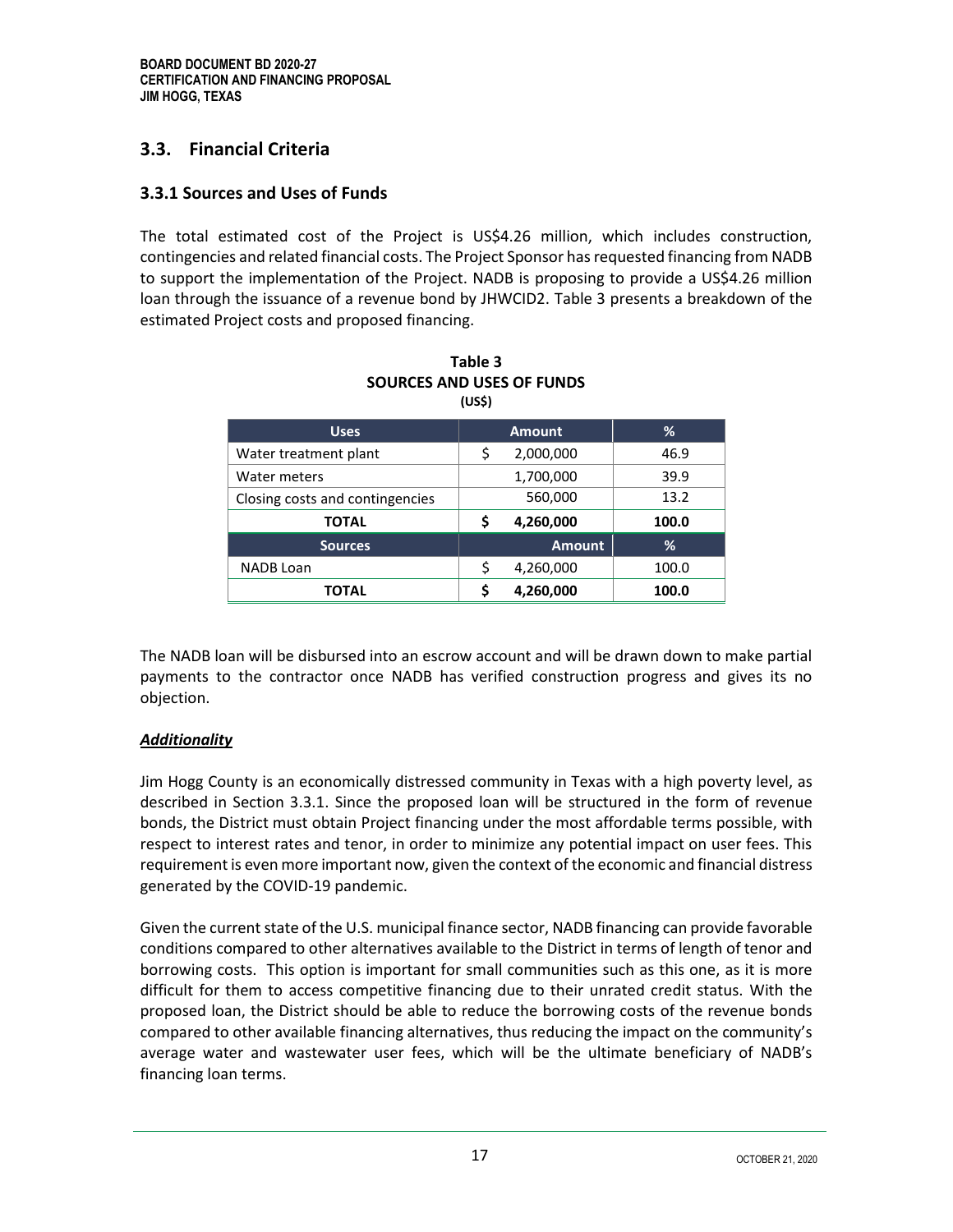#### **3.3.2. Loan Payment Mechanism**

The loan will be made in the form of revenue bonds issued by JHWCID2 and purchased by NADB. The principal and interest of the bonds will be equally and ratably secured by and payable from an irrevocable first lien on and pledge of net revenue. Net revenue is defined as the gross revenue of the system with respect to any period, after deducting system operating and maintenance expenses during such period. The bonds purchased by NADB will be on par with the outstanding senior lien revenue bonds, as well as any additional bond issuances at parity, subject to certain limitations on additional indebtedness as presented in Annex B.

The loan payment mechanism is consistent with the well-established municipal bond market in the United States. The District will service the NADB loan through an enterprise fund—in this case called the General Fund—which will deposit cash to cover debt service into an interest & sinking fund (the "Interest and Sinking Fund").<sup>17</sup> A debt service reserve fund (the "Reserve Fund") equal to one (1) year of principal and interest will also be funded to cover any possible cash shortfall. These separate accounts will be exclusively available to cover cash shortfalls for senior debt obligations.

The District has also been granted jurisdiction to levy property taxes, with the limited purpose of funding capital investments needed to improve the water and sewer system. The property tax revenue is already pledged to pay for the debt service of its outstanding tax bonds. As such, only the tax revenue in excess of the debt service on the outstanding tax bond can become part of the General Fund and be used for general purposes, including debt service payment of revenue bonds.

The loan repayment mechanism is outlined below.

<sup>&</sup>lt;sup>17</sup> The "General Fund" for this District includes a combination of water utility and property tax revenue. For the proposed revenue bond, the District will pledge the net revenue from its water utility services. The property tax revenue is currently pledged to service a General Obligation Bond.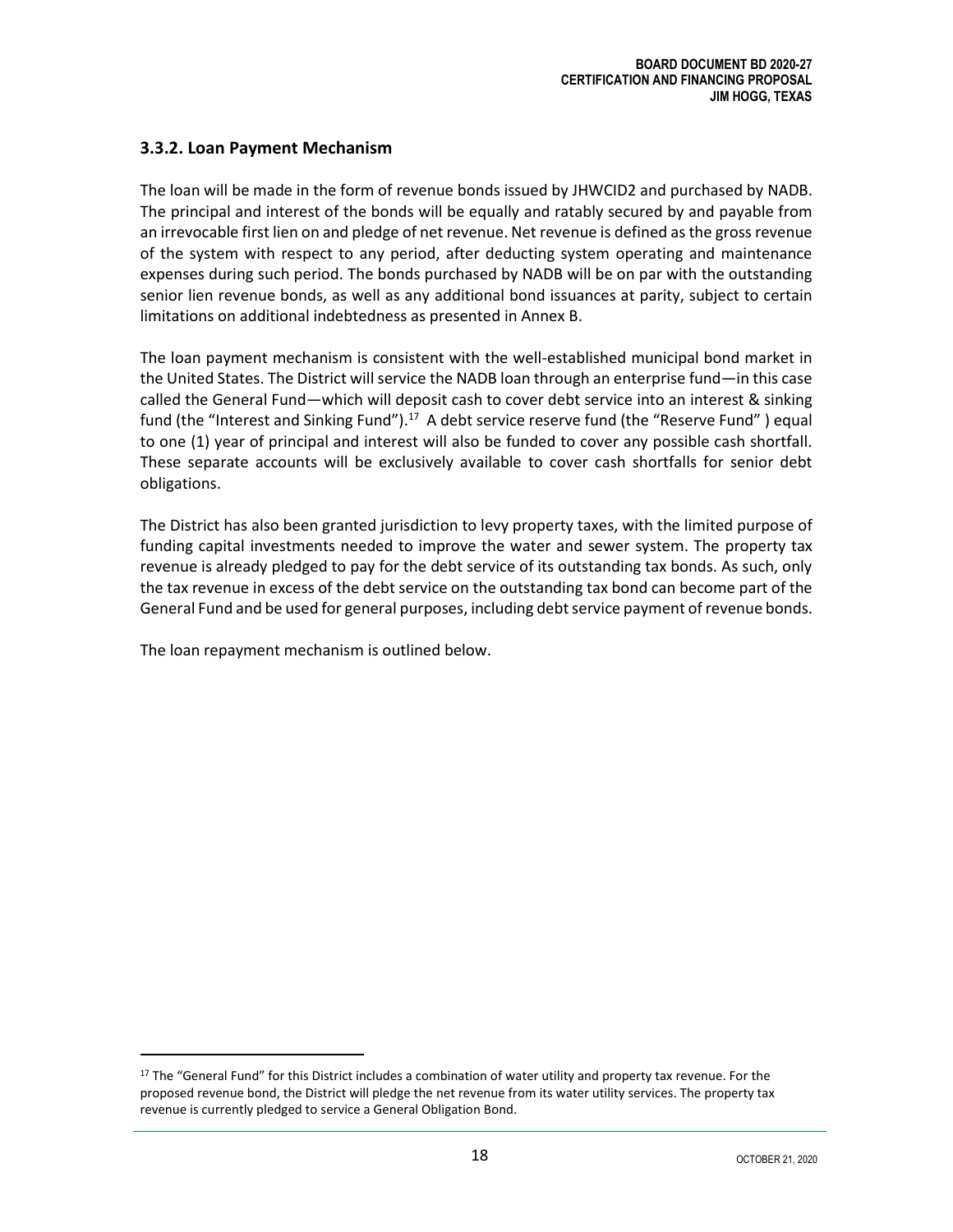

**Figure 2 LOAN PAYMENT MECHANISM**

- 1. JHWCID2 agrees that all gross revenue deriving from the system shall be deposited, as collected and received, into the General Fund.
- 2. Cash deposited into the General Fund will first be applied to the payment of all necessary and reasonable operation and maintenance expenses.
- 3. After this payment, the General Fund will deposit into the Interest and Sinking Fund an amount equal to the next interest and principal payment on all senior lien obligations at parity, including the NADB loan, through semiannual interest payments and annual principal payments.
- 4. As long as the Reserve Fund is not fully funded, the General Fund will transfer regular installments to the Reserve Fund until the required level is met.
- 5. The Interest and Sinking Fund shall be used to pay principal and interest when due.
- 6. In the event the net revenue deposited into the Interest & Sinking Fund is insufficient to cover debt service, the District will transfer funds from the Reserve Fund to cover debt service obligations.
- 7. After the payment of debt service and debt service reserve for first lien obligations, net revenue will be used to cover junior lien obligations.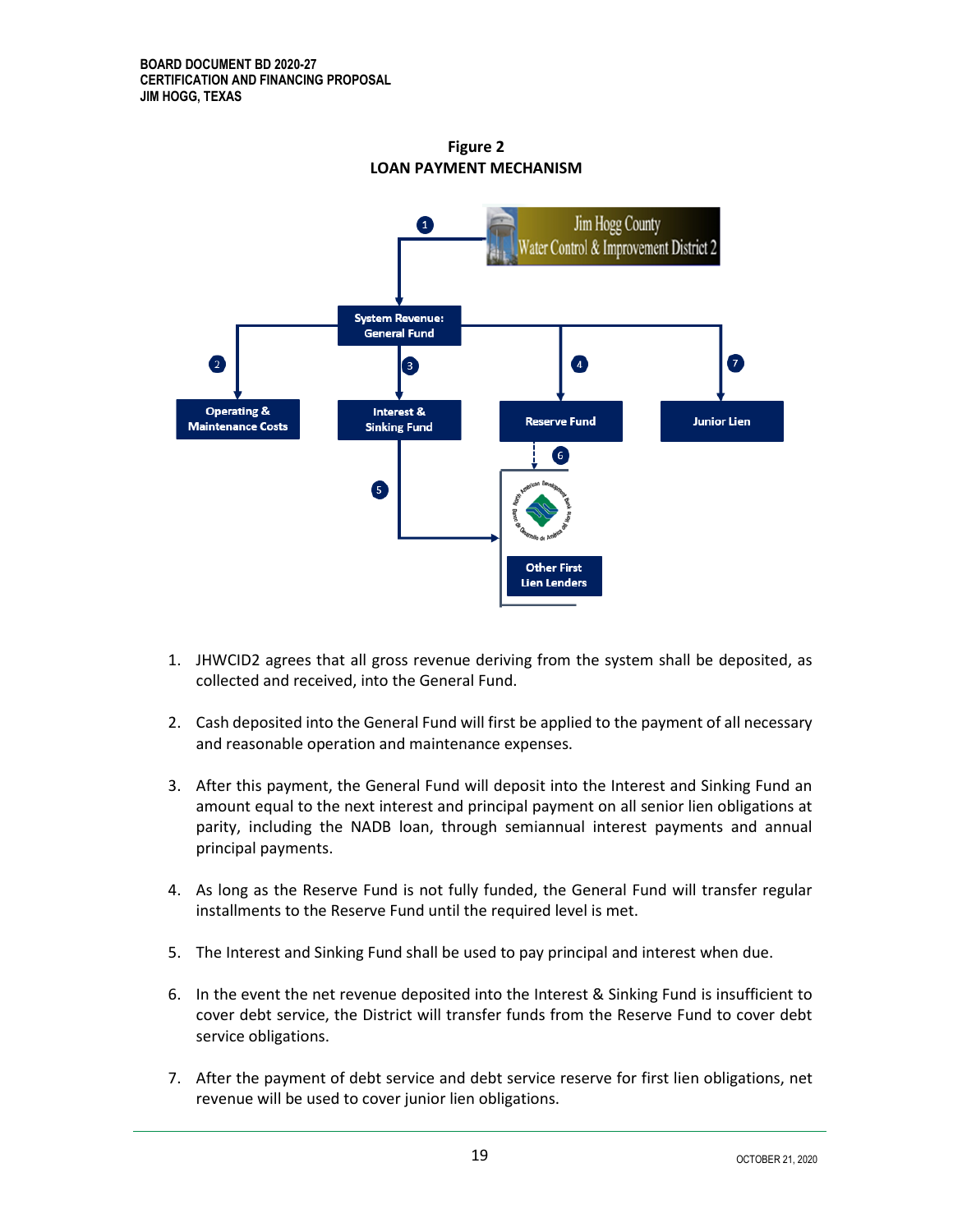Any remaining net revenue, including any interest income or any released property tax income, may be used to pay other expenses, such as capital expenditures and interfund transfers, as needed, with rest remaining in cash.

#### <span id="page-23-0"></span>**3.3.3. Financial Analysis**

The purpose of this section is to evaluate the financial viability of the Project by conducting a thorough analysis of the Sponsor and the sufficiency of its principal source of payment for the loan. The analysis considers the Sponsor's existing obligations, as well as the new projected obligations contracted for the Project.

#### <span id="page-23-1"></span>**A. Historical Analysis of the District**

The audited annual financial statements of JHWCID2 are prepared in accordance with generally accepted accounting principles in the United States of America (GASB standards). For fiscal years 2015-2018, the Sponsor received an opinion from an independent auditor stating the financial statements fairly presented the financial position of the Sponsor. The 2019 audited financial statements are not yet available, so for that period internal financial statements were used in the analysis.

The financial statements distinguish between government-wide statements (Table 4) and governmental fund statements (Table 7). The government-wide financial statements are designed to provide a broader view of the District's finances. The net assets statement presents all the assets and liabilities, and the difference between them (net assets or capital). Increases and decreases in net assets are a useful indicator for assessing the improvement or deterioration of the District's financial position. The statement of activities presents the change in the District's net assets during the most recent fiscal year. All changes are presented on an accrual basis. Governmental fund statements, such as the General Fund and the Debt Service Fund in this case, focus on near-term inflows and outflows of spendable resources, as well as on balances of spendable resources available at the end of the fiscal year, which is useful for assessing the District's near-term financing requirements.

The Government-wide financial statements are summarized in Table 4.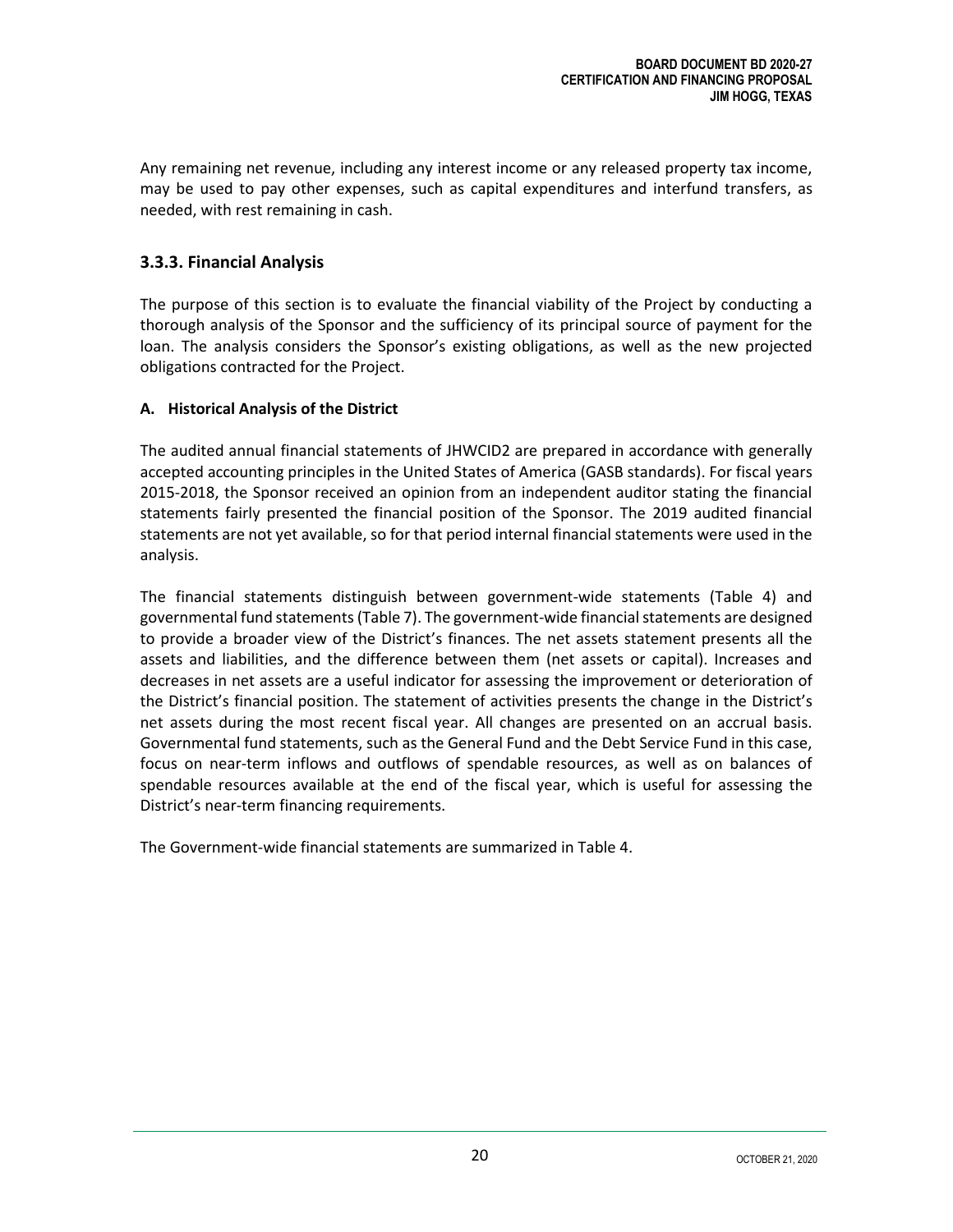| <b>STATEMENT OF NET ASSETS</b>            |      |       |      |       |      |       |       |         |       |         |
|-------------------------------------------|------|-------|------|-------|------|-------|-------|---------|-------|---------|
|                                           | 2015 |       | 2016 |       | 2017 |       | 2018* |         | 2019* |         |
| Current assets                            | \$   | 1.77  | \$   | 2.13  | \$   | 2.41  | \$    | 2.06    | \$    | 2.38    |
| Restricted current assets                 |      | 1.30  |      | 1.22  |      | 3.58  |       | 1.36    |       | 1.37    |
| Deferred assets                           |      | 0.03  |      | 0.09  |      | 0.18  |       | 0.13    |       | 0.18    |
| Capital assets                            |      | 8.54  |      | 8.00  |      | 8.02  |       | 11.14   |       | 10.56   |
| <b>Total assets</b>                       | \$   | 11.63 | \$   | 11.43 | \$   | 14.19 | \$    | 14.68   | \$    | 14.49   |
|                                           |      |       |      |       |      |       |       |         |       |         |
| <b>Current liabilities</b>                | \$   | 0.17  | \$   | 0.22  | \$   | 0.51  | \$    | 0.21    | \$    | 0.35    |
| Deferred Liabilities                      |      |       |      | 0.03  |      | 0.02  |       | 0.03    |       |         |
| Noncurrent liabilities                    |      | 3.32  |      | 3.15  |      | 5.98  |       | 6.23    |       | 6.02    |
| <b>Total liabilities</b>                  |      | 3.49  |      | 3.40  |      | 6.51  |       | 6.47    |       | 6.37    |
| Invested in capital assets                |      | 5.22  |      | 4.85  |      | 4.40  |       | 4.91    |       | 4.53    |
| Restricted                                |      | 1.28  |      | 1.20  |      | 1.24  |       | 1.38    |       | 1.59    |
| Unrestricted                              |      | 1.64  |      | 1.98  |      | 2.05  |       | 1.93    |       | 2.00    |
| <b>Net assets</b>                         |      | 8.14  |      | 8.03  |      | 7.69  |       | 8.21    |       | 8.12    |
| <b>Total liabilities &amp; net assets</b> | \$   | 11.63 | \$   | 11.43 | \$   | 14.19 |       | \$14.68 |       | \$14.49 |

#### **Table 4 JHWCID2 GOVERNMENT-WIDE FINANCIAL STATEMENTS (US\$ Millions)**

| <b>STATEMENTS OF ACTIVITIES</b> |    |        |    |        |    |        |    |      |            |
|---------------------------------|----|--------|----|--------|----|--------|----|------|------------|
|                                 |    | 2015   |    | 2016   |    | 2017   |    | 2018 | $2019*$    |
| Primary government revenue      | \$ | 1.37   | \$ | 1.41   | \$ | 1.38   | \$ | 2.36 | \$<br>1.77 |
| General revenue                 |    | 0.19   |    | 0.31   |    | 0.29   |    | 0.32 | 0.36       |
| <b>Total revenue</b>            |    | 1.57   |    | 1.72   |    | 1.67   |    | 2.68 | 2.12       |
| Total expenses                  |    | 1.83   |    | 1.84   |    | 2.01   |    | 2.15 | 2.22       |
| Change in net assets            |    | (0.27) |    | (0.12) |    | (0.34) |    | 0.53 | (0.09)     |
| Net assets - Beginning balance  |    | 8.41   |    | 8.14   |    | 8.03   |    | 7.69 | 8.21       |
| Net assets - Ending balance     | \$ | 8.14   | Ś  | 8.03   | Ś  | 7.69   | \$ | 8.21 | \$<br>8.12 |

\* Unaudited figures

Table 5 provides an overview of the District's financial and operational ratios based on the Government -wide Financial Statements.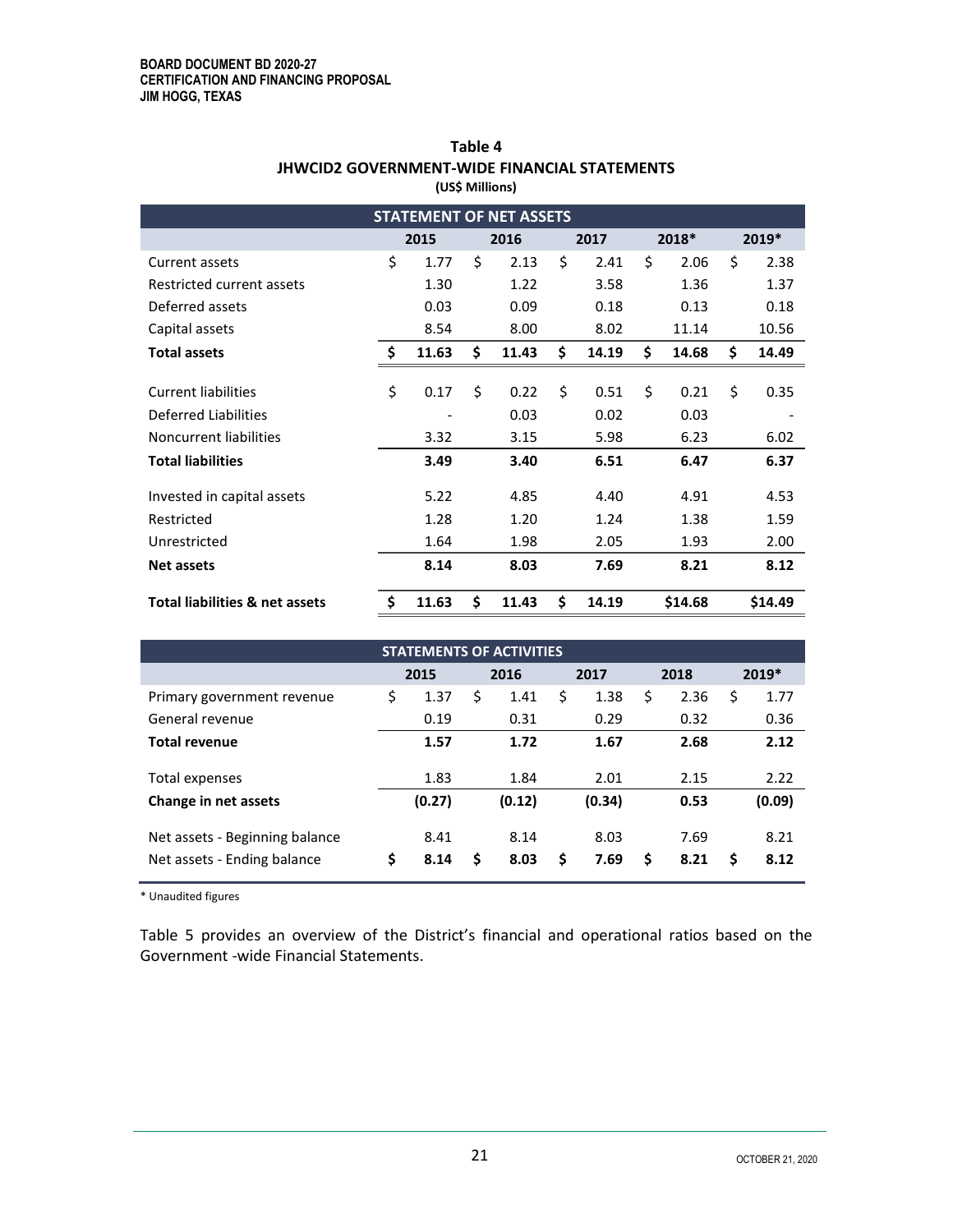|                                                    | 2015    | 2016    | 2017  | 2018  | 2019*   |
|----------------------------------------------------|---------|---------|-------|-------|---------|
| Current ratio                                      | 17.68   | 14.96   | 11.73 | 16.35 | 10.84   |
| Unrestricted current assets/Current<br>liabilities | 10.19   | 9.53    | 4.71  | 9.86  | 6.89    |
| Debt-to-Assets ratio                               | 28.5%   | 27.6%   | 42.1% | 42.4% | 41.6%   |
| Growth in fixed assets                             | $-1.6%$ | $-6.3%$ | 0.3%  | 38.9% | $-5.2%$ |
| Working capital                                    | 1.59    | 1.91    | 1.90  | 1.85  | 2.04    |

#### **Table 5 JHWCID2 GOVERNMENT-WIDE FINANCIAL RATIOS**

\* Unaudited figures

The current ratio of the District, including restricted assets, has been above 10x for the past five years, primarily because of the cash balances maintained by the District over the period analyzed in the form of restricted and unrestricted current assets. Restricted current assets consist of cash deposits and temporary investments that can only be used for debt service or certain other purposes (such as planned asset acquisitions, reserves and collateral for short-term financial obligations) and represented 37% of current assets. This line item remained high over the analyzed period, with a reduction in 2017 due to a one-off increase in accounts payable.

Revenue from water and wastewater services increased 17.7% in 2019 because of an increase in water service fees in September 2018. Revenue from property taxes also increased 13.7% in 2019 due to higher property value assessments. Total Revenue reported a compound annual growth rate (CAGR) of 7.8% over the analyzed period, but includes USDA grants of US\$0.90 million and US\$0.06 million, which were recorded as part of primary government revenue in 2018 and 2019, respectively.

Operating expenses grew 3.1% in 2019 and presented a CAGR of 4.9% over the analyzed period. Operating expenses grew because of higher electricity costs associated with fuel surcharges, price increases for chemicals, salary increases, and increased maintenance costs and depreciation, with some expenses expected to persist as equipment ages.

The change in net assets was negative every year, except 2018 when the District received the largest amount of USDA grant funds. Capital investments, along with other expenditures associated with repairing obsolete assets, resulted in this negative change in net assets. Total unrestricted cash balances as of September 2019 were US\$2.04 million, raising the working capital ratio. A bond issuance and grants recorded in 2017 and 2018 provided the resources to continue with system improvements, which explains the growth in fixed assets in 2018.

Leverage has remained consistent the last three years, as evidenced by a debt-to-net assets ratio ranging between 42.1% and 41.6%. Table 6 shows the District's outstanding long-term debt.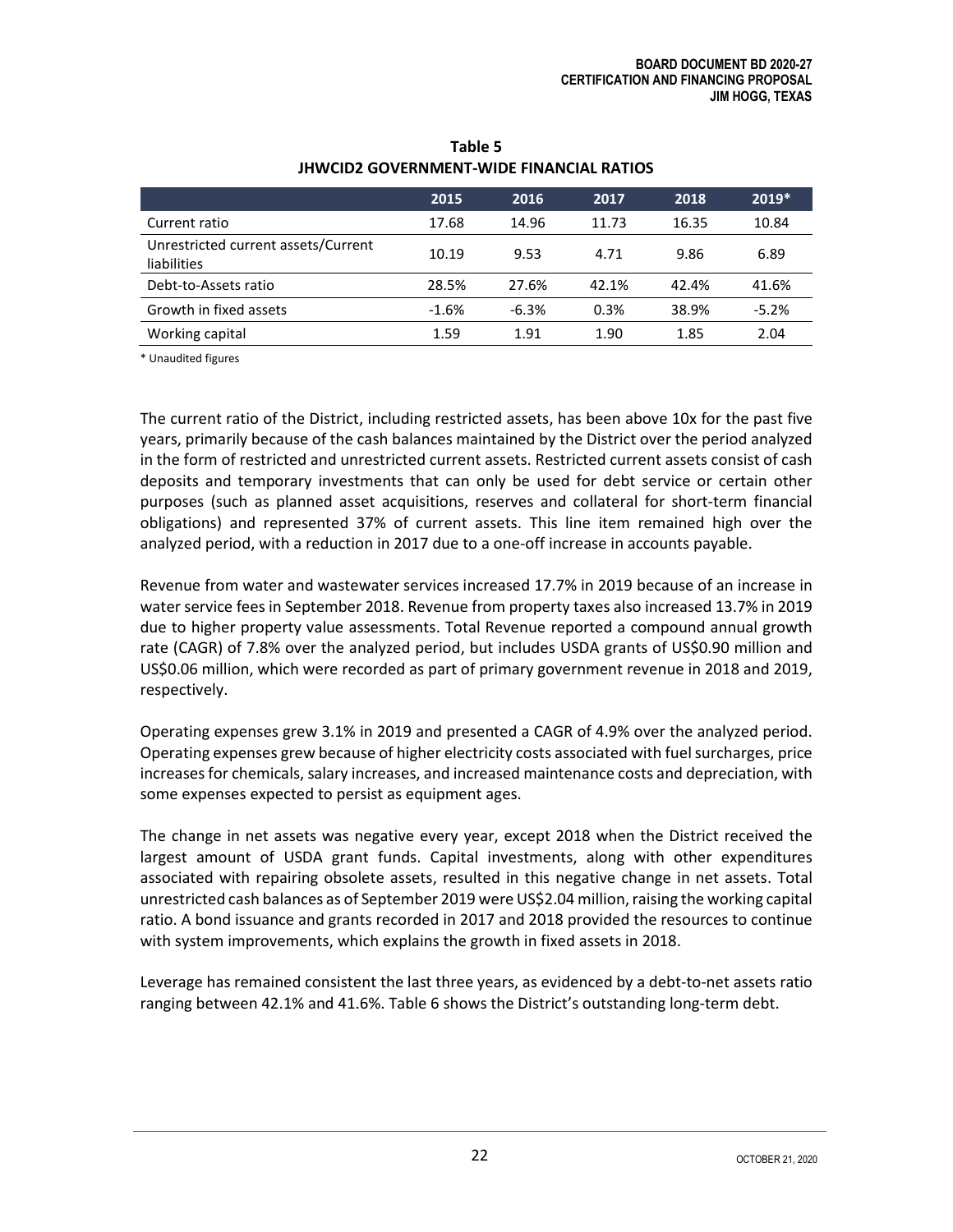| Table 6                       |
|-------------------------------|
| <b>JHWCID2 LONG-TERM DEBT</b> |

| <b>Obligation</b>                                            | <b>Lender</b>     | <b>Outstanding</b><br>2019<br>(US\$M) |         | <b>Maturity</b>  | Rate   |
|--------------------------------------------------------------|-------------------|---------------------------------------|---------|------------------|--------|
| Senior first lien revenue bonds, paid from the General Fund  |                   |                                       |         |                  |        |
| Tax and revenue bond series 2009                             | <b>USDA</b>       | Ś.                                    | 1.03    | <b>July 2049</b> | 4.125% |
| Revenue bond Series 2017A notes                              | <b>USDA</b>       |                                       | 1.05    | 2057             | 2.0%   |
| Revenue bond Series 2017B notes                              | <b>USDA</b>       |                                       | 1.37    | 2057             | 1.375% |
| <b>Subtotal Revenue Bonds</b>                                |                   |                                       | 5, 3.45 |                  |        |
| Senior first lien tax bonds, paid from the Debt Service Fund |                   |                                       |         |                  |        |
| Tax and revenue bond series 1988*                            | <b>USDA</b>       | Ś.                                    | 0.08    | <b>July 2028</b> | 6.375% |
| Tax and revenue bond series 2005**                           | <b>USDA</b>       |                                       | 1.06    | August 2045      | 4.25%  |
| Tax and revenue bond Series 2017**                           | <b>USDA</b>       |                                       | 0.49    | 2057             | 2.0%   |
| <b>Subtotal Tax Bonds</b>                                    |                   | \$.                                   | 1.63    |                  |        |
| Subordinated debt, paid from cash available                  |                   |                                       |         |                  |        |
| 2014 bank loan                                               | 1st National Bank | Ś.                                    | 0.95    | 2020             | 2.25%  |
| <b>Total Long-term Debt</b>                                  |                   | Ś.                                    | 6.03    |                  |        |

\* First lien both, Revenue Bonds and Tax Bonds.

\*\*First lien Tax Bonds, junior lien Revenue Bonds.

In 2019, the outstanding amount of District's long-term debt was US\$6.03 million with US\$1.06 million due in the coming year, which includes a US\$0.95 million loan from  $1<sup>st</sup>$  National Bank. This loan was originally used as interim financing for a portion of capital improvement costs but has been renewed on a yearly basis since 2014 and is therefore recorded under noncurrent liabilities. This loan is not on parity with any of the senior first lien bonds and is only secured by a certificate of deposit (CD). Based on the 2020 note, the outstanding balance was reduced to US\$826,912, matures in April 2021 and is fully collateralized with a CD with a face amount of \$861,572.

As of September 2019, the District had US\$5.08 million in bonds outstanding, of which US\$3.45 million pertained to bond series 2009, 2017A and 2017B, are secured by and payable from a first lien on and pledge of the net revenue of the District, and are being paid out of its General Fund (the "Revenue Bonds"). Tax and Revenue bond series 1988, 2005 and 2017 (the "Tax Bonds") totaling US\$1.63 million are secured by and payable from a first lien on the District's property taxes. The 1988 Tax Bond is the only one with a first lien status on both, revenue and taxes (a double-barreled bond). The remaining Tax Bonds are subordinated to the Revenue Bonds at the General Fund level and have priority under the Debt Service Fund, which means that, in the event of a shortfall in tax revenue to cover debt service and after depleting the corresponding Debt Service Reserve, the District would have to transfer its remaining cash, as available after covering all General Fund needs, into the Debt Service Fund, as needed, and vice versa when there is an excess of cash.

All outstanding bonds were financed by USDA and were used to support the District's infrastructure investment needs. The 2017 series bonds totaling US\$2.91 million were invested in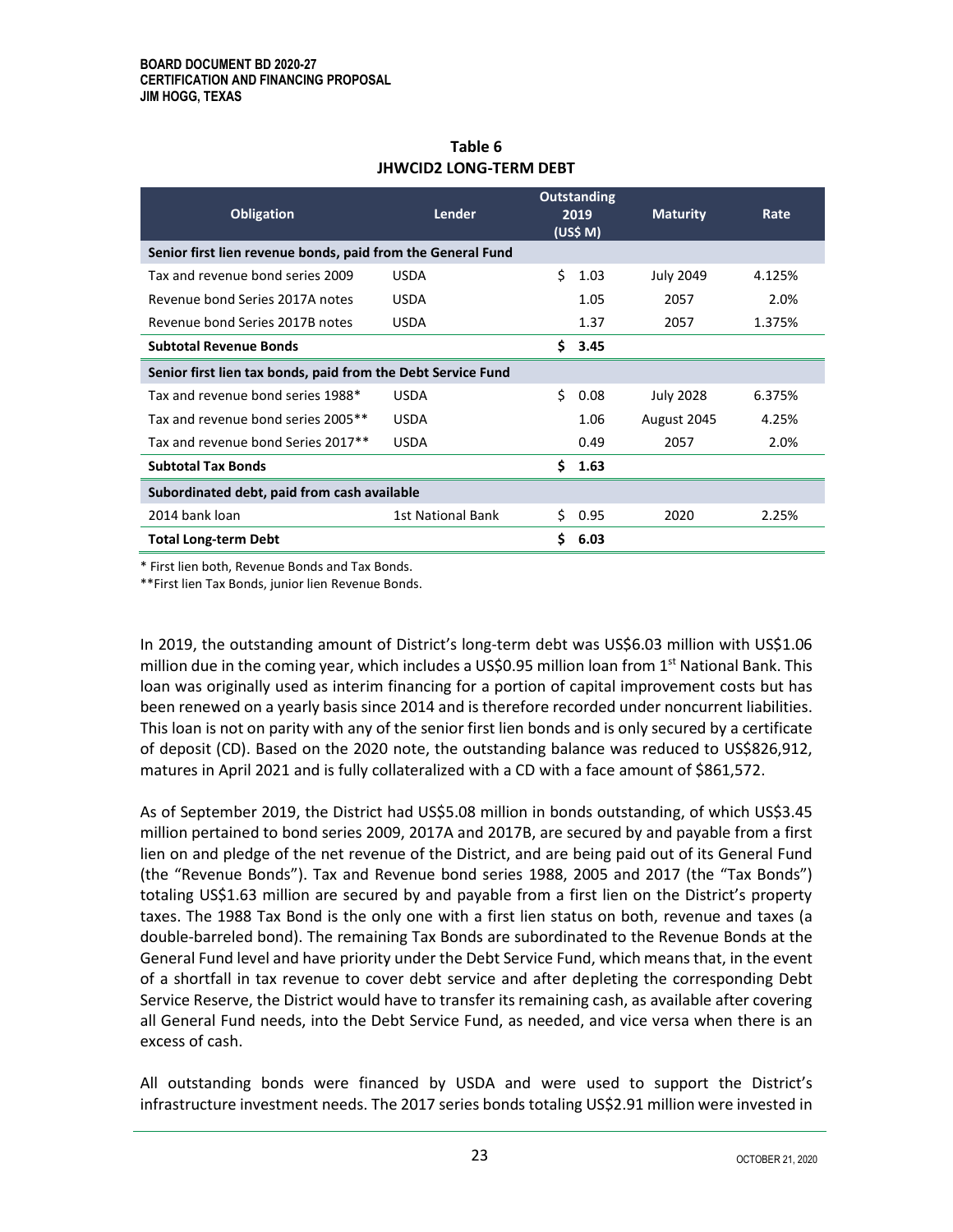a project that included among other components: a water storage tank, an EDR water treatment plant and other system repairs. In addition to the bonds, these investments were also funded with a US\$0.90-million and US\$0.06-million grant provided by USDA in 2018 and 2019, respectively.

In accordance with its fiscal year 2021 budget, that began in October 2020, the District is planning to use unrestricted cash to pay off the 2005 Tax Bond with an outstanding balance of US\$1.04 million and the 2009 Revenue Bond with an outstanding balance of US\$1.01 million. In that case, the District will be able to release additional cash flow for the repayment of the NADB loan.

The District's revenue is comprised of two main components: (i) primary government revenue consisting of the fees collected for water and wastewater services, grants and contributions, which are segregated under the General Fund; and (ii) property tax revenue that has been pledged for the debt service of the Tax Bonds and is segregated under the Debt Service Fund created for that purpose. The General Fund and the Debt Service Fund are consolidated and presented together in the Governmental Funds financial statements. A summary of the annual financial reports from 2015 to 2019 is presented in Table 7.

| <b>BALANCE SHEETS</b>                       |    |        |    |        |    |        |    |        |            |
|---------------------------------------------|----|--------|----|--------|----|--------|----|--------|------------|
|                                             |    | 2015   |    | 2016   |    | 2017   |    | 2018   | 2019*      |
| Cash and cash equivalents                   | \$ | 2.82   | \$ | 3.09   | \$ | 5.73   | \$ | 3.12   | \$<br>3.41 |
| Other current assets                        |    | 0.33   |    | 0.27   |    | 0.31   |    | 0.40   | 0.54       |
| <b>Total assets</b>                         |    | \$3.15 |    | \$3.36 |    | \$6.04 |    | \$3.52 | \$3.95     |
|                                             |    |        |    |        |    |        |    |        |            |
| Current liabilities                         |    | \$0.31 |    | \$0.27 |    | \$0.59 |    | \$0.41 | \$0.54     |
| <b>Total liabilities</b>                    |    | \$0.31 |    | \$0.27 |    | \$0.59 |    | \$0.41 | \$0.54     |
| Restricted funds                            |    | \$1.28 |    | \$1.20 |    | \$1.24 |    | \$1.38 | \$1.53     |
| Unassigned funds                            |    | 1.56   |    | 1.90   |    | 4.21   |    | 1.73   | 1.88       |
| <b>Total fund balance</b>                   |    | \$2.84 |    | \$3.09 |    | \$5.45 |    | \$3.11 | \$3.41     |
| <b>Total liabilities &amp; fund balance</b> |    | \$3.15 |    | \$3.36 |    | \$6.04 |    | \$3.52 | \$3.95     |

| Table 7                                         |
|-------------------------------------------------|
| JHWCID2 GOVERNMENTAL FUNDS FINANCIAL STATEMENTS |
| (US\$ Millions)                                 |

\* Unaudited figures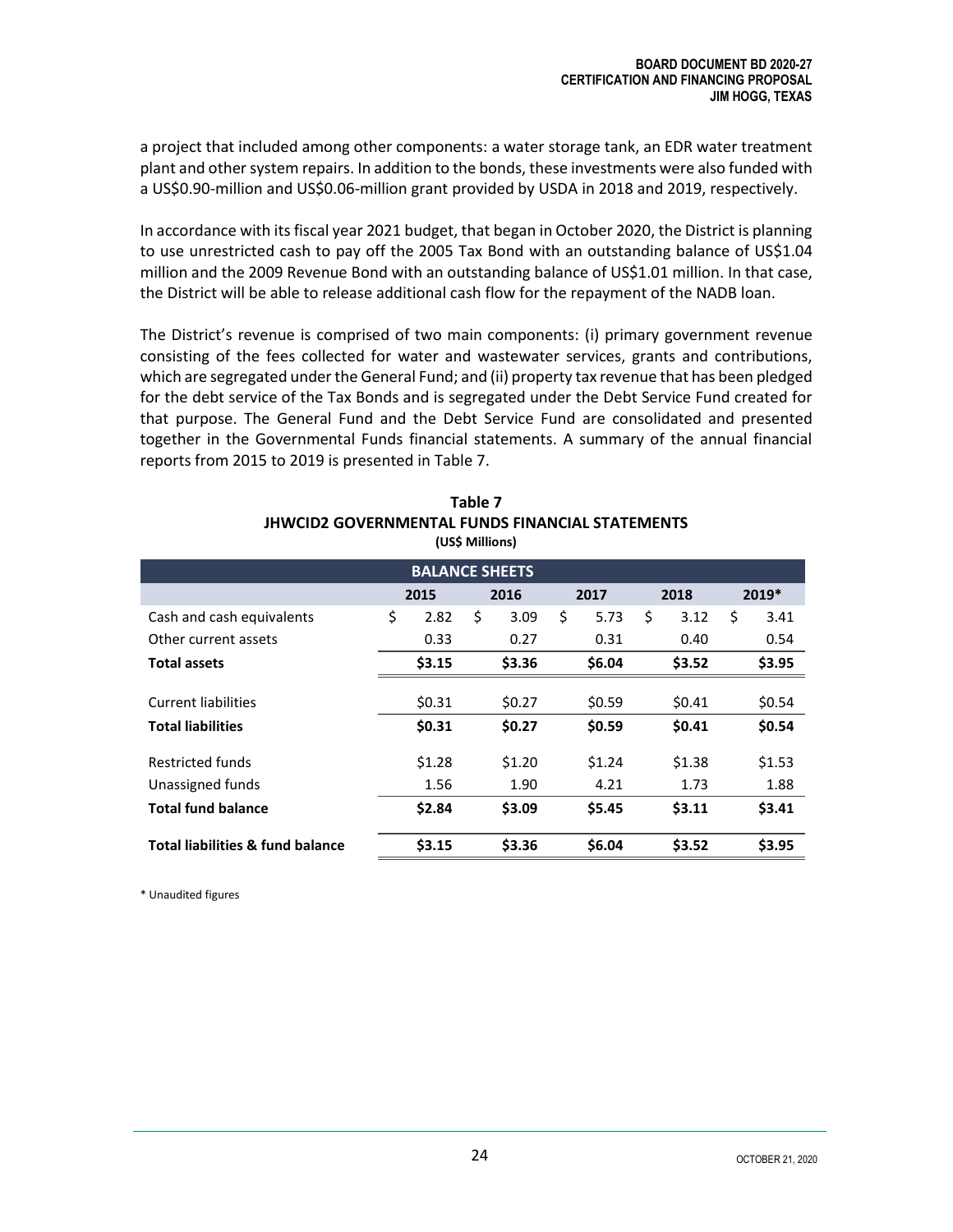#### **BOARD DOCUMENT BD 2020-27 CERTIFICATION AND FINANCING PROPOSAL JIM HOGG, TEXAS**

| STATEMENTS OF REVENUE, EXPENDITURES AND CHANGES                   |                      |                      |                      |                      |                      |
|-------------------------------------------------------------------|----------------------|----------------------|----------------------|----------------------|----------------------|
|                                                                   | 2015                 | 2016                 | 2017                 | 2018                 | $2019*$              |
| Property taxes                                                    | \$0.15               | \$0.17               | \$0.22               | \$0.26               | \$0.30               |
| W/WW revenue                                                      | 1.37                 | 1.41                 | 1.38                 | 1.45                 | 1.71                 |
| Other revenue                                                     | 0.01                 | 0.02                 | 0.05                 | 0.96                 | 0.11                 |
| <b>Total revenue</b>                                              | \$1.54               | \$1.60               | \$1.66               | \$2.68               | \$2.12               |
| Maintenance and operations                                        | 1.05                 | 0.97                 | 1.22                 | 1.48                 | 1.32                 |
| Net revenue                                                       | \$0.49               | \$0.63               | \$0.44               | \$1.20               | \$0.80               |
| Debt service<br>Capital outlays<br>Other financing sources (uses) | 0.24<br>0.52<br>0.00 | 0.28<br>0.09<br>0.00 | 0.26<br>0.79<br>2.97 | 0.30<br>3.64<br>0.41 | 0.41<br>0.10<br>0.00 |
| Net change to fund balance                                        | (\$0.27)             | \$0.25               | \$2.35               | (\$2.33)             | \$0.29               |
| Beginning fund balance<br>Ending fund balance                     | \$3.12<br>\$2.84     | \$2.84<br>\$3.09     | \$3.09<br>\$5.45     | \$5.45<br>\$3.11     | \$3.11<br>\$3.41     |

\* Unaudited figures

Since the source of payment for the NADB loan is net revenue, which is accounted for under the General Fund, NADB focused its analysis on the cash flows presented in the Governmental Funds financial statements. This analysis evaluates the capacity of the District to meet its debt service obligations and provides an overview of the District's financial and operational performance. To analyze the specific performance of the District, Table 8 presents the key financial ratios for the General Fund.

|                                       | 2015   | 2016   | 2017   | 2018   | 2019*  |
|---------------------------------------|--------|--------|--------|--------|--------|
| Current ratio                         | 10.24  | 12.50  | 10.19  | 8.58   | 7.26   |
| Cash balance / operating revenue      | 5.81   | 4.90   | 13.03  | 2.61   | 4.27   |
| Days Cash on Hand                     | 541    | 713    | 1,258  | 428    | 518    |
| Operating margin                      | 31.6%  | 39.4%  | 26.5%  | 44.8%  | 37.6%  |
| Debt / operating revenue              | 2.17   | 2.00   | 3.71   | 3.63   | 3.00   |
| Debt service / operating expenditures | 0.23   | 0.29   | 0.21   | 0.20   | 0.31   |
| Debt service coverage                 | 2.0    | 2.2    | 1.7    | 4.0    | 2.0    |
| Fund balance as % of revenue          | 185.0% | 193.2% | 328.0% | 116.4% | 160.6% |
| Cash balance as % of revenue          | 183.6% | 192.9% | 345.0% | 116.8% | 160.8% |

**Table 8 FINANCIAL RATIOS OF THE GENERAL FUND OF JHWCID2**

\* Unaudited figures

The current ratio of the General Fund is high at 7.3 in 2019 and differs from the Government-wide ratio shown in Table 5 because some liabilities not payable during the year are not included in the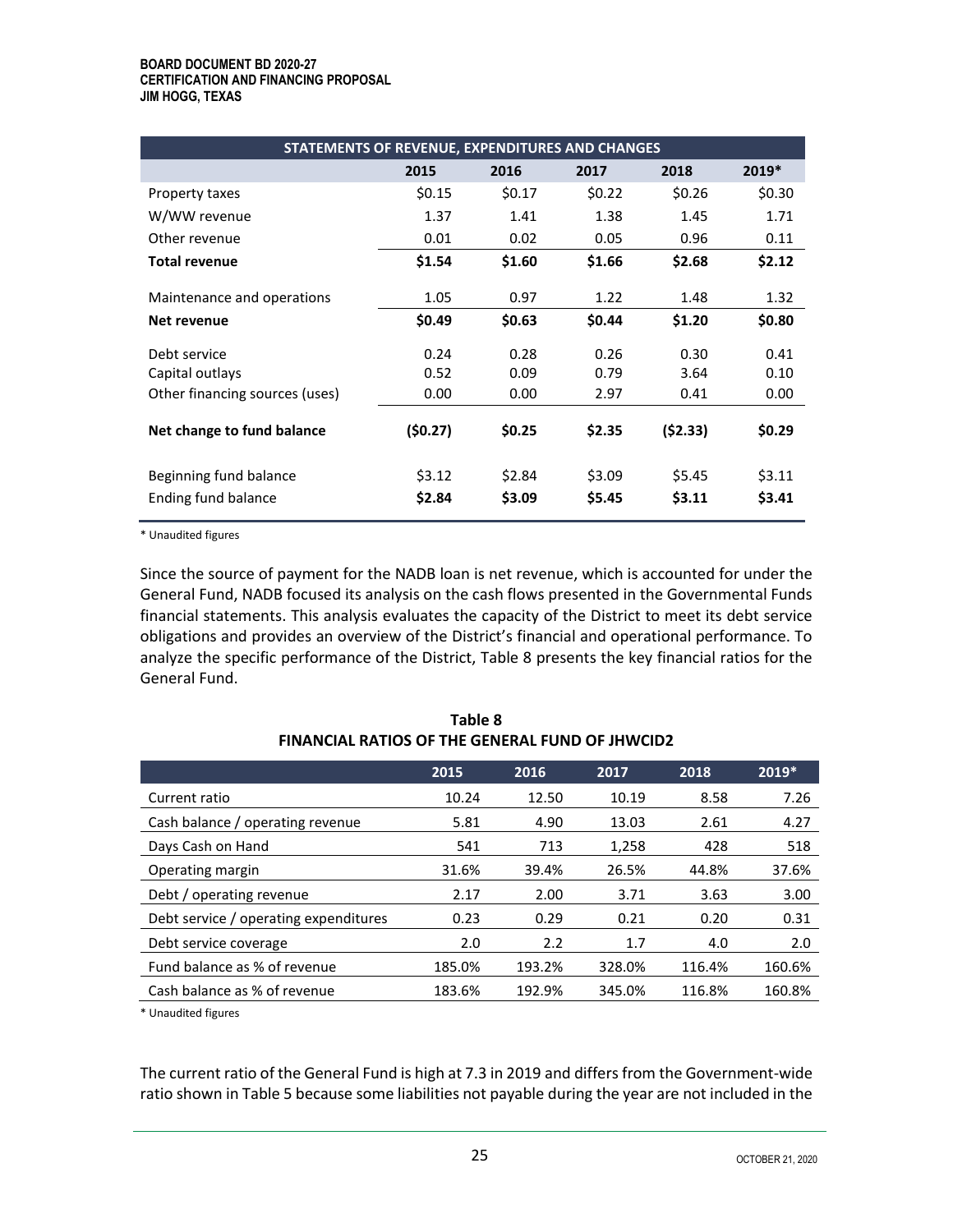General Fund. The cash balance position of US\$3.41 million, equivalent to 160.6% of revenues for 2019, compares favorably with the level of Aa-rated counties with a population less than 100,000, which is at 42.6%.<sup>18</sup> The unassigned fund balance in the General Fund was US\$1.88 million in 2019 and represented 142% of total operating expenses, which is a positive liquidity indicator for the fund. The largest increase in the General Fund occurred in 2017 and is attributed to the issuance of a US\$2.97-million Revenue Bond to USDA. The indicator for Days Cash on Hand also compares favorably with the level of Aa-rated water utilities by Moody's, which average 475 days.<sup>19</sup> The District, therefore, has sufficient cash available to cover operating expenditures for more than a year.

Revenue from water and sewer services accounted for 80.7% of total operating revenue in 2019, followed by revenue from property taxes at 14%. In the latter case, 10 percentage points goes to pay the debt service of Tax Bonds and 4 percentage points is transferred into the General Fund to cover operations. The revenue from water and sewer services increased 17.7% in 2019 and reported a CAGR of 5.6% over the period analyzed.

Maintenance and operation expenses decreased 10.4% in 2019 and reported a CAGR of 5.9% over the period analyzed. Operating revenue totaled US\$0.80 million, resulting in an operating margin of 37.6% in 2019. The District had a positive operating margin throughout the period analyzed, representing at least 1.7 times its debt service payments. Excluding other revenue, the District recorded its highest operating revenue in 2019, with US\$680,000, compared to the five-year average of US\$480,000.

Historically, the District has operated on a budget that relies on revenue from its governmental activities to cover maintenance and operation expenses, as well as debt service, and on other financing sources, such as property taxes and grants to support its capital outlays.

Its debt-to-operating revenue ratio has been at the level of water utilities rated Aa by Moody's. The range of this indicator is between 2.00x-4.00x.<sup>20</sup> The highest level was in 2017, the year when the District issued a US\$2.97-million revenue bond to USDA. Despite higher debt in 2018, the ratio declined thanks to an USDA grant recorded as revenue. In 2019, the ratio returned to its historical average due to an increase in service revenue deriving from a 17% increase in user fees.

In general, since 2015, total revenue has increased at a CAGR of 8.4%, while maintenance and operation expenses have increased at a CAGR of 5.9%. It should also be noted that District has never defaulted on the payment of its debt service obligations.

#### <span id="page-29-0"></span>**B. Water and Wastewater Affordability Analysis**

Current water system information records indicate that the average household consumes 6,300 gallons per month. The District charges a monthly fee of US\$28.00 for the first 3,000 gallons charged and US\$4.50 for every additional 1,000 gallons, plus a fixed sewer fee of US\$17.25, for a total of US\$60.10. The County's water rates were last raised in September 2018. From 2013 to

 $18$  Source: Moody's Investor Service, Local government – US Medians, May 6, 2019, page 14.

<sup>19</sup> Source: Moody's Investor Service, US Municipal Utility Revenue Debt – US Medians, October 19, 2017. <sup>20</sup> Source: Ibid.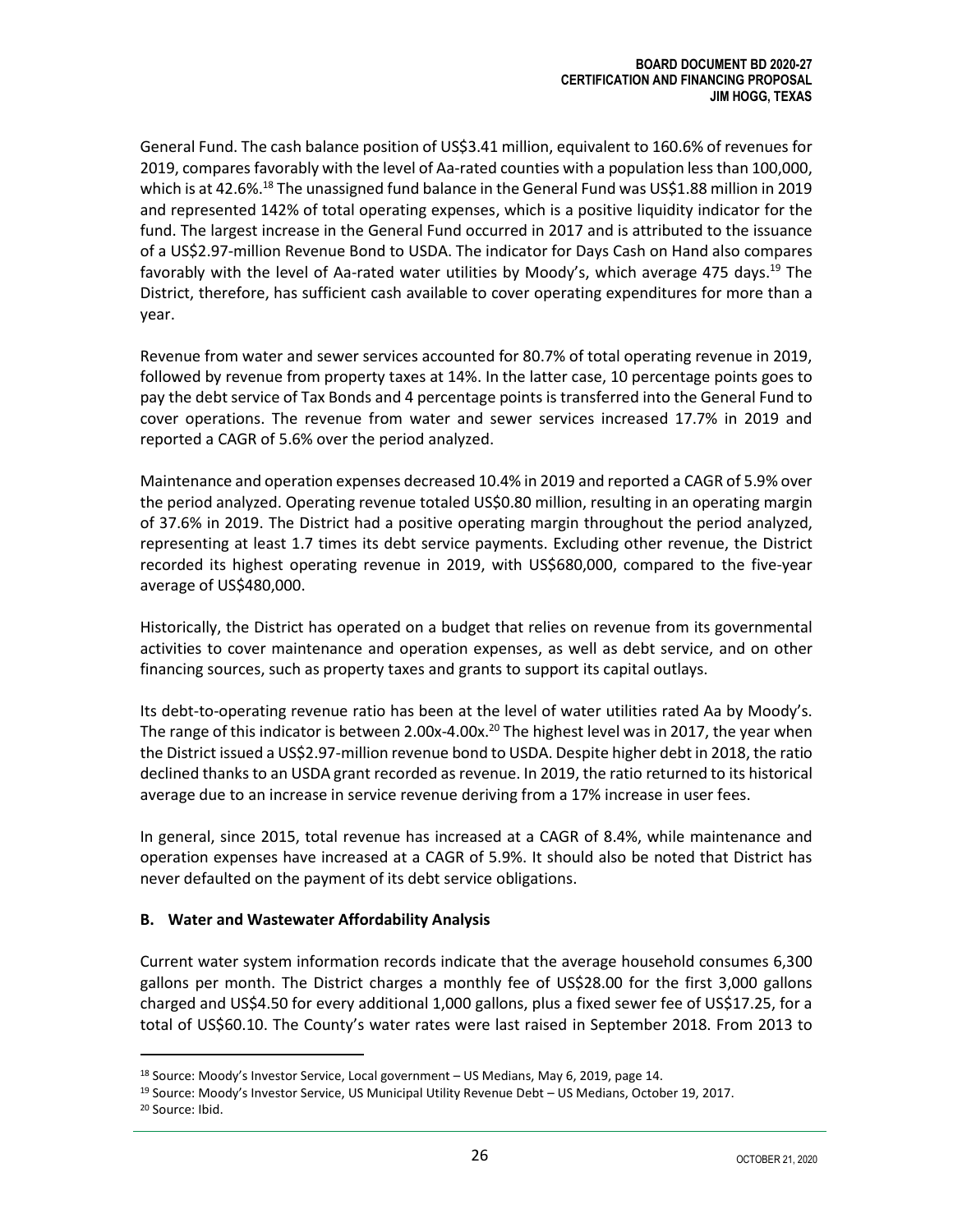2018, rates have increased 49% for residential customers and 34% for non-residential customers, which is equivalent to an increase of US\$20.75 in monthly billing per customer. With these figures, the average monthly bill currently represents 2.25% of Jim Hogg county's median household income of US\$32,049.

A regional water and sewer service affordability analysis was performed to review how current the District's service fees and billing compare to neighboring utilities ("Affordability Ratio"). Table 9 provides the affordability ratio of other water utilities in the same region for purposes of comparison. 21

| Location          | <b>Water &amp; Sewer Bill</b><br>% MHI |
|-------------------|----------------------------------------|
| Alice             | 1.84                                   |
| Agua SUD          | 2.20                                   |
| Jim Hogg          | 2.25                                   |
| San Benito        | 2.57                                   |
| Roma              | 2.61                                   |
| <b>Falfurrias</b> | 2.69                                   |
| Average           | 2.36                                   |

**Table 9 REGIONAL AFFORDABILITY RATIO**

<span id="page-30-0"></span>Based on this comparison, the District's rates fall below the average of these communities. A longer loan tenor and a favorable interest rate will help reduce the magnitude of future service fee increases, making the Project more affordable for the community. The need for higher rates can also be avoided if the targeted improvements in commercial efficiency and cost reductions are implemented, as presented in the next section.

#### **C. Financial Projections of the District**

To determine whether the District can meet its obligations associated with the Project, NADB performed a financial analysis based on the information provided by the District. The projections were developed using historical trends and current efficiency levels, as well as the current economic outlook. The main assumptions are:

- *Basis for projections*. Historical financial statements of JHWCID2 and its 2020 and 2021 budgets.
- *Population Growth*. Based on figures by the Census Bureau and local projections.
- *Inflation*. Projections from the U.S. Federal Reserve.
- *Gross Revenue*. Increased based on historical housing and commercial trends. As presented in Table 1, the District has 1,813 customers, 88% of which are residential, and 99% coverage. Therefore, service coverage is assumed to increase by population growth,

<sup>&</sup>lt;sup>21</sup> Source: Environmental Finance Center at the University of North Carolina at Chapel Hill (UNC), Texas Water and Wastewater Rates Dashboard [\(https://efc.sog.unc.edu/resource/texas-water-and-wastewater-rates-dashboard-0\)](https://efc.sog.unc.edu/resource/texas-water-and-wastewater-rates-dashboard-0).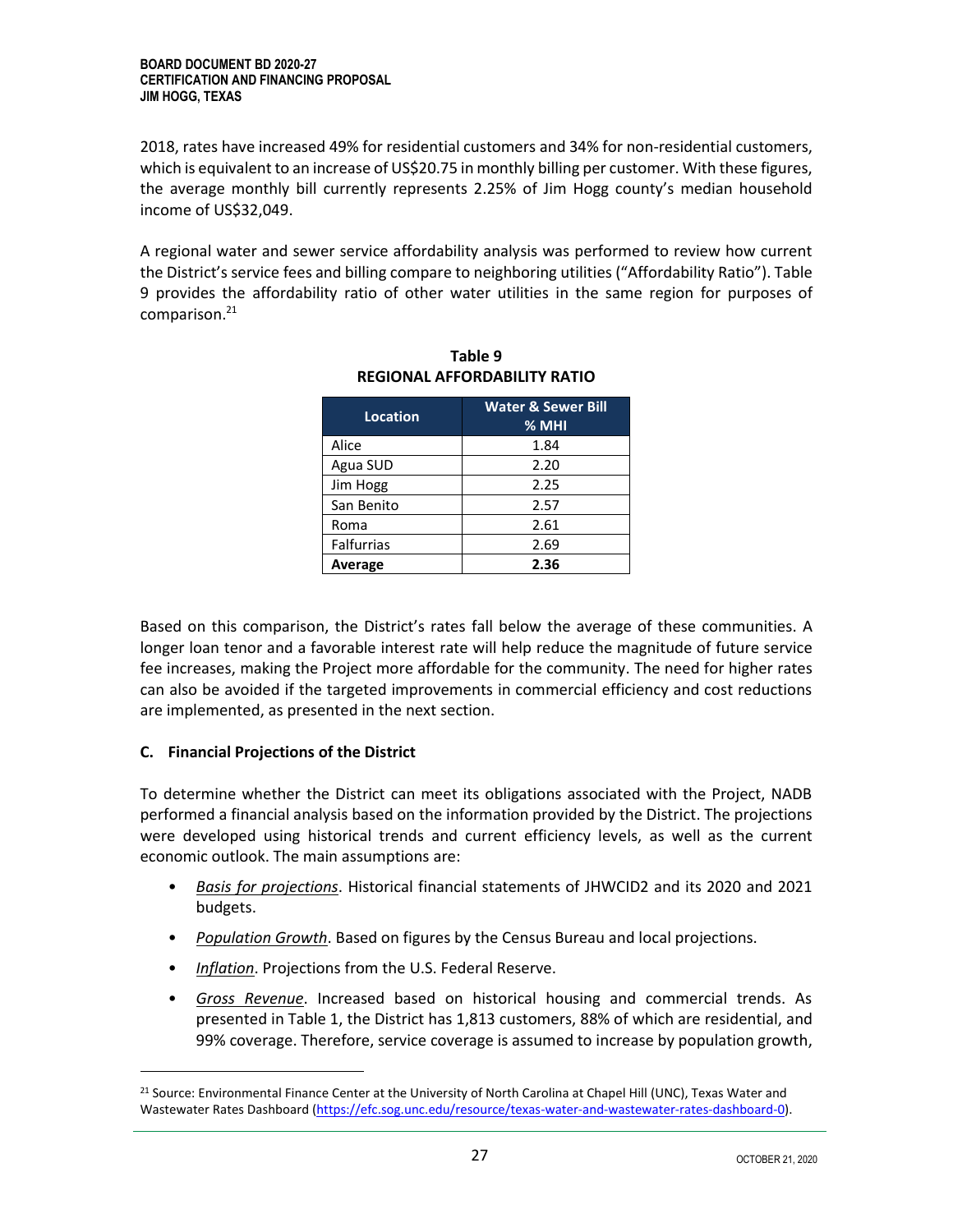and user fees are adjusted for inflation annually. <sup>22</sup> The composition between residential and commercial is assumed to remain the same given the small size of the community.

Additional revenue from unaccounted water and O&M savings in its billing is incorporated based on the performance contract signed with Schneider. An additional US\$155,000 is assumed for the first year, which represents about 9% of service revenue for 2021, and thereafter is updated for inflation. As previously explained, the District entered into a 15 year energy savings performance contract based on the Texas Government Code Section, Sec. 2166.406., which in section (f) requires that "*the state agency finds that the amount the state agency would spend on the energy or water conservation measures will not exceed the amount to be saved in energy, water, wastewater, and operating costs over 20 years from the date of installation*."<sup>23</sup>

Schneider is providing a Performance Guarantee on the recovered billing target at the level of individual customers. After a year of operation, water meters will be tested to confirm that the expected benefits under the terms and conditions of the performance guarantee are being met. Should a cash shortfall occur, Schneider will either make repairs to meet the guarantee or make the one-time payment to JHWCID2 to compensate for the shortfall, extrapolated for the 15-year guarantee under the contract. Any payment under this guarantee will be deposited into the General Fund.

It is important to note that no property tax revenue is included in the projections, as this revenue is pledged for Tax Bonds. This assumption makes the projections conservative, since the 2021 General Fund budget includes transfers-in of US\$80,000, coming from the Debt Service Fund. <sup>24</sup>

- *Operating and Maintenance Expenses (O&M*). Increased based on historical O&M and inflation. Although the contractor expects the new water treatment plant to bring an overall cost reduction in treatment, since the contract is still being negotiated, these efficiency gains were not included in the projections. As in the case of revenue, this assumption is conservative since it is understood that Schneider will also guarantee some performance savings.
- *Current debt*. Based on the District's outstanding senior lien Revenue Bonds plus the proposed NADB loan. No future bonds issuances are assumed, as a loan covenant limiting additional indebtedness will require that the District demonstrate a debt service coverage ratio of 1.20x in order to issue new debt. The debt service corresponding to the Tax Bonds is also excluded, as those bonds are being paid with property tax revenue pledged for that purpose and deposited into the Debt Service Fund. The Tax Bonds are subordinated to the Revenue Bonds at the General Fund level.
- *Debt Service Reserve*. One year of average principal and interest payments.

 $22$  Water and sewer fees are generally not increased annually to keep up with the cost of living. Such adjustments may be delayed a couple of years, but are eventually made. The annual escalation assumed in the projections makes it easier to identify the potential need for additional rate increases for the proposed debt. <sup>23</sup> Source[: https://statutes.capitol.texas.gov/Docs/GV/htm/GV.2166.htm#2166.406](https://statutes.capitol.texas.gov/Docs/GV/htm/GV.2166.htm#2166.406)

<sup>&</sup>lt;sup>24</sup> The General Fund performs all O&M for the Debt Service Fund. As such, it is entitled to compensation for expenses. The property tax rate for the District includes US\$0.068915 on each US\$100.00 of assessed valuation for O&M and

US\$0.16897 for debt service, which is deposited into its corresponding interest & sinking fund.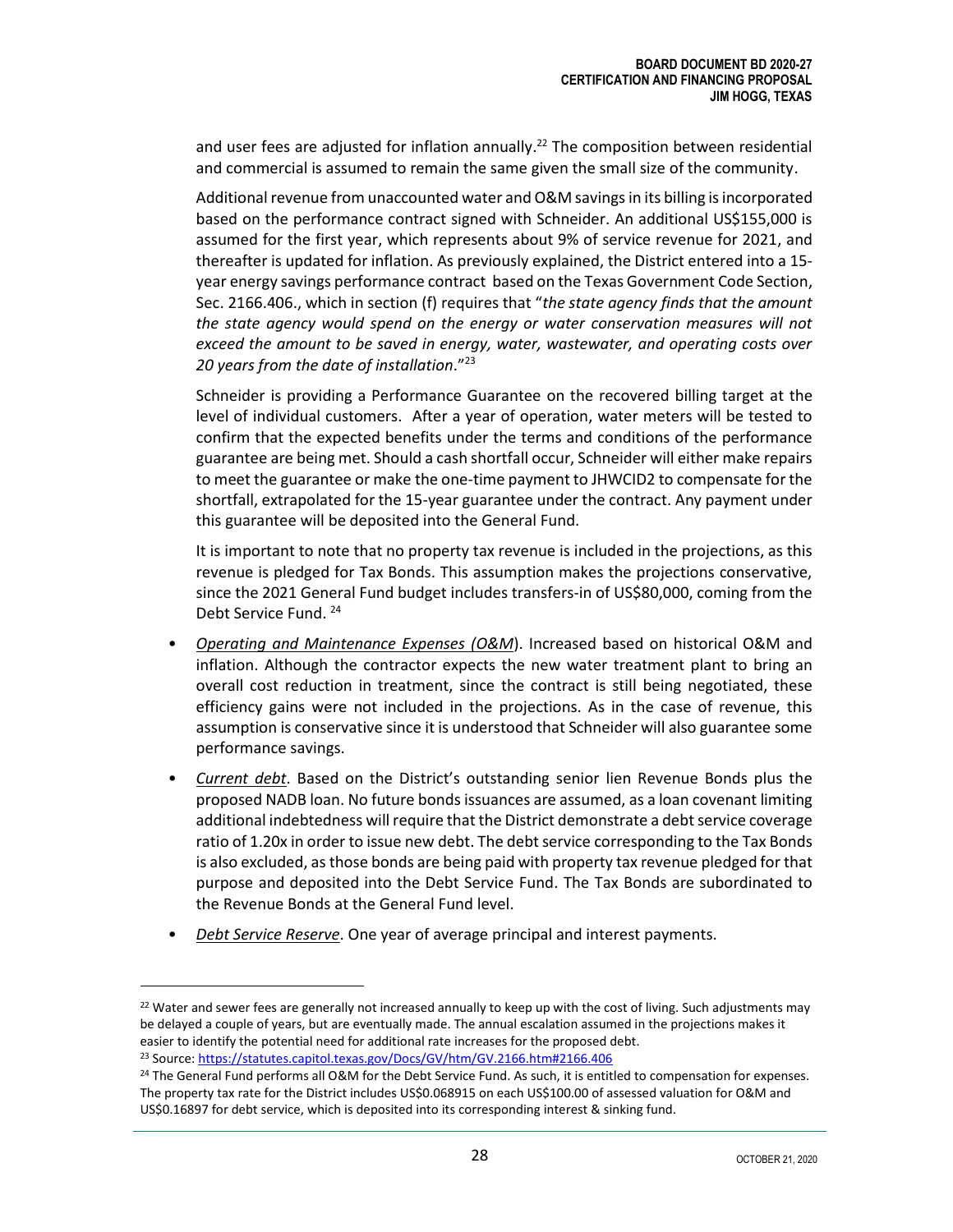Table 10 shows projected cash flows for the duration of the NADB Loan.

| FNUJLLI LU LAJN FLUW<br>(US\$ Thousand) |                                |                         |                                |                                 |             |  |  |  |  |
|-----------------------------------------|--------------------------------|-------------------------|--------------------------------|---------------------------------|-------------|--|--|--|--|
| Year                                    | <b>Gross System</b><br>Revenue | <b>O&amp;M Expenses</b> | <b>Debt Service</b><br>and DSR | <b>Free Cash</b><br><b>Flow</b> | <b>DSCR</b> |  |  |  |  |
| 2021                                    | \$1,976                        | \$1,501                 | \$350                          | \$125                           | 1.36x       |  |  |  |  |
| 2022                                    | 2,012                          | 1,532                   | 401                            | 79                              | 1.20x       |  |  |  |  |
| 2023                                    | 2,050                          | 1,565                   | 403                            | 82                              | 1.20x       |  |  |  |  |
| 2024                                    | 2,094                          | 1,603                   | 404                            | 87                              | 1.21x       |  |  |  |  |
| 2025                                    | 2,140                          | 1,643                   | 403                            | 95                              | 1.23x       |  |  |  |  |
| 2026                                    | 2,187                          | 1,683                   | 361                            | 142                             | 1.39x       |  |  |  |  |
| 2027                                    | 2,234                          | 1,725                   | 357                            | 152                             | 1.43x       |  |  |  |  |
| 2028                                    | 2,283                          | 1,768                   | 360                            | 155                             | 1.43x       |  |  |  |  |
| 2029                                    | 2,333                          | 1,812                   | 361                            | 160                             | 1.44x       |  |  |  |  |
| 2030                                    | 2,384                          | 1,858                   | 358                            | 168                             | 1.47x       |  |  |  |  |
| 2031                                    | 2,436                          | 1,905                   | 360                            | 172                             | 1.48x       |  |  |  |  |
| 2032                                    | 2,489                          | 1,953                   | 361                            | 175                             | 1.48x       |  |  |  |  |
| 2033                                    | 2,544                          | 2,003                   | 361                            | 180                             | 1.50x       |  |  |  |  |
| 2034                                    | 2,599                          | 2,054                   | 360                            | 186                             | 1.52x       |  |  |  |  |
| 2035                                    | 2,656                          | 2,107                   | 359                            | 190                             | 1.53x       |  |  |  |  |
| 2036                                    | 2,707                          | 2,161                   | 359                            | 187                             | 1.52x       |  |  |  |  |
| 2037                                    | 2,759                          | 2,217                   | 362                            | 180                             | 1.50x       |  |  |  |  |
| 2038                                    | 2,813                          | 2,275                   | 361                            | 177                             | 1.49x       |  |  |  |  |
| 2039                                    | 2,867                          | 2,334                   | 357                            | 175                             | 1.49x       |  |  |  |  |
| 2040                                    | 2,922                          | 2,396                   | 357                            | 169                             | 1.47x       |  |  |  |  |
| 2041                                    | 2,979                          | 2,459                   | 358                            | 162                             | 1.45x       |  |  |  |  |
| 2042                                    | 3,037                          | 2,525                   | 358                            | 155                             | 1.43x       |  |  |  |  |
| 2043                                    | 3,096                          | 2,592                   | 359                            | 145                             | 1.40x       |  |  |  |  |
| 2044                                    | 3,157                          | 2,662                   | 357                            | 137                             | 1.38x       |  |  |  |  |
| 2045                                    | 3,218                          | 2,734                   | 358                            | 126                             | 1.35x       |  |  |  |  |
| 2046                                    | 3,281                          | 2,808                   | 358                            | 115                             | 1.32x       |  |  |  |  |
| 2047                                    | 3,345                          | 2,885                   | 359                            | 102                             | 1.28x       |  |  |  |  |
| 2048                                    | 3,411                          | 2,965                   | 358                            | 88                              | 1.25x       |  |  |  |  |
| 2049                                    | 3,478                          | 3,047                   | 357                            | 74                              | 1.21x       |  |  |  |  |
| 2050                                    | 3,546                          | 3,131                   | 298                            | 117                             | 1.39x       |  |  |  |  |
| 2051                                    | 3,616                          | 3,219                   | 297                            | 101                             | 1.34x       |  |  |  |  |

## **Table 10 PROJECTED CASH FLOW**

DSCR = Debt service coverage ratio; DSR = Debt service reserve; O&M = Maintenance and operation.

Based on these projections, the District is able to generate sufficient cash to cover service operations and repay its current and proposed debt, along with some capacity to generate additional cash to continue making necessary capital investments.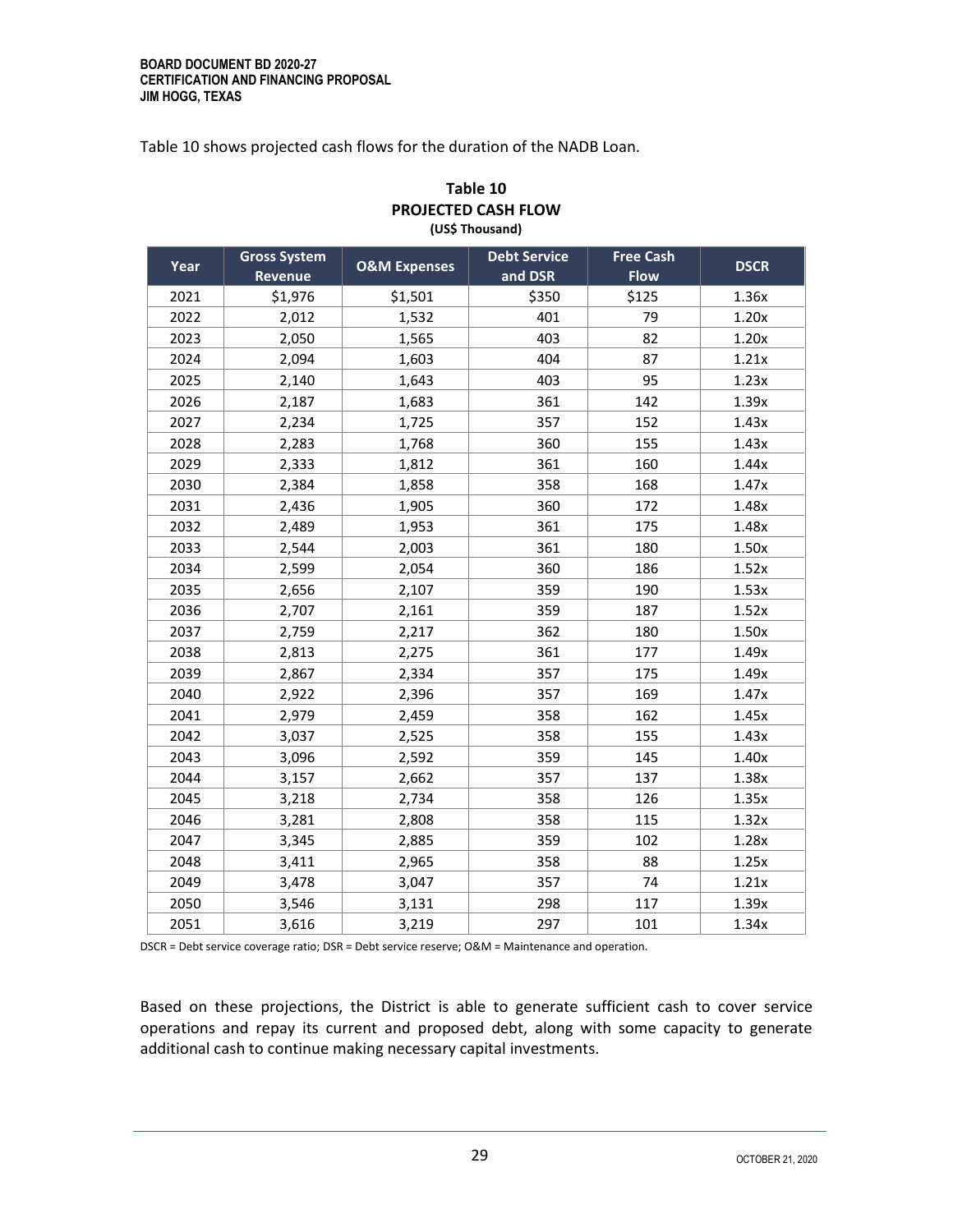The funding of the reserves reduces the debt service coverage ratio (DSCR) to the minimum threshold. It is important to note that the base case scenario does not include any of the excess tax revenue paid to the General Fund to cover O&M expenses. According to the approved 2021 budget, this amount represents at least US\$80,000, which is twice as much as the free cash observed in the second year of the projection. It Is also important to remember that, in the 2021 budget, US\$1.01 million will be used to prepay the 2009 Revenue Bond, which will free up additional cash.

#### <span id="page-33-0"></span>**D. Project Debt Service Coverage Ratio (DSCR)**

In accordance with NADB loan policies, the formula for calculating the DCSR for the proposed loan shall be based on the characteristics of the transaction and/or borrower and payment mechanism. For this transaction, the DCSR is defined as the Cash Flow Available for Debt Service (CFADS), which is equal to (Gross Revenue – Maintenance & Operation Expenses) divided by Debt Service (Principal + Interest) for all debt that will be at par or superior to the NADB loan.

Pursuant to NADB loan policies and given the nature of the District's institutional framework for operating on a balanced budget, the debt service payments have been structured to maintain at all times a minimum DSCR of at least 1.20x in accordance with the following formula:

> $DSCR =$  $(Gross revenue - M & O$  expenses)  $(Principal + interest)$ =  $DSCR =$ Net revenues Debt service

Figure 3 illustrates the projected distribution of Project cash flows.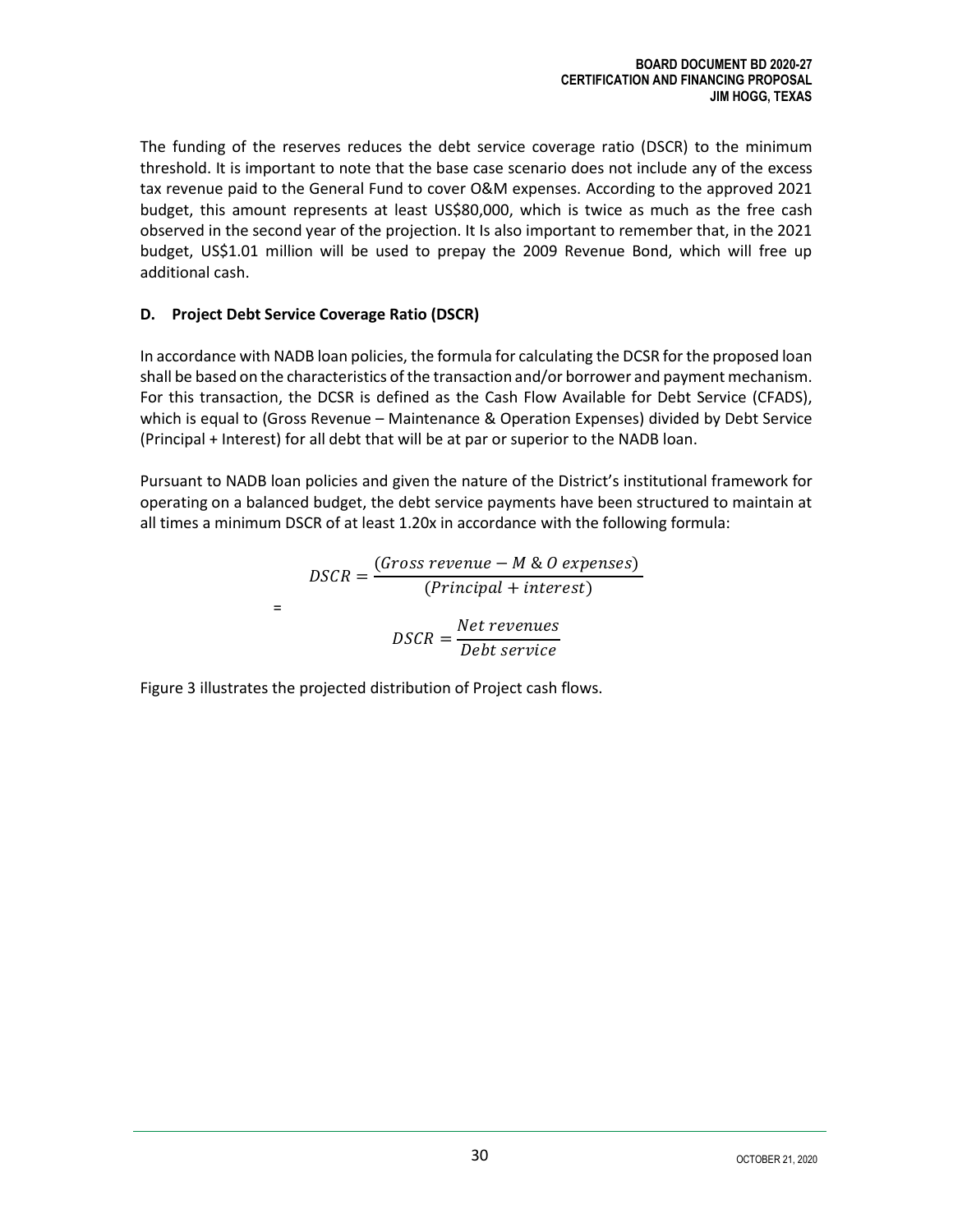#### **BOARD DOCUMENT BD 2020-27 CERTIFICATION AND FINANCING PROPOSAL JIM HOGG, TEXAS**



**Figure 3 PROJECTED CASH FLOW ANALYSIS (US\$)**

Based on these projections, the District is able to comply with the minimum DSCR of 120% during the first five years of the loan period, when the debt service reserve is funded. Immediately thereafter the DSCR increases, reflecting sufficient cash for capital investments. Then it decreases gradually, because it is assumed that O&M expenses will grow at a slightly faster rate than user fees.

#### <span id="page-34-0"></span>**3.3.4. Risk Analysis**

The purpose of this section is to assess the District's ability to address any adverse changes that could impact the repayment of the debt.

#### <span id="page-34-1"></span>**A. Quantitative Project Risks**

1. *Increase in Operating Expenses*: Under the base-case scenario, the District is able to generate cash flows to cover the debt service, as well as limited cash flows to fund future capital expenditures. O&M projections already include cost-of-living adjustment and 5% annually in insurance expenses, the typical assumptions in the water sector. The projections are considered conservative as they do not include potential O&M savings

DS= Debt service; DSCR = Debt service coverage ratio.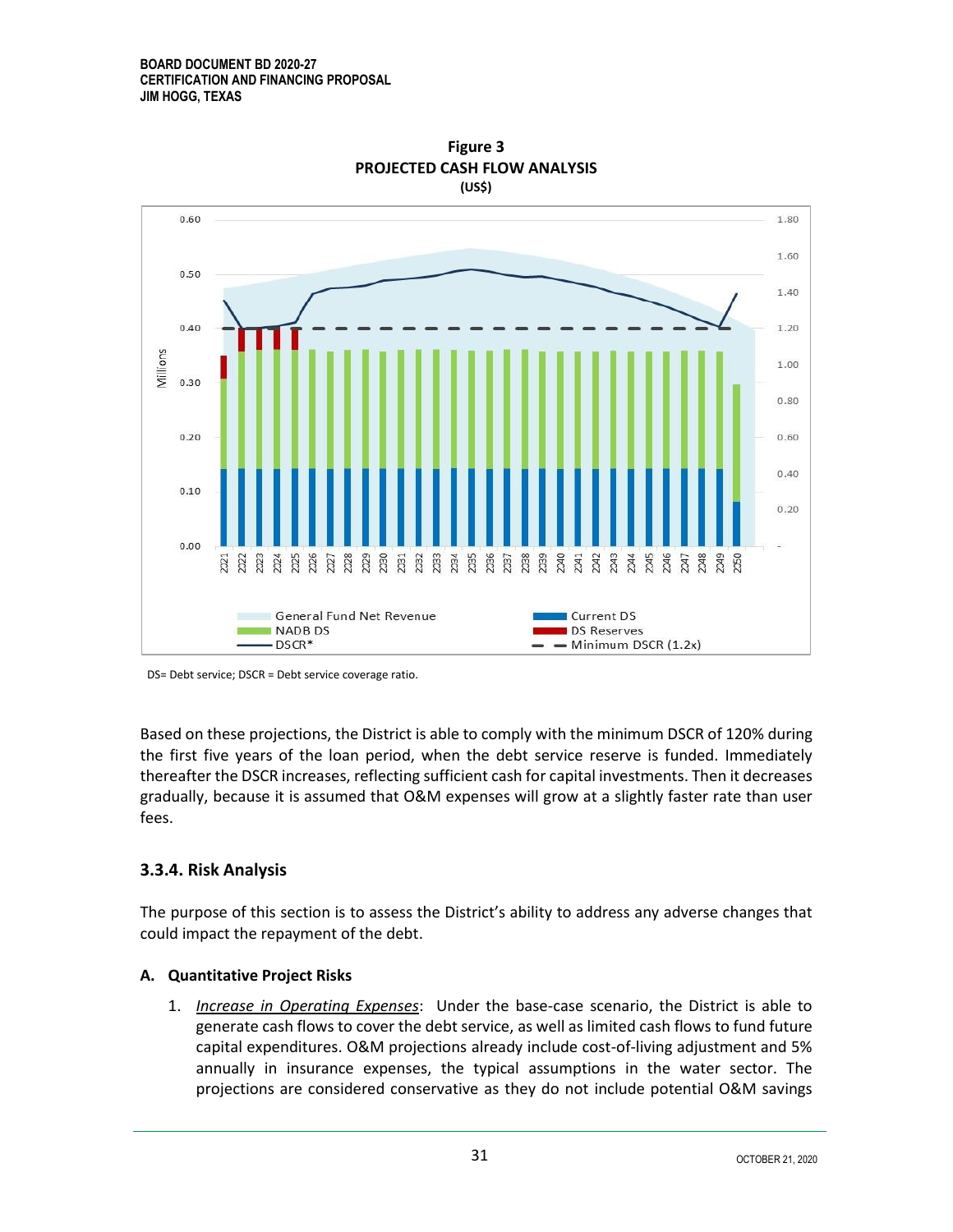from the operation of the water treatment plant. According to the contactor, Schneider, the Project could save as much as US\$102,000 annually by primarily operating the new plant and reducing the operation of the EDR water plant. The metering component is also expected to generate savings by modernizing service billing. Finally, if the District pays off the 2009 Revenue Bond, cash will be freed up to mitigate potential stress on its debt service coverage ratio.

2. *Decrease in Revenue*: The current COVID-19 pandemic is expected to have a negative impact due to the increase in the unemployment rate. Since water and wastewater services are basic consumption items, a lesser revenue impact would be expected in the payment of water services.

On the other hand, the Project is intended to correct inaccurate metering and improve operational efficiencies. Based on the water audit, better metering represents a potential 8% to 9% increase in water billing. The water metering contract provides a performance guarantee for the full cost of this Project component in terms of the guaranteed savings over a period of 15 years. In the event that the increased revenue is not achieved at the level of individual accounts, the performance guarantee will make the District a lump-sum payment for the net present value of the missed savings per each account over the 15 year period. This lump-sum payment will be deposited into the General Fund as cash available for any use, including debt service prepayment.

For comparisons purposes, assuming that none of the commercial gains are realized and the District collects the lump-sum payment from the performance guarantee, this sum could be used to prepay the debt corresponding to this Project component, which would cover slightly more than the contract cost of US\$1.68 million. Alternatively, the District could keep the additional cash for future capital investments and raise service rates to recover its coverage ratios. In this case, in addition to the cost of living adjustment, the District would have to increase user fees approximately 11% in 2022, which would push its Affordability Ratio higher than the average of the sample communities presented in Table 9. This rate increase would also be required in the unlikely event that the contractor defaults on its guaranteed obligations.

Because this is a Revenue Bond, the District commits to increase rates at a level sufficient to cover debt service on all its revenue bond obligations as required for the debt service coverage requirements. In its outstanding Revenue Bonds, the District has agreed to establish and maintain rates and charges for facilities and services afforded by the system to produce net revenue sufficient to pay the principal and interest on all senior bonds. Furthermore, it also agrees to produce sufficient net revenue to cover junior lien debt service.

As an additional safeguard against a decline in revenue, the General Fund is entitled to receive transfers-in from the Debt Service Fund to pay for O&M expenses. The current amount of excess revenue from property taxes, after paying the debt service of the Tax Bonds, is US\$80,000 in the 2021 budget, representing 51% of the guaranteed additional revenue for the first year of the Project. Furthermore, as of 2019, the District had a cash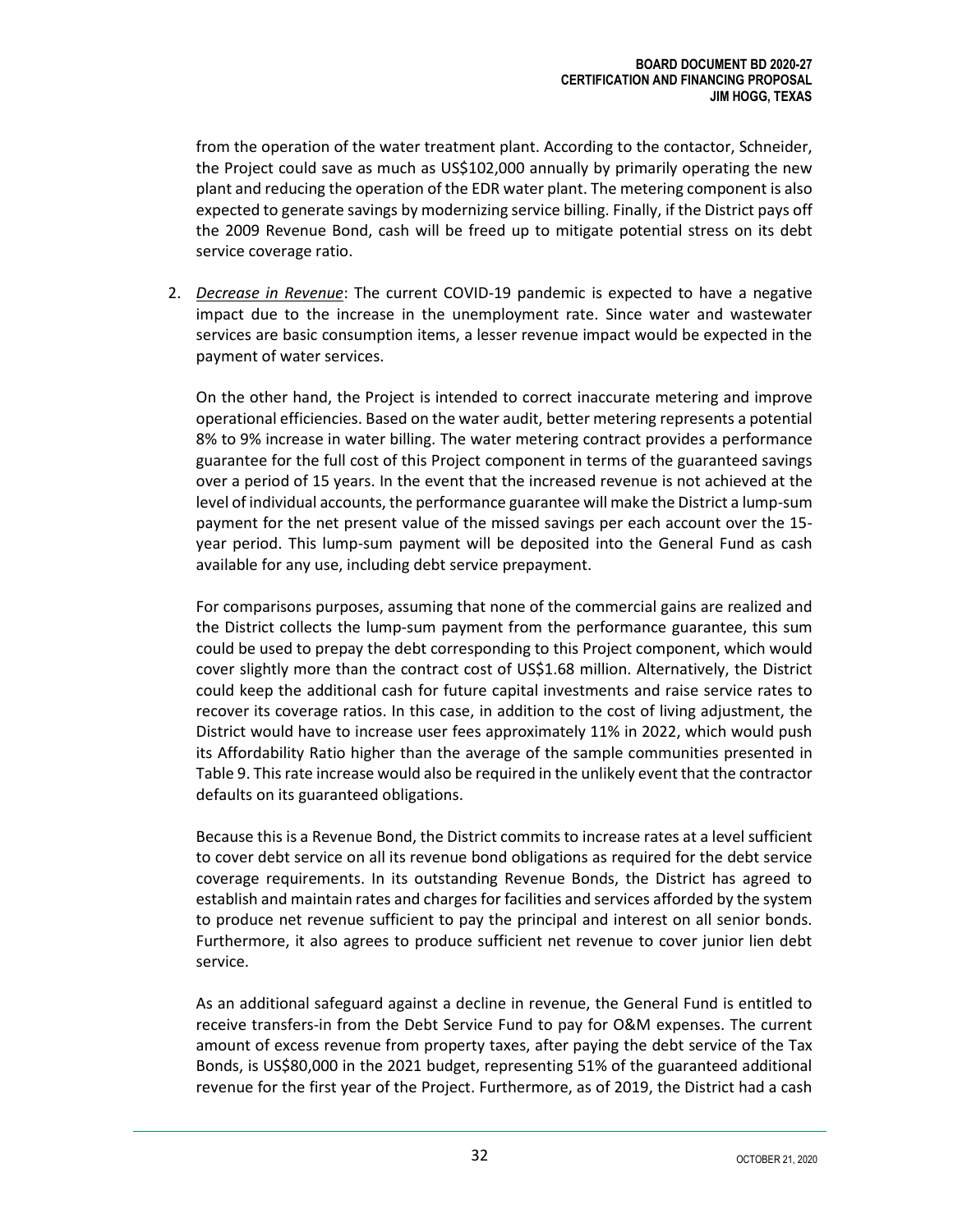position of US\$2.04 million, which is unrestricted cash that can be used to continue its capital improvement plans, prepay debt to free up future cash flows, fund reserves and compensate for revenue shortfalls as a result of the current economic crisis.

#### <span id="page-36-0"></span>**B Qualitative Project Risks**

1. *Financial/Administrative*: The District is in adequate financial standing in terms of its charter and other County requirements. Its cash position is strong and able to support more than one year of O&M. It has debt service reserves equivalent to one year of existing debt payments. Its major short-term loan is fully collateralized. It has limited capacity to fund its capital expenses and recently was able to increase water and sewer rates after various years of no increase. Its current debt service coverage is above 1.20.

The District has sufficient trained staff to provide its water and wastewater services at reasonable levels of coverage and quality. However, its limited capacity to generate excess cash for capital expenditures to replace and renovate existing assets has caused a deterioration of its physical and commercial efficiencies, as compared with larger utilities. The main purpose of this Project is precisely to address the following operational problems: increase its commercial efficiency by improving water metering and reduce O&M expenditures in water treatment.

The District has kept its financial information up to date. However, there have been delays in releasing its 2019 audited statements. With the information available (both audited and unaudited), as of 2019, the historical financial position of the District confirms its strong cash position. The District has not defaulted on any debt service payments.

2. *Economic*: The District serves a low-income community with poverty levels among the highest nationwide. Population growth and income levels are expected to remain more or less at the current level, given the small and rural profile of the community. This environment was incorporated into the projections for the purpose of estimating borrowing capacity.

The current economic situation is expected to be as challenging for Jim Hogg County as for any other U.S. community. However, the relatively quicker recovery that the state of Texas is showing in the recent data may prove to be a lesser recession than originally expected.<sup>25</sup> Moreover, since water services are a basic need, its consumption may not be impacted as much as other non-essential expenses.

3. *Political/Legal*: The risk associated with changes in administration or government officials would not result in non-payment of the Loan. The District bonds are approved by an ordinance that irrevocably authorizes any necessary rate increase to pay principal and interest on the bonds. The District has demonstrated the capacity to increase rates as required to finance its capital investment. The District has not defaulted on any of its loans.

<sup>&</sup>lt;sup>25</sup> For example, see Texas Economic Indicators, <https://www.dallasfed.org/research/indicators/tei/2020/tei2009.aspx>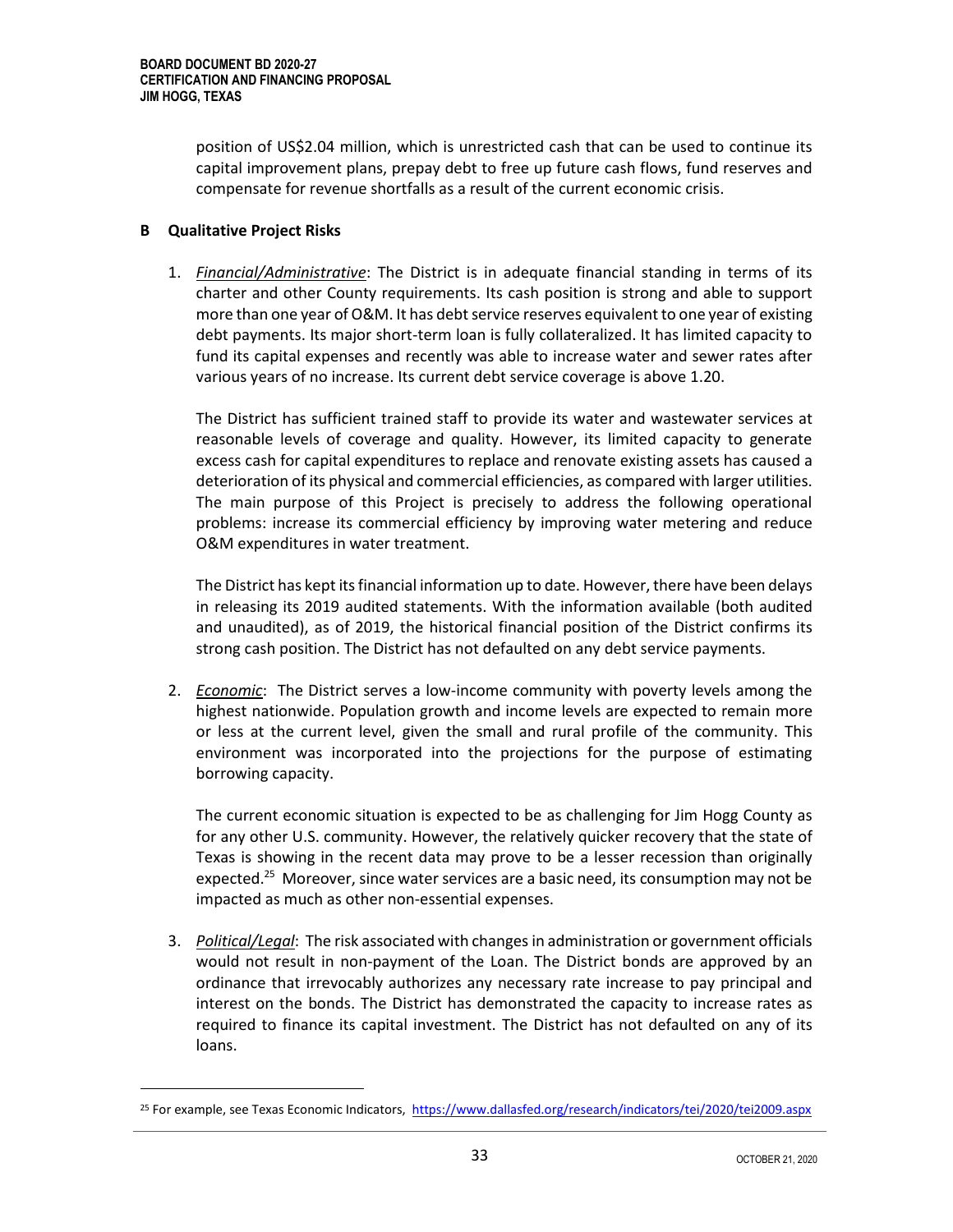### **4. PUBLIC ACCESS TO INFORMATION**

#### <span id="page-37-1"></span><span id="page-37-0"></span>**4.1. Public Consultation**

NADB published the draft certification and financing proposal for a 30-day public comment period that began October 9, 2020 and ended on November 8, 2020, with no comments received.

#### <span id="page-37-2"></span>**4.2. Outreach Activities**

On September 23, 2019, JHWCID2 held a public board meeting to discuss and take action on the Project The agenda for JHWCID2 public meetings are posted in advance. A presentation from Schneider Electric was included as part of the agenda.

On February 18, 2020, JHWCID2 held a board meeting to discuss and take action on the Project. A presentation of the findings from the water meter audit developed for the District was included on the agenda, and the board members discussed the possibility of beginning contract negotiations for procurement of the water meters. The meeting agenda also included the next steps for proceeding with the replacement of the water treatment plant.

In addition, JHWCID2 will notify the public with a notice of intent to issue revenue bonds for the implementation of the Project.

NADB also conducted a media search to identify potential public opinion about the Project. No articles were found related to the development of the Project, but two articles were identified regarding water quality in some regions of the state of Texas, including Jim Hogg County:

- *Dallas Observer* (March 15, 2016) "*Lots of Texas Water Has Lots of Arsenic, but the State Says It's OK to Drink*" [\(https://www.dallasobserver.com/news/lots-of-texas-water-has-lots-of-arsenic-but-the](https://www.dallasobserver.com/news/lots-of-texas-water-has-lots-of-arsenic-but-the-state-says-its-ok-to-drink-8123582)[state-says-its-ok-to-drink-8123582\)](https://www.dallasobserver.com/news/lots-of-texas-water-has-lots-of-arsenic-but-the-state-says-its-ok-to-drink-8123582).
- *Houston Press* (April 6, 2016) "*Report: There Are 65 Flint, Michigan-Type Water Systems in Texas*" (https://www.houstonpress.com/news/report-there-are-65-flint-michigan-type-watersystems-in-texas-8296477).

Opposition to the Project was not detected from the available media coverage. The Project Sponsor has followed all public consultation requirements in order to comply with applicable permitting processes.